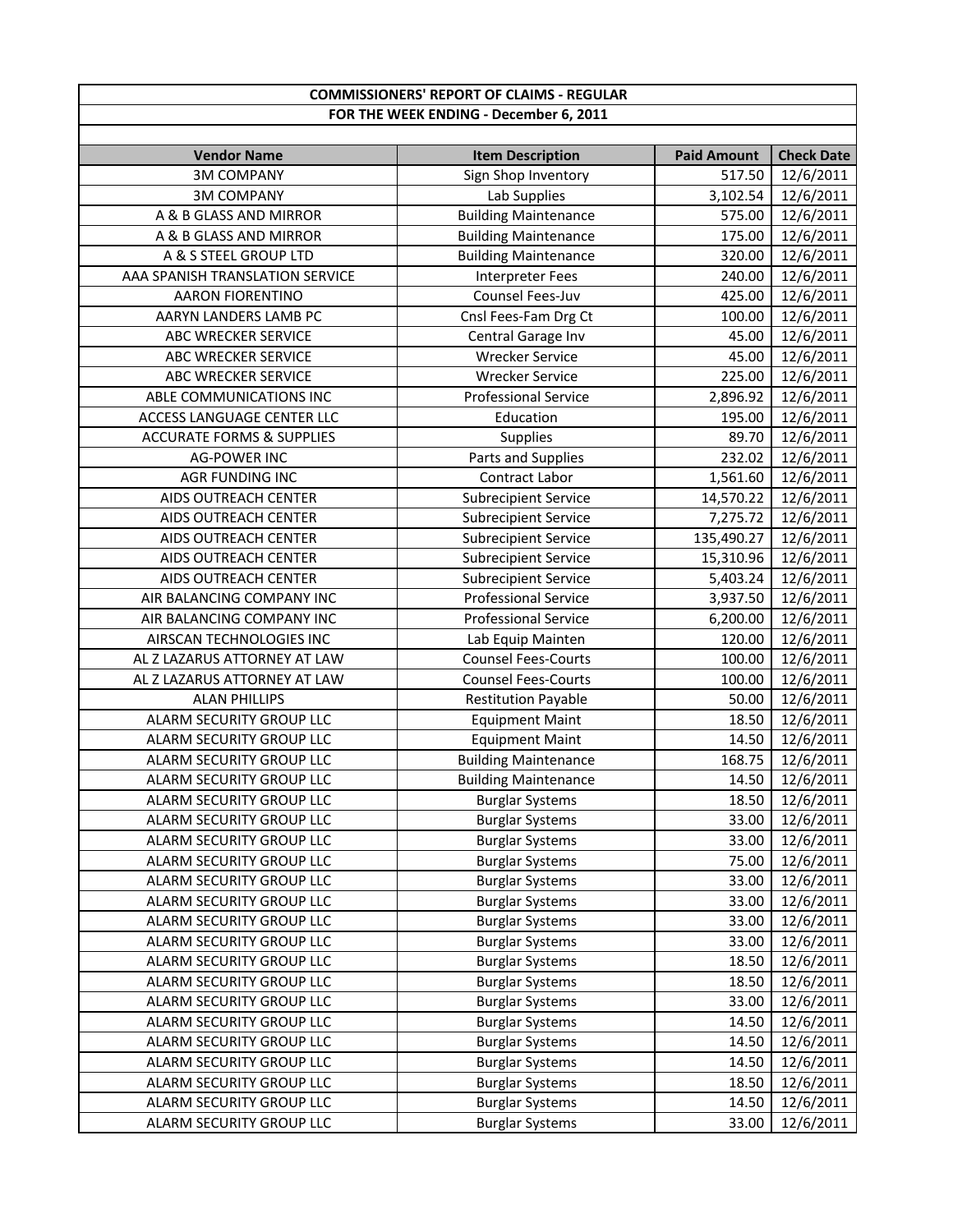| ALARM SECURITY GROUP LLC       | <b>Burglar Systems</b>      | 47.50     | 12/6/2011 |
|--------------------------------|-----------------------------|-----------|-----------|
| ALARM SECURITY GROUP LLC       | <b>Burglar Systems</b>      | 18.50     | 12/6/2011 |
| ALARM SECURITY GROUP LLC       | <b>Building Maintenance</b> | 33.00     | 12/6/2011 |
| ALARM SECURITY GROUP LLC       | <b>Building Maintenance</b> | 14.50     | 12/6/2011 |
| ALARM SECURITY GROUP LLC       | <b>Burglar Systems</b>      | 18.50     | 12/6/2011 |
| ALARM SECURITY GROUP LLC       | <b>Burglar Systems</b>      | 33.00     | 12/6/2011 |
| ALARM SECURITY GROUP LLC       | <b>Building Maintenance</b> | 217.50    | 12/6/2011 |
| ALARM SECURITY GROUP LLC       | <b>Burglar Systems</b>      | 58.00     | 12/6/2011 |
| ALARM SECURITY GROUP LLC       | <b>Burglar Systems</b>      | 14.50     | 12/6/2011 |
| ALARM SECURITY GROUP LLC       | <b>Burglar Systems</b>      | 14.50     | 12/6/2011 |
| ALARM SECURITY GROUP LLC       | <b>Burglar Systems</b>      | 14.50     | 12/6/2011 |
| ALARM SECURITY GROUP LLC       | <b>Burglar Systems</b>      | 14.50     | 12/6/2011 |
| ALDINGER CO                    | <b>Professional Service</b> | 289.68    | 12/6/2011 |
| ALFONS KYLE KNAPP              | <b>Counsel Fees-Courts</b>  | 300.00    | 12/6/2011 |
| ALL CITIES SERVICE             | <b>Building Maintenance</b> | 124.00    | 12/6/2011 |
| ALL CITIES SERVICE             | Kitchen Maintenance         | 739.43    | 12/6/2011 |
| ALLEN & WEAVER PC              | Counsel Fees-Juv            | 100.00    | 12/6/2011 |
| <b>ALLEN &amp; WEAVER PC</b>   | Counsel Fees - CPS          | 300.00    | 12/6/2011 |
| ALLIED COURT REPORTERS         | <b>Professional Service</b> | 2,383.92  | 12/6/2011 |
| ALLIED COURT REPORTERS         | Reporter's Records          | 484.00    | 12/6/2011 |
| AMBER LYNN HELMS               | <b>Restitution Payable</b>  | 141.06    | 12/6/2011 |
| AMERICAN FLAG SERVICE LLC      | <b>Building Maintenance</b> | 114.40    | 12/6/2011 |
| AMERICAN FLAG SERVICE LLC      | <b>Building Maintenance</b> | 145.20    | 12/6/2011 |
| AMERICAN FLAG SERVICE LLC      | <b>Building Maintenance</b> | 105.60    | 12/6/2011 |
| AMERICAN FUTURE SYSTEMS INC    | Subscriptions               | 299.00    | 12/6/2011 |
| Andrea L Stone                 | Education                   | 64.02     | 12/6/2011 |
| ANGEL HILLS FUNERAL DIRECTORS  | Other Payable               | 700.00    | 12/6/2011 |
| Anita G El Sakhawy             | Education                   | 44.00     | 12/6/2011 |
| <b>ANN LAWLER</b>              | <b>Counsel Fees-Courts</b>  | 175.00    | 12/6/2011 |
| <b>ANTHONY GREEN</b>           | Counsel Fees - CPS          | 100.00    | 12/6/2011 |
| APAC TEXAS INC                 | Asphalt-Rock/Hot Mix        | 596.14    | 12/6/2011 |
| APAC TEXAS INC                 | Asphalt-Rock/Hot Mix        | 26,272.17 | 12/6/2011 |
| <b>APPLIED BIOSYSTEMS</b>      | <b>Moving Costs</b>         | 600.00    | 12/6/2011 |
| <b>AQUA-REC INC</b>            | Pool Maintenance            | 521.00    | 12/6/2011 |
| ARAMARK UNIFORM SERVICES INC   | Graphics Inventory          | 6.00      | 12/6/2011 |
| ARAMARK UNIFORM SERVICES INC   | <b>Custodian Services</b>   | 15.00     | 12/6/2011 |
| ARAMARK UNIFORM SERVICES INC   | <b>Custodian Services</b>   | 20.00     | 12/6/2011 |
| ARAMARK UNIFORM SERVICES INC   | <b>Custodian Services</b>   | 27.50     | 12/6/2011 |
| ARAMARK UNIFORM SERVICES INC   | <b>Custodian Services</b>   | 8.86      | 12/6/2011 |
| ARAMARK UNIFORM SERVICES INC   | <b>Custodian Services</b>   | 11.00     | 12/6/2011 |
| ARAMARK UNIFORM SERVICES INC   | <b>Custodian Services</b>   | 33.30     | 12/6/2011 |
| ARAMARK UNIFORM SERVICES INC   | <b>Custodian Services</b>   | 16.00     | 12/6/2011 |
| ARAMARK UNIFORM SERVICES INC   | <b>Custodian Services</b>   | 4.50      | 12/6/2011 |
| ARAMARK UNIFORM SERVICES INC   | <b>Equipment Rentals</b>    | 153.80    | 12/6/2011 |
| ARAMARK UNIFORM SERVICES INC   | <b>Building Maintenance</b> | 45.50     | 12/6/2011 |
| ARAMARK UNIFORM SERVICES INC   | <b>Building Maintenance</b> | 41.90     | 12/6/2011 |
| ARAPAHOE COUNTY COMBINED COURT | Cert Copies/Trans           | 70.75     | 12/6/2011 |
| ARC/ AUSTIN RIBBON & COMPUTER  | <b>Computer Supplies</b>    | 76.67     | 12/6/2011 |
| ARC/ AUSTIN RIBBON & COMPUTER  | Capital Outlay-Low V        | 1,565.78  | 12/6/2011 |
| ARC/ AUSTIN RIBBON & COMPUTER  | Capital Outlay-Low V        | 790.10    | 12/6/2011 |
| ARC/ AUSTIN RIBBON & COMPUTER  | Capital Outlay-Low V        | 411.10    | 12/6/2011 |
| ARC/ AUSTIN RIBBON & COMPUTER  | LV Computers (Mod)          | 1,064.66  | 12/6/2011 |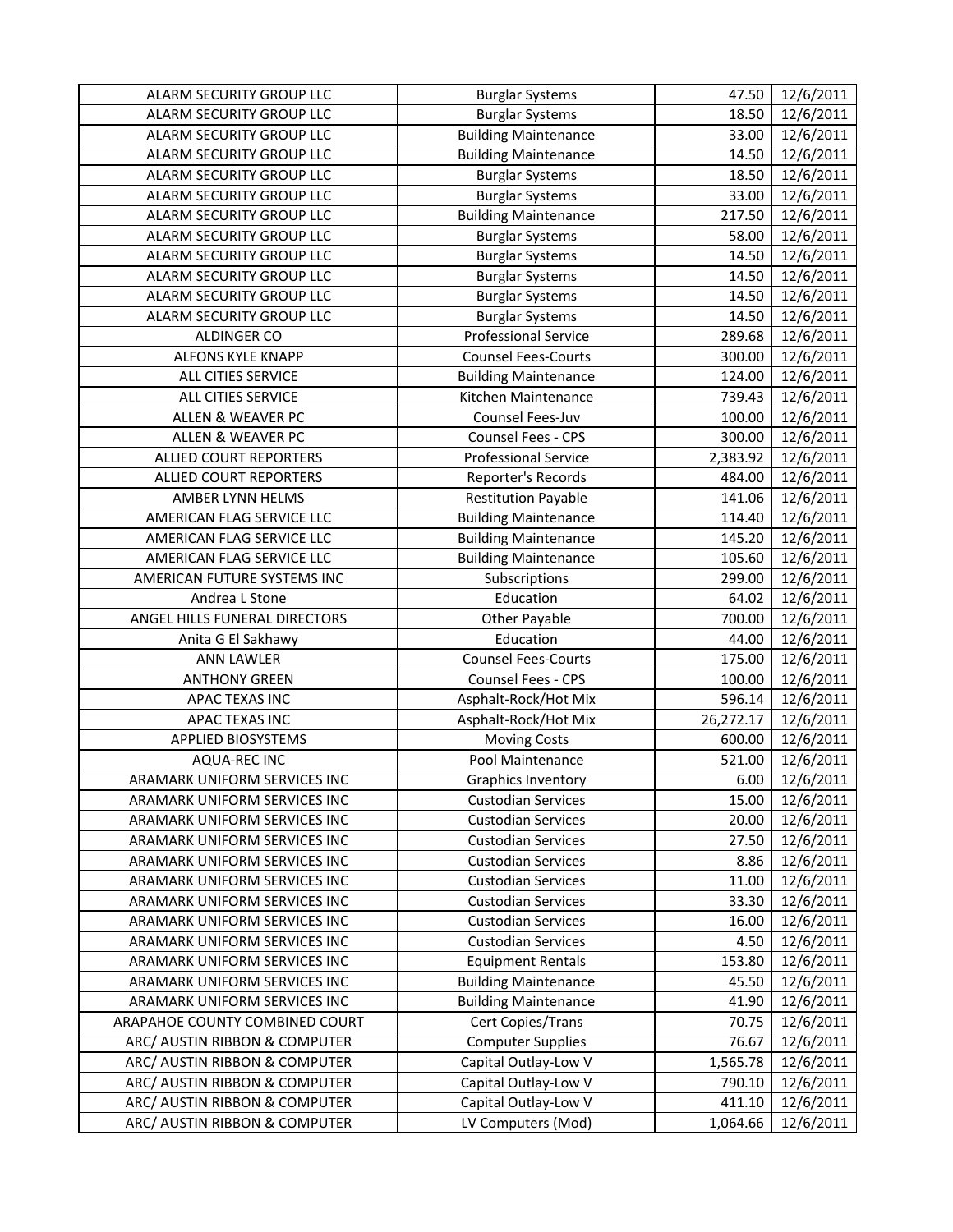| <b>ARCHIVE SUPPLIES INC</b>               | Graphics Inventory          | 3,135.00  | 12/6/2011 |
|-------------------------------------------|-----------------------------|-----------|-----------|
| ARCO MOBILE FIRE EXTINGUISHER             | Supplies                    | 4,255.00  | 12/6/2011 |
| <b>ARLINGTON WATER UTILITIES</b>          | Water                       | 31.12     | 12/6/2011 |
| <b>ARLINGTON WATER UTILITIES</b>          | Water                       | 20.74     | 12/6/2011 |
| ARTHUR WEINMAN ARCHITECTS                 | <b>Professional Service</b> | 1,390.00  | 12/6/2011 |
| ASSOCIATED TIME INSTRUMENTS CO INC        | <b>Equipment Maint</b>      | 66.27     | 12/6/2011 |
| ASSOCIATED TIME INSTRUMENTS CO INC        | <b>Equipment Maint</b>      | 100.01    | 12/6/2011 |
| ASSOCIATED TIME INSTRUMENTS CO INC        | <b>Equipment Maint</b>      | 660.74    | 12/6/2011 |
| <b>ATMOS ENERGY CORP</b>                  | Gas                         | 29.30     | 12/6/2011 |
| <b>ATMOS ENERGY CORP</b>                  | Gas                         | 981.06    | 12/6/2011 |
| <b>ATMOS ENERGY CORP</b>                  | Gas                         | 182.72    | 12/6/2011 |
| <b>ATMOS ENERGY CORP</b>                  | Gas                         | 237.66    | 12/6/2011 |
| <b>ATMOS ENERGY CORP</b>                  | Gas                         | 166.03    | 12/6/2011 |
| <b>ATMOS ENERGY CORP</b>                  | Gas                         | 10,171.13 | 12/6/2011 |
| <b>ATMOS ENERGY CORP</b>                  | Gas                         | 84.25     | 12/6/2011 |
| <b>ATMOS ENERGY CORP</b>                  | Gas                         | 48.11     | 12/6/2011 |
| <b>ATMOS ENERGY CORP</b>                  | Gas                         | 5,877.38  | 12/6/2011 |
| <b>ATMOS ENERGY CORP</b>                  | <b>Utility Assistance</b>   | 64.69     | 12/6/2011 |
| <b>ATTICUS J GILL</b>                     | <b>Counsel Fees-Courts</b>  | 100.00    | 12/6/2011 |
| AUTOMATIC SPRINKLER OF TEXAS              | <b>Building Maintenance</b> | 3,433.00  | 12/6/2011 |
| AUTOMATIC SPRINKLER OF TEXAS              | <b>Building Maintenance</b> | 280.00    | 12/6/2011 |
| <b>AUTONATION FORT WORTH MOTORS</b>       | Central Garage Inv          | 262.20    | 12/6/2011 |
| AVIS RENT A CAR SYSTEM LLC                | Transportation              | 89.62     | 12/6/2011 |
| AVIS RENT A CAR SYSTEM LLC                | Education                   | 256.41    | 12/6/2011 |
| AVIS RENT A CAR SYSTEM LLC                | Education                   | 640.96    | 12/6/2011 |
| <b>B &amp; H PHOTO VIDEO</b>              | Supplies                    | 187.88    | 12/6/2011 |
| BAKER AND DAMERON LLC                     | <b>Counsel Fees-Courts</b>  | 250.00    | 12/6/2011 |
| BAKER AND DAMERON LLC                     | <b>Counsel Fees-Courts</b>  | 100.00    | 12/6/2011 |
| BAKER AND DAMERON LLC                     | <b>Counsel Fees-Courts</b>  | 600.00    | 12/6/2011 |
| BAKER AND DAMERON LLC                     | <b>Counsel Fees-Courts</b>  | 100.00    | 12/6/2011 |
| <b>BALANCE FORENSIC &amp; GENERAL</b>     | Psych Exam/Testimony        | 400.00    | 12/6/2011 |
| <b>BALL &amp; HASE PC</b>                 | <b>Counsel Fees-Courts</b>  | 3,070.00  | 12/6/2011 |
| <b>BALL &amp; HASE PC</b>                 | <b>Counsel Fees-Courts</b>  | 1,725.00  | 12/6/2011 |
| <b>BALL &amp; HASE PC</b>                 | <b>Counsel Fees-Courts</b>  | 750.00    | 12/6/2011 |
| BANKSTON FORD OF SOUTH FORT WORTH         | Central Garage Inv          | 120.40    | 12/6/2011 |
| BARNES & NOBLE BOOKSELLERS INC            | <b>Educational Material</b> | 348.96    | 12/6/2011 |
| BARNES & NOBLE BOOKSELLERS INC            | <b>Educational Material</b> | 71.98     | 12/6/2011 |
| <b>BARNES &amp; NOBLE BOOKSELLERS INC</b> | <b>Educational Material</b> | 143.97    | 12/6/2011 |
| BARNES PROX LAW PLLC                      | <b>Counsel Fees - CPS</b>   | 100.00    | 12/6/2011 |
| BARNEY HOLLAND OIL COMPANY                | Fuel                        | 131.18    | 12/6/2011 |
| BARNEY HOLLAND OIL COMPANY                | Fuel                        | 84.96     | 12/6/2011 |
| BARNEY HOLLAND OIL COMPANY                | Fuel                        | 186.50    | 12/6/2011 |
| BARNEY HOLLAND OIL COMPANY                | Fuel                        | 4,970.37  | 12/6/2011 |
| BARNEY HOLLAND OIL COMPANY                | Fuel                        | 937.85    | 12/6/2011 |
| BARNEY HOLLAND OIL COMPANY                | Fuel                        | 71.65     | 12/6/2011 |
| BARNEY HOLLAND OIL COMPANY                | Fuel                        | 118.09    | 12/6/2011 |
| BARNEY HOLLAND OIL COMPANY                | Fuel                        | 2,246.64  | 12/6/2011 |
| BARNEY HOLLAND OIL COMPANY                | Fuel                        | 1,524.25  | 12/6/2011 |
| BARNEY HOLLAND OIL COMPANY                | Fuel                        | 9,059.42  | 12/6/2011 |
| BARNEY HOLLAND OIL COMPANY                | Fuel                        | 67.77     | 12/6/2011 |
| BARNEY HOLLAND OIL COMPANY                | Fuel                        | 384.87    | 12/6/2011 |
| BARNEY HOLLAND OIL COMPANY                | Fuel                        | 523.88    | 12/6/2011 |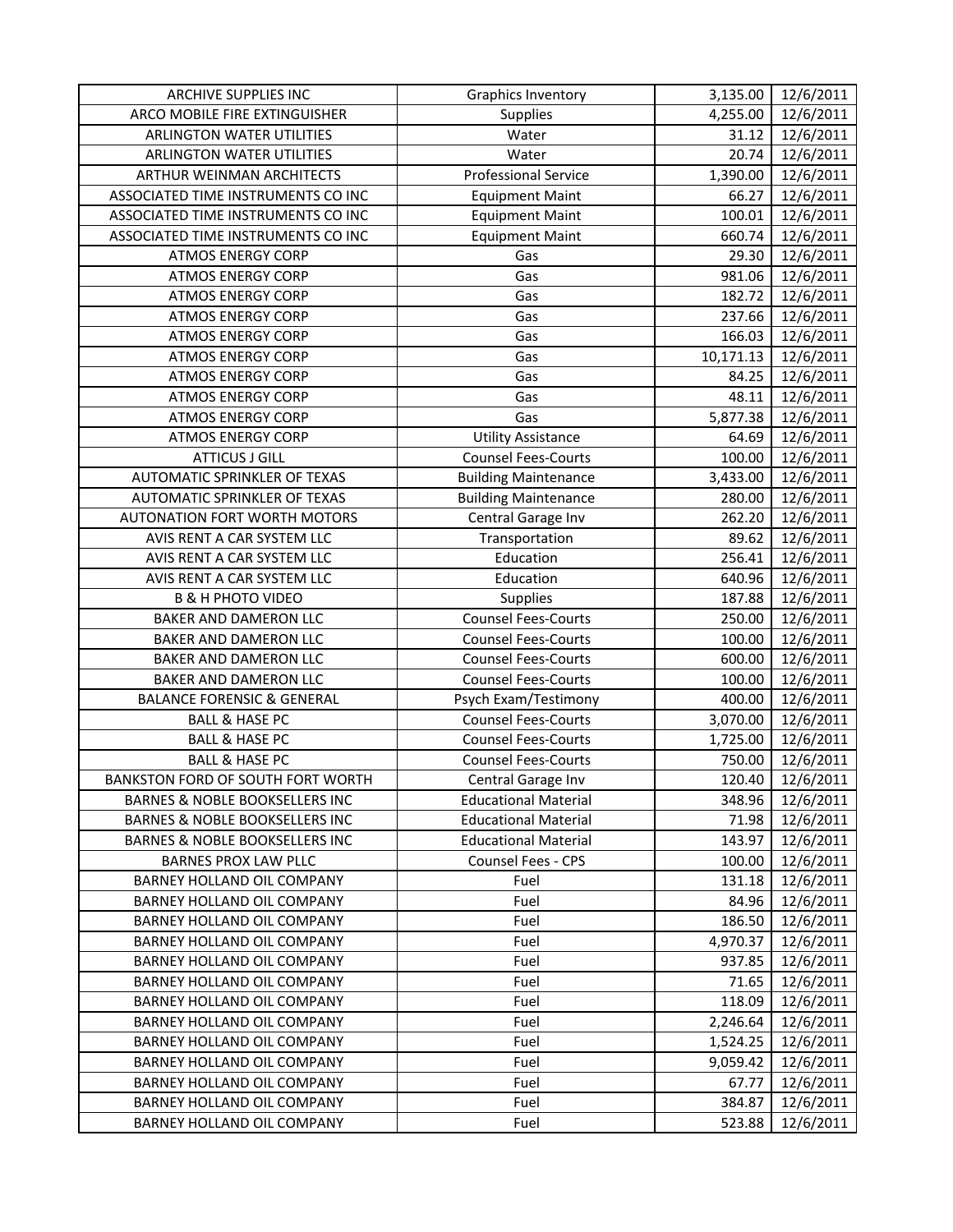| BARNEY HOLLAND OIL COMPANY              | Fuel                        | 133.49     | 12/6/2011 |
|-----------------------------------------|-----------------------------|------------|-----------|
| BARNEY HOLLAND OIL COMPANY              | Fuel                        | 654.61     | 12/6/2011 |
| BARNEY HOLLAND OIL COMPANY              | Fuel                        | 1,900.03   | 12/6/2011 |
| BARNEY HOLLAND OIL COMPANY              | Fuel                        | 1,420.62   | 12/6/2011 |
| BARNEY HOLLAND OIL COMPANY              | Fuel                        | 1,635.57   | 12/6/2011 |
| BARNEY HOLLAND OIL COMPANY              | Fuel                        | 1,123.56   | 12/6/2011 |
| BARNEY HOLLAND OIL COMPANY              | Fuel                        | 8,957.06   | 12/6/2011 |
| BARNEY HOLLAND OIL COMPANY              | Fuel                        | 70.59      | 12/6/2011 |
| BARNEY HOLLAND OIL COMPANY              | Fuel                        | 1,930.05   | 12/6/2011 |
| BARNEY HOLLAND OIL COMPANY              | Fuel                        | 7,696.80   | 12/6/2011 |
| <b>BARRY ALFORD</b>                     | <b>Counsel Fees-Courts</b>  | 150.00     | 12/6/2011 |
| <b>BASECOM INC</b>                      | <b>Building Maintenance</b> | 182.75     | 12/6/2011 |
| <b>BEN LEONARD PLLC</b>                 | <b>Counsel Fees-Courts</b>  | 950.00     | 12/6/2011 |
| BIG BROTHERS BIG SISTERS OF NORTH T     | <b>Subrecipient Service</b> | 2,927.52   | 12/6/2011 |
| <b>BIG COUNTRY AIDS RESOURCES</b>       | <b>Subrecipient Service</b> | 4,217.52   | 12/6/2011 |
| <b>BIG COUNTRY AIDS RESOURCES</b>       | <b>Subrecipient Service</b> | 17,498.98  | 12/6/2011 |
| <b>BLAKE BURNS</b>                      | <b>Counsel Fees-Courts</b>  | 1,500.00   | 12/6/2011 |
| <b>BLAKE BURNS</b>                      | <b>Counsel Fees-Courts</b>  | 125.00     | 12/6/2011 |
| <b>BLAKE BURNS</b>                      | <b>Counsel Fees-Courts</b>  | 137.50     | 12/6/2011 |
| <b>BLAKE BURNS</b>                      | <b>Counsel Fees-Courts</b>  | 260.00     | 12/6/2011 |
| BOARD OF REGENTS UNIV OF WISCONSIN      | Lab Supplies                | 807.00     | 12/6/2011 |
| <b>BONNY MCMURROUGH LINK</b>            | Counsel Fees - CPS          | 100.00     | 12/6/2011 |
| <b>BOYS &amp; GIRLS CLUB OF GREATER</b> | <b>Subrecipient Service</b> | 5,284.60   | 12/6/2011 |
| <b>BRADFORD SHAW</b>                    | <b>Counsel Fees-Courts</b>  | 145.00     | 12/6/2011 |
| <b>BRADFORD SHAW</b>                    | Counsel Fees-Juv            | 450.00     | 12/6/2011 |
| <b>BRADFORD SHAW</b>                    | Counsel Fees - CPS          | 200.00     | 12/6/2011 |
| <b>BRENDA HANSEN</b>                    | <b>Counsel Fees-Courts</b>  | 5,850.00   | 12/6/2011 |
| <b>BRETT BOONE</b>                      | <b>Counsel Fees-Courts</b>  | 500.00     | 12/6/2011 |
| <b>BRETT BOONE</b>                      | <b>Counsel Fees-Courts</b>  | 137.50     | 12/6/2011 |
| <b>BRETT BOONE</b>                      | <b>Counsel Fees-Courts</b>  | 150.00     | 12/6/2011 |
| <b>BRIAN C SIMPSON</b>                  | Counsel Fees - CPS          | 200.00     | 12/6/2011 |
| <b>BROADDUS &amp; ASSOCIATES INC</b>    | <b>Professional Service</b> | 15,326.43  | 12/6/2011 |
| <b>BROADDUS &amp; ASSOCIATES INC</b>    | <b>Professional Service</b> | 3,761.00   | 12/6/2011 |
| <b>BROOKE BAKER</b>                     | <b>Counsel Fees-Courts</b>  | 400.00     | 12/6/2011 |
| <b>BROOKE BAKER</b>                     | <b>Counsel Fees-Courts</b>  | 150.00     | 12/6/2011 |
| <b>BROOKE BAKER</b>                     | <b>Counsel Fees - CPS</b>   | 650.00     | 12/6/2011 |
| <b>BRUCE ASHWORTH</b>                   | <b>Counsel Fees-Courts</b>  | 600.00     | 12/6/2011 |
| <b>BUSINESS SECURITY SOLUTIONS LLC</b>  | Software Maintenance        | 216,975.00 | 12/6/2011 |
| <b>CAD SUPPLIES SPECIALTY</b>           | <b>Voting Supplies</b>      | 288.00     | 12/6/2011 |
| CALEB I MOORE                           | Counsel Fees - CPS          | 100.00     | 12/6/2011 |
| CALEB I MOORE                           | Cnsl Fees-Fam Drg Ct        | 100.00     | 12/6/2011 |
| <b>CALL A RIDE SOUTHLAKE</b>            | <b>County Projects</b>      | 2,800.00   | 12/6/2011 |
| CAMP FIRE USA FIRST TEXAS COUNCIL       | <b>Subrecipient Service</b> | 2,042.00   | 12/6/2011 |
| <b>CANAS &amp; FLORES</b>               | <b>Counsel Fees-Courts</b>  | 200.00     | 12/6/2011 |
| <b>CANAS &amp; FLORES</b>               | <b>Counsel Fees-Courts</b>  | 300.00     | 12/6/2011 |
| <b>CANAS &amp; FLORES</b>               | <b>Counsel Fees-Courts</b>  | 100.00     | 12/6/2011 |
| <b>CANAS &amp; FLORES</b>               | <b>Counsel Fees-Courts</b>  | 300.00     | 12/6/2011 |
| <b>CANAS &amp; FLORES</b>               | <b>Counsel Fees-Courts</b>  | 3,130.00   | 12/6/2011 |
| <b>CANAS &amp; FLORES</b>               | <b>Counsel Fees-Courts</b>  | 480.00     | 12/6/2011 |
| <b>CANAS &amp; FLORES</b>               | <b>Counsel Fees-Courts</b>  | 100.00     | 12/6/2011 |
| <b>CANAS &amp; FLORES</b>               | <b>Counsel Fees-Courts</b>  | 100.00     | 12/6/2011 |
| CAPPS VAN AND CAR RENTAL INC            | <b>Voting Machine Trans</b> | 7,638.88   | 12/6/2011 |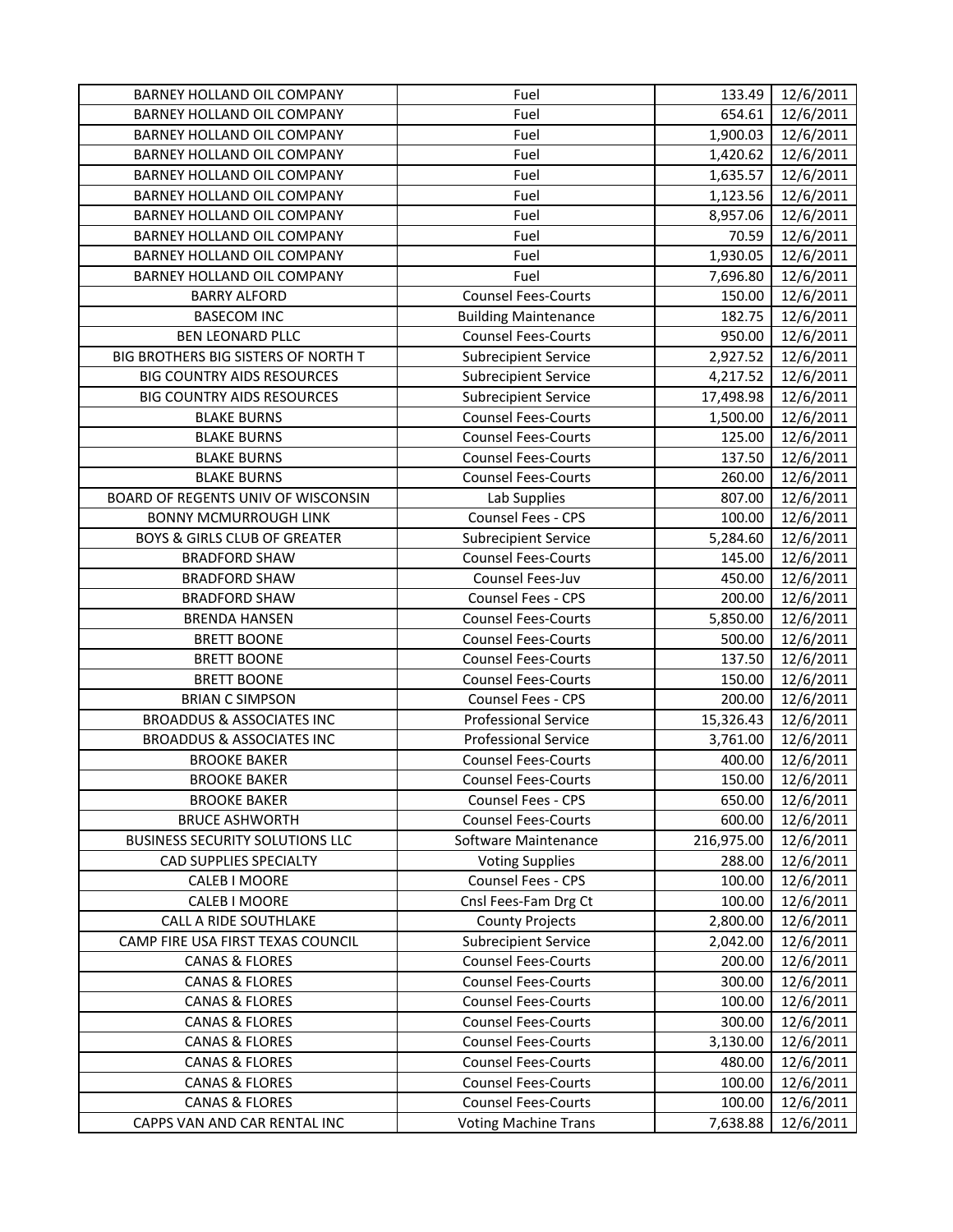| CAPPS VAN AND CAR RENTAL INC               | <b>Voting Machine Trans</b> | 13,312.17 | 12/6/2011 |
|--------------------------------------------|-----------------------------|-----------|-----------|
| CAPPS VAN AND CAR RENTAL INC               | <b>Voting Machine Trans</b> | 25,840.96 | 12/6/2011 |
| <b>CAREY WALKER</b>                        | <b>Counsel Fees-Courts</b>  | 175.00    | 12/6/2011 |
| <b>CAREY WALKER</b>                        | <b>Counsel Fees-Courts</b>  | 75.00     | 12/6/2011 |
| <b>CAREY WALKER</b>                        | <b>Counsel Fees-Courts</b>  | 225.00    | 12/6/2011 |
| <b>CAT CITY GRILL</b>                      | <b>Court Visitor</b>        | 694.80    | 12/6/2011 |
| <b>CATHERINE DUNNAVANT</b>                 | <b>Counsel Fees-Courts</b>  | 100.00    | 12/6/2011 |
| <b>CATHERINE DUNNAVANT</b>                 | <b>Counsel Fees-Courts</b>  | 1,475.00  | 12/6/2011 |
| CATHOLIC CHARITIES DIOCESE OF FTW          | <b>Interpreter Fees</b>     | 830.00    | 12/6/2011 |
| CATHOLIC CHARITIES DIOCESE OF FTW          | <b>Interpreter Fees</b>     | 480.00    | 12/6/2011 |
| CATHOLIC CHARITIES DIOCESE OF FTW          | <b>Interpreter Fees</b>     | 320.00    | 12/6/2011 |
| <b>CDW GOVERNMENT INC</b>                  | <b>Computer Supplies</b>    | 50.60     | 12/6/2011 |
| <b>CDW GOVERNMENT INC</b>                  | Supplies                    | 1,469.60  | 12/6/2011 |
| <b>CDW GOVERNMENT INC</b>                  | Capital Outlay-Low V        | 4,031.51  | 12/6/2011 |
| CEDAR HILL MEMORIAL PARK                   | <b>County Burials</b>       | 3,235.00  | 12/6/2011 |
| CENTER FOR THERAPEUTIC CHANGE LTD          | O/P Group Counseling        | 334.50    | 12/6/2011 |
| <b>CENTERS FOR MEDICARE &amp; MEDICAID</b> | Lab Accreditation           | 300.00    | 12/6/2011 |
| <b>CHAD LEE</b>                            | <b>Counsel Fees-Courts</b>  | 500.00    | 12/6/2011 |
| <b>CHAD LEE</b>                            | <b>Counsel Fees-Courts</b>  | 200.00    | 12/6/2011 |
| <b>CHADWELL GROUP LP</b>                   | <b>Professional Service</b> | 1,937.50  | 12/6/2011 |
| <b>CHADWELL GROUP LP</b>                   | <b>Professional Service</b> | 5,687.37  | 12/6/2011 |
| <b>CHADWELL GROUP LP</b>                   | <b>Professional Service</b> | 12,112.50 | 12/6/2011 |
| <b>CHANDER P DEV</b>                       | <b>Professional Service</b> | 2,938.19  | 12/6/2011 |
| <b>CHARLES BURGESS</b>                     | <b>Counsel Fees-Courts</b>  | 200.00    | 12/6/2011 |
| <b>CHARLES ROACH</b>                       | <b>Counsel Fees-Courts</b>  | 300.00    | 12/6/2011 |
| CHEVRON USA INC.                           | Education                   | 95.27     | 12/6/2011 |
| CHHATRALA DFW LLC                          | <b>Witness Travel</b>       | 435.26    | 12/6/2011 |
| <b>CHHATRALA DFW LLC</b>                   | <b>Witness Travel</b>       | 268.86    | 12/6/2011 |
| CHRISTINA JOANNE WHIPPLE                   | <b>Counsel Fees-Courts</b>  | 400.00    | 12/6/2011 |
| <b>CINTAS FIRST AID &amp; SAFETY</b>       | Field Equip&Supplies        | 158.65    | 12/6/2011 |
| <b>CITY OF ARLINGTON</b>                   | Fuel                        | 2,022.82  | 12/6/2011 |
| <b>CITY OF ARLINGTON</b>                   | Space Lease Rental          | 31.25     | 12/6/2011 |
| <b>CITY OF BEDFORD</b>                     | Water                       | 319.97    | 12/6/2011 |
| <b>CITY OF BEDFORD</b>                     | Water                       | 345.90    | 12/6/2011 |
| <b>CITY OF HURST</b>                       | <b>County Projects</b>      | 32,725.00 | 12/6/2011 |
| CITYVIEW CARWASH LTD                       | Vehicle Maintenance         | 11.99     | 12/6/2011 |
| <b>CODY L COFER</b>                        | <b>Counsel Fees-Courts</b>  | 550.00    | 12/6/2011 |
| COLLINS WINDOW CLEANING                    | <b>Building Maintenance</b> | 950.00    | 12/6/2011 |
| COLLINS WINDOW CLEANING                    | <b>Building Maintenance</b> | 500.00    | 12/6/2011 |
| <b>COMMERCE CLEARING HOUSE</b>             | Law Books                   | 7,847.25  | 12/6/2011 |
| <b>COMMERCIAL RECORDER</b>                 | Advertis/Leg Notice         | 13.75     | 12/6/2011 |
| <b>CONCHO SUPPLY INC</b>                   | Central Garage Inv          | 2,077.53  | 12/6/2011 |
| <b>CONSTRUCTION OWNERS ASSOC OF</b>        | <b>Dues</b>                 | 350.00    | 12/6/2011 |
| COOK CHILDRENS MEDICAL CENTER              | <b>Subrecipient Service</b> | 3,174.00  | 12/6/2011 |
| COOK CHILDRENS MEDICAL CENTER              | <b>Subrecipient Service</b> | 23,323.63 | 12/6/2011 |
| COOK CHILDRENS MEDICAL CENTER              | <b>Subrecipient Service</b> | 287.83    | 12/6/2011 |
| COOK CHILDRENS MEDICAL CENTER              | <b>Subrecipient Service</b> | 1,468.02  | 12/6/2011 |
| COOK CHILDRENS MEDICAL CENTER              | <b>Medical Exams</b>        | 1,666.67  | 12/6/2011 |
| <b>CORBIN &amp; ASSOCIATES</b>             | <b>Litigation Expense</b>   | 697.00    | 12/6/2011 |
| <b>COURT REPORTERS CLEARINGHOUSE</b>       | Test/Civil Serv Exp         | 170.28    | 12/6/2011 |
| <b>CRASH DYNAMICS</b>                      | <b>Professional Service</b> | 3,400.00  | 12/6/2011 |
| <b>CRASH DYNAMICS</b>                      | <b>Expert Witness Serv</b>  | 4,972.50  | 12/6/2011 |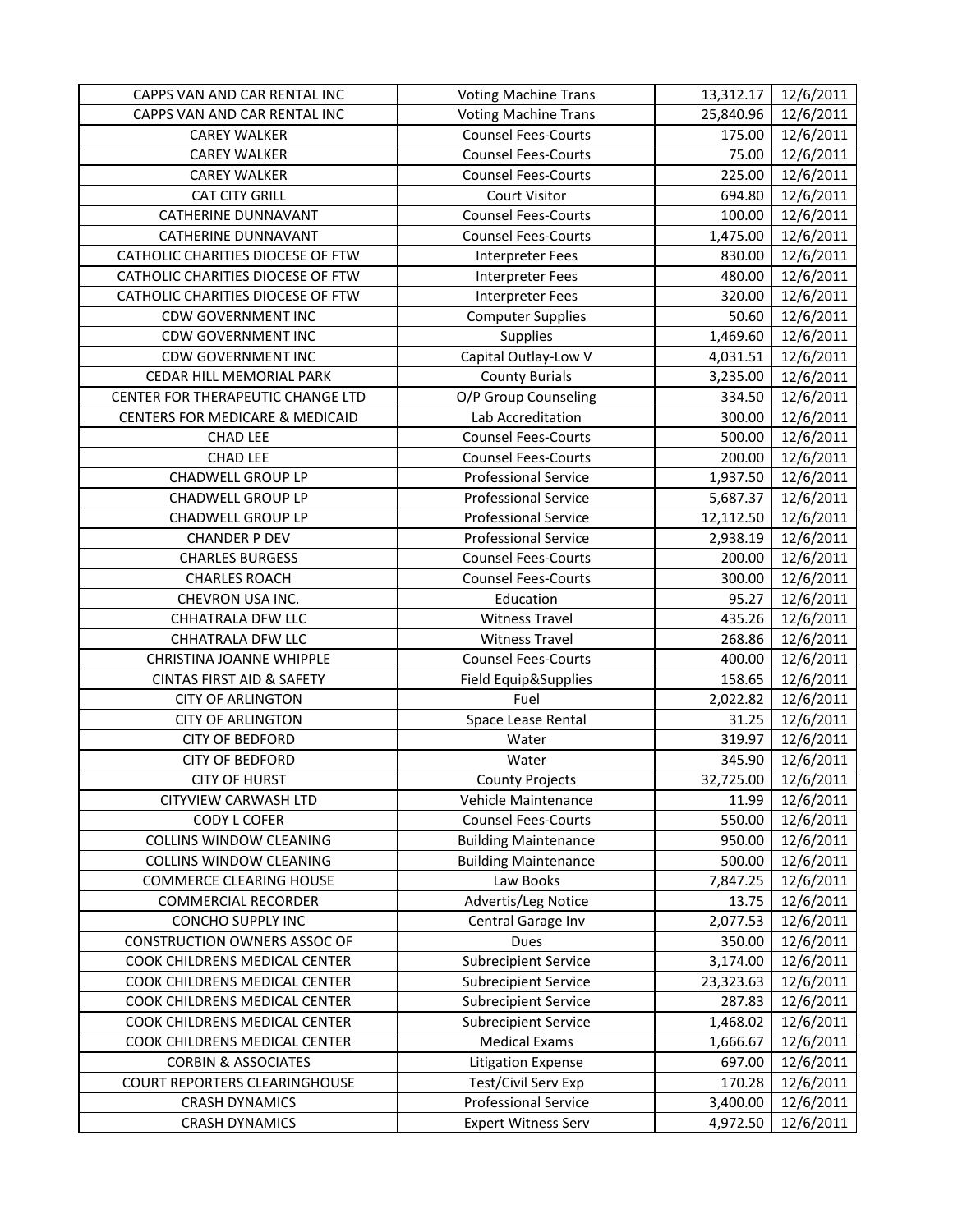| <b>CREWS ENTERPRISE</b>            | Misc Payable                | 4.00     | 12/6/2011            |
|------------------------------------|-----------------------------|----------|----------------------|
| <b>CTJ MAINTENANCE INC</b>         | <b>Custodian Services</b>   | 4,650.75 | 12/6/2011            |
| <b>CTJ MAINTENANCE INC</b>         | <b>Custodian Services</b>   | 111.38   | 12/6/2011            |
| <b>CTJ MAINTENANCE INC</b>         | <b>Custodian Services</b>   | 499.38   | 12/6/2011            |
| <b>CVR COMPUTER SUPPLIES INC</b>   | Supplies                    | 31.40    | 12/6/2011            |
| <b>CYNTHIA A FITCH</b>             | <b>Counsel Fees-Courts</b>  | 1,200.00 | 12/6/2011            |
| <b>CYNTHIA A FITCH</b>             | <b>Counsel Fees-Courts</b>  | 725.00   | 12/6/2011            |
| <b>D ROBIN MCCARTY</b>             | <b>Counsel Fees-Courts</b>  | 3,200.00 | 12/6/2011            |
| DALETIA CUNNINGHAM                 | Damage Claims               | 406.98   | 12/6/2011            |
| <b>DAN F TAYLOR</b>                | <b>Professional Service</b> | 1,579.08 | 12/6/2011            |
| <b>DANA A DUFFEY</b>               | Counsel Fees-Juv            | 100.00   | $\frac{1}{2}/6/2011$ |
| DANA A DUFFEY                      | Counsel Fees - CPS          | 3,215.00 | 12/6/2011            |
| DANIEL HERNANDEZ                   | <b>Counsel Fees-Courts</b>  | 1,000.00 | 12/6/2011            |
| DANIEL HERNANDEZ                   | <b>Counsel Fees-Courts</b>  | 875.00   | $\frac{1}{2}/6/2011$ |
| <b>DANIEL HERNANDEZ</b>            | <b>Counsel Fees-Courts</b>  | 100.00   | 12/6/2011            |
| <b>DANIEL HERNANDEZ</b>            | <b>Counsel Fees-Courts</b>  | 300.00   | 12/6/2011            |
| DANIEL YOUNG                       | <b>Counsel Fees-Courts</b>  | 450.00   | 12/6/2011            |
| DANNY D PITZER                     | <b>Counsel Fees-Courts</b>  | 150.00   | 12/6/2011            |
| <b>DANNY D PITZER</b>              | <b>Counsel Fees-Courts</b>  | 960.00   | 12/6/2011            |
| <b>DANNY D PITZER</b>              | <b>Counsel Fees-Courts</b>  | 150.00   | 12/6/2011            |
| DARCY NILES DENO                   | Counsel Fees-Juv            | 200.00   | 12/6/2011            |
| DARCY NILES DENO                   | Counsel Fees-Probate        | 750.00   | 12/6/2011            |
| <b>DATASPAN INC</b>                | Supplies                    | 206.00   | 12/6/2011            |
| DAVID CLEVELAND                    | Travel                      | 74.04    | 12/6/2011            |
| <b>DAVID PALMER</b>                | <b>Counsel Fees-Courts</b>  | 100.00   | 12/6/2011            |
| DAY TIMER INC                      | Supplies                    | 35.98    | 12/6/2011            |
| DBC FAMILY LAW                     | Counsel Fees-Juv            | 62.50    | 12/6/2011            |
| <b>DEAN SWANDA</b>                 | Counsel Fees-Juv            | 200.00   | 12/6/2011            |
| Denise Colford                     | Education                   | 485.18   | 12/6/2011            |
| DEPT OF INFORMATION RESOURCES      | Lab Equip Mainten           | 225.86   | 12/6/2011            |
| DEVELOPMENT CORPORATION OF TARRANT | <b>Professional Service</b> | 7,488.36 | 12/6/2011            |
| DIAGNOSTIC HYBRIDS, INC.           | Lab Supplies                | 415.52   | 12/6/2011            |
| DIAMOND LOCH APARTMENTS            | <b>Utility Assistance</b>   | 72.66    | 12/6/2011            |
| <b>DIRECTV INC</b>                 | Data Transmiss Line         | 90.99    | 12/6/2011            |
| DISTRICT IV TAE4-HA                | Dues                        | 92.50    | 12/6/2011            |
| DIVERSIFIED OFFICE PRODUCTS INC    | <b>Equipment Maint</b>      | 70.00    | 12/6/2011            |
| DIVERSIFIED OFFICE PRODUCTS INC    | <b>Equipment Maint</b>      | 70.00    | 12/6/2011            |
| DIVERSIFIED OFFICE PRODUCTS INC    | <b>Equipment Maint</b>      | 70.00    | 12/6/2011            |
| DIVERSIFIED OFFICE PRODUCTS INC    | <b>Equipment Maint</b>      | 70.00    | 12/6/2011            |
| DIVERSIFIED POWER SYSTEMS INC      | <b>Building Maintenance</b> | 750.00   | 12/6/2011            |
| DON DAVIDSON                       | Cnsl Fees-Crim Appls        | 835.00   | 12/6/2011            |
| <b>DONALD N TURNER</b>             | <b>Counsel Fees-Courts</b>  | 200.00   | 12/6/2011            |
| Dorothy J Savage Oakford           | Travel                      | 91.00    | 12/6/2011            |
| DOUBLE EAGLE MECHANICAL SERVICE    | <b>Building Maintenance</b> | 603.86   | 12/6/2011            |
| DOUBLE EAGLE MECHANICAL SERVICE    | <b>Building Maintenance</b> | 199.20   | 12/6/2011            |
| DOUBLE EAGLE MECHANICAL SERVICE    | A/C Maint Contract          | 115.64   | 12/6/2011            |
| DOUBLE EAGLE MECHANICAL SERVICE    | A/C Maint Contract          | 1,032.00 | 12/6/2011            |
| DR. ANDREW FISCHINGER              | <b>Witness Travel</b>       | 90.76    | 12/6/2011            |
| DRAKE COMMUNICATIONS INC           | <b>Professional Service</b> | 187.50   | 12/6/2011            |
| DRAKE COMMUNICATIONS INC           | <b>Equipment Maint</b>      | 315.00   | 12/6/2011            |
| DRAKE DUNNAVENT PC                 | <b>Counsel Fees-Courts</b>  | 100.00   | 12/6/2011            |
| EAN HOLDINGS LLC                   | Travel                      | 220.30   | 12/6/2011            |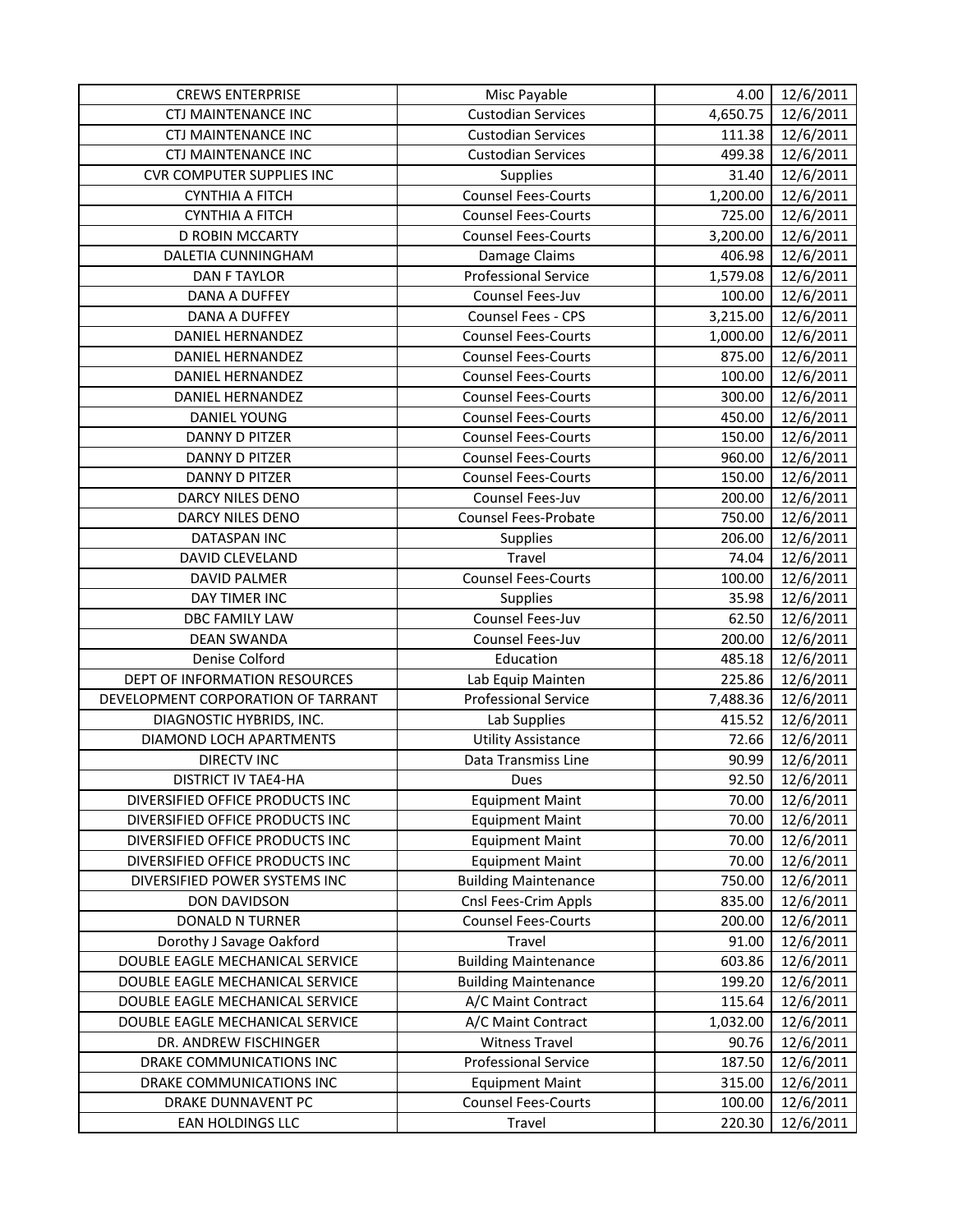| EAN SERVICES LLC-THE ALAMO RENT A C   | <b>Witness Travel</b>       | 217.32     | 12/6/2011 |
|---------------------------------------|-----------------------------|------------|-----------|
| <b>EARL E BATES JR</b>                | <b>Counsel Fees-Courts</b>  | 100.00     | 12/6/2011 |
| <b>EBONY M TURNER</b>                 | <b>Counsel Fees-Courts</b>  | 125.00     | 12/6/2011 |
| ECONET.COM INC                        | <b>Professional Service</b> | 140,007.00 | 12/6/2011 |
| <b>EDDY SCHUDER</b>                   | <b>Bail Bond Surety Fee</b> | 13.50      | 12/6/2011 |
| <b>EDDY SCHUDER</b>                   | <b>Bail Bond Surety Fee</b> | 1.50       | 12/6/2011 |
| EDWARD DON & COMPANY                  | Sheriff Inventory           | 442.50     | 12/6/2011 |
| EDWARD J LATESSA                      | Tuition C/room Train        | 3,377.75   | 12/6/2011 |
| <b>EDWIN YOUNGBLOOD</b>               | <b>Counsel Fees-Courts</b>  | 585.00     | 12/6/2011 |
| <b>EDWIN YOUNGBLOOD</b>               | Counsel Fees-Juv            | 100.00     | 12/6/2011 |
| <b>ELECTION CENTER INC</b>            | Education                   | 100.00     | 12/6/2011 |
| ELEMENTS OF ARCHITECTURE INC          | <b>Professional Service</b> | 764.00     | 12/6/2011 |
| <b>ELKE L DANIEL</b>                  | Counsel Fees - CPS          | 100.00     | 12/6/2011 |
| ELOY SEPULVEDA                        | <b>Counsel Fees-Courts</b>  | 812.00     | 12/6/2011 |
| ELOY SEPULVEDA                        | <b>Counsel Fees-Courts</b>  | 275.00     | 12/6/2011 |
| <b>ENCON SYSTEMS INC</b>              | <b>Graphics Inventory</b>   | 240.00     | 12/6/2011 |
| <b>ENCON SYSTEMS INC</b>              | Supplies                    | 308.40     | 12/6/2011 |
| <b>ENCON SYSTEMS INC</b>              | <b>Computer Supplies</b>    | 165.60     | 12/6/2011 |
| <b>ENCON SYSTEMS INC</b>              | <b>Computer Supplies</b>    | 944.00     | 12/6/2011 |
| <b>ENCON SYSTEMS INC</b>              | <b>Computer Supplies</b>    | 177.60     | 12/6/2011 |
| ERGON ASPHALT & EMULSIONS INC         | Asphalt-Liquid              | 1,322.12   | 12/6/2011 |
| ERGON ASPHALT & EMULSIONS INC         | Asphalt-Liquid              | 7,439.95   | 12/6/2011 |
| <b>ERIC D BEAL</b>                    | Counsel Fees - CPS          | 100.00     | 12/6/2011 |
| <b>EVCO PARTNERS LP</b>               | Supplies                    | 13.28      | 12/6/2011 |
| <b>EVCO PARTNERS LP</b>               | Supplies                    | 10.60      | 12/6/2011 |
| <b>EVCO PARTNERS LP</b>               | Supplies                    | 14.31      | 12/6/2011 |
| <b>EVCO PARTNERS LP</b>               | <b>Building Maintenance</b> | 52.74      | 12/6/2011 |
| <b>EVCO PARTNERS LP</b>               | <b>Building Maintenance</b> | 770.78     | 12/6/2011 |
| <b>EVCO PARTNERS LP</b>               | <b>Building Maintenance</b> | 93.40      | 12/6/2011 |
| <b>EVCO PARTNERS LP</b>               | <b>Building Maintenance</b> | 66.86      | 12/6/2011 |
| <b>EVCO PARTNERS LP</b>               | <b>Building Maintenance</b> | 1,651.79   | 12/6/2011 |
| <b>EVCO PARTNERS LP</b>               | <b>Building Maintenance</b> | 521.93     | 12/6/2011 |
| <b>EVCO PARTNERS LP</b>               | Non-Track Const/Bldg        | 21.52      | 12/6/2011 |
| <b>EVCO PARTNERS LP</b>               | Non-Track Const/Bldg        | 165.69     | 12/6/2011 |
| <b>EVCO PARTNERS LP</b>               | Supplies                    | 4.77       | 12/6/2011 |
| EVERMAN ISD                           | Trust - JP 8                | 60.00      | 12/6/2011 |
| <b>EXECUTIVE FORMS &amp; SUPPLIES</b> | Supplies                    | 785.40     | 12/6/2011 |
| EZ ELECTRICAL CONTRACTORS LLC         | <b>Building Maintenance</b> | 797.43     | 12/6/2011 |
| FAMILY DOLLAR STORES OF TEXAS LLC     | Other Payable               | 15.00      | 12/6/2011 |
| FARMER & ASSOCIATES, INC.             | Non-Track Equipment         | 4,015.00   | 12/6/2011 |
| <b>FARMERS MARKET</b>                 | Food                        | 116.65     | 12/6/2011 |
| <b>FASCLAMPITT PAPER STORE</b>        | Graphics Inventory          | 7,080.00   | 12/6/2011 |
| <b>FASCLAMPITT PAPER STORE</b>        | Sheriff Inventory           | 402.00     | 12/6/2011 |
| <b>FEDEX</b>                          | Postage                     | 155.50     | 12/6/2011 |
| <b>FEDEX</b>                          | Postage                     | 897.84     | 12/6/2011 |
| <b>FEDEX</b>                          | Postage                     | 19.24      | 12/6/2011 |
| FELIPE O CALZADA                      | <b>Counsel Fees-Courts</b>  | 137.50     | 12/6/2011 |
| FELIPE O CALZADA                      | <b>Counsel Fees-Courts</b>  | 100.00     | 12/6/2011 |
| FELIPE O CALZADA                      | <b>Counsel Fees-Courts</b>  | 137.50     | 12/6/2011 |
| FELIPE O CALZADA                      | <b>Counsel Fees-Courts</b>  | 100.00     | 12/6/2011 |
| FELIPE O CALZADA                      | Counsel Fees-Juv            | 200.00     | 12/6/2011 |
| <b>FERNANDO ORTIZ</b>                 | <b>Bail Bond Surety Fee</b> | 13.50      | 12/6/2011 |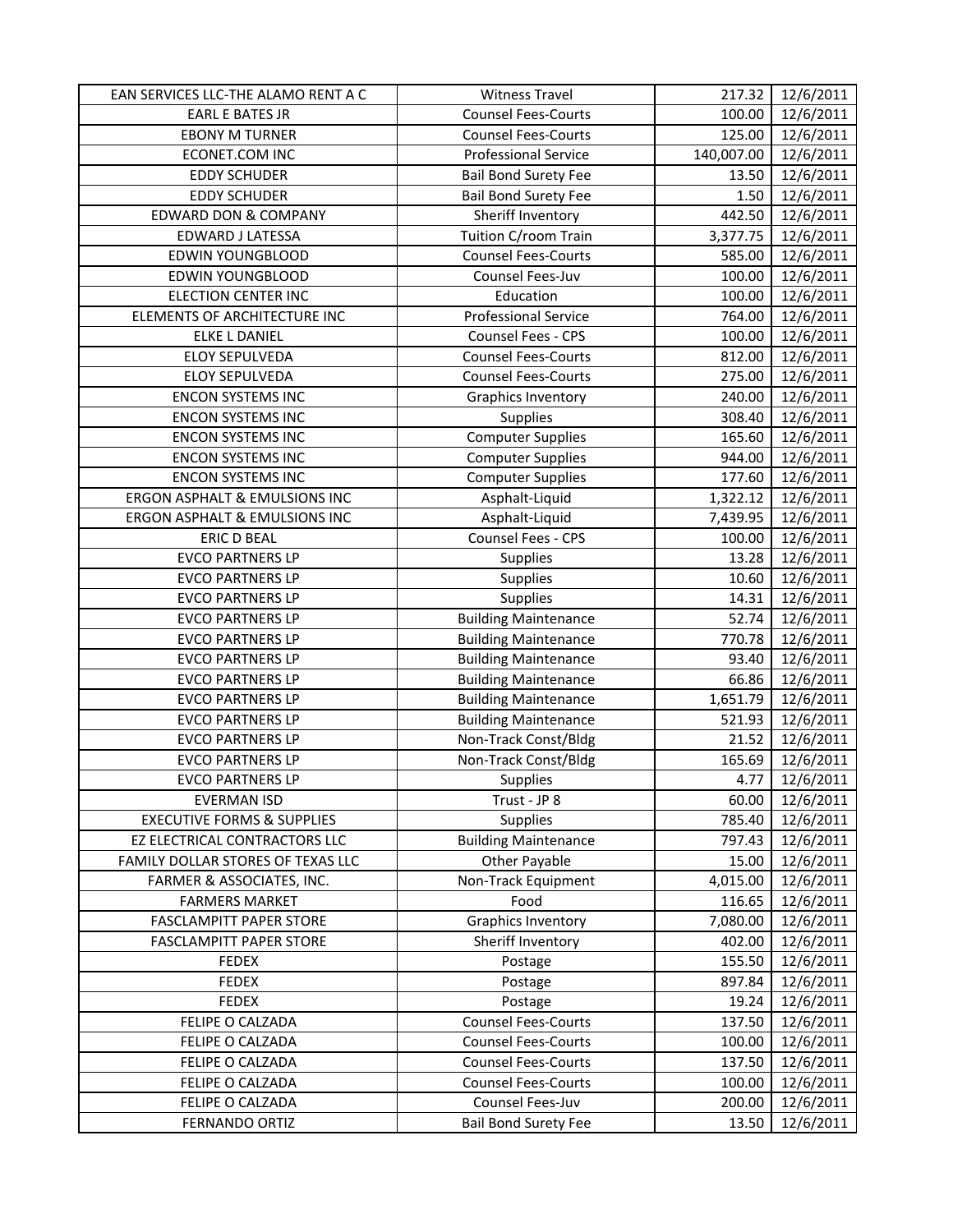| <b>FERNANDO ORTIZ</b>                          | <b>Bail Bond Surety Fee</b>                              | 1.50             | 12/6/2011              |
|------------------------------------------------|----------------------------------------------------------|------------------|------------------------|
| <b>FIDLAR AQUISITION</b>                       | Software Maintenance                                     | 2,900.00         | 12/6/2011              |
| FIESTA MART #60                                | Food/Hygiene Assist                                      | 15.00            | 12/6/2011              |
| FIESTA MART #76                                | Food/Hygiene Assist                                      | 20.00            | 12/6/2011              |
| FILTRATION SPECIALISTS INC                     | <b>Building Maintenance</b>                              | 150.00           | 12/6/2011              |
| <b>FISHER SCIENTIFIC</b>                       | Lab Supplies                                             | 556.46           | 12/6/2011              |
| <b>FISHER SCIENTIFIC</b>                       | LV Furn&Off Eq(Mod)                                      | 404.65           | 12/6/2011              |
| <b>FISHER SCIENTIFIC</b>                       | <b>Medical Supplies</b>                                  | 531.04           | 12/6/2011              |
| <b>FISHER SCIENTIFIC</b>                       | Lab Supplies                                             | 165.39           | 12/6/2011              |
| <b>FISHER SCIENTIFIC</b>                       | <b>Medical Supplies</b>                                  | 35.90            | 12/6/2011              |
| FIVE STAR CORRECTIONAL SERVICES INC            | Food Contr/Prisoners                                     | 77,626.28        | 12/6/2011              |
| FIVE STAR CORRECTIONAL SERVICES INC            | Food Contr/Employees                                     | 2,722.13         | 12/6/2011              |
| <b>FORENSIC CONSULTANT SERVICES</b>            | <b>Professional Service</b>                              | 1,500.00         | 12/6/2011              |
| FORT WORTH CAMERA LLC                          | Photo Processing Inv                                     | 79.96            | 12/6/2011              |
| FORT WORTH STAR TELEGRAM                       | Subscriptions                                            | 239.40           | 12/6/2011              |
| FORT WORTH WATER DEPARTMENT                    | Water                                                    | 893.07           | 12/6/2011              |
| FORT WORTH WATER DEPARTMENT                    | Water                                                    | 259.31           | 12/6/2011              |
| FORT WORTH WATER DEPARTMENT                    | Water                                                    | 208.07           | 12/6/2011              |
| FORT WORTH WATER DEPARTMENT                    | Water                                                    | 742.86           | 12/6/2011              |
| FORT WORTH WATER DEPARTMENT                    | Water                                                    | 135.24           | 12/6/2011              |
| FORT WORTH WATER DEPARTMENT                    | Water                                                    | 2,357.28         | 12/6/2011              |
| FORT WORTH WATER DEPARTMENT                    | Water                                                    | 40.48            | 12/6/2011              |
| FORT WORTH WATER DEPARTMENT                    | Water                                                    | 1,138.84         | 12/6/2011              |
| FORT WORTH WATER DEPARTMENT                    | Water                                                    | 5,109.79         | 12/6/2011              |
| FORT WORTH WATER DEPARTMENT                    | Water                                                    | 93.42            | 12/6/2011              |
| FORT WORTH WATER DEPARTMENT                    | Water                                                    | 46.73            | 12/6/2011              |
| FORT WORTH WATER DEPARTMENT                    | Water                                                    | 468.39           | 12/6/2011              |
| FORT WORTH WATER DEPARTMENT                    | Water                                                    | 164.88           | 12/6/2011              |
| FORT WORTH WATER DEPARTMENT                    | Water                                                    | 215.55           | 12/6/2011              |
| FORT WORTH WATER DEPARTMENT                    | Water                                                    | 94.67            | 12/6/2011              |
| FORT WORTH WATER DEPARTMENT                    | Water                                                    | 24,282.37        | 12/6/2011              |
| FORT WORTH WATER DEPARTMENT                    | Water                                                    | 10,517.84        | 12/6/2011              |
| FORT WORTH WATER DEPARTMENT                    | Water                                                    | 26.25            | 12/6/2011              |
| FORT WORTH WATER DEPARTMENT                    | Water                                                    | 28.41            | 12/6/2011              |
| FORT WORTH WATER DEPARTMENT                    | Water                                                    | 31.09            | 12/6/2011              |
| FORT WORTH WATER DEPARTMENT                    | Water                                                    | 169.40           | 12/6/2011              |
| FORT WORTH WATER DEPARTMENT                    | Water                                                    | 65.68            | 12/6/2011              |
| FORT WORTH WATER DEPARTMENT                    | Water                                                    | 192.87           | 12/6/2011              |
| FORT WORTH WATER DEPARTMENT                    | Water                                                    | 175.71           | 12/6/2011              |
| FORT WORTH WATER DEPARTMENT                    | <b>Utility Assistance</b>                                | 110.00           | 12/6/2011              |
| <b>FRANCES B JANEZIC</b>                       | <b>Professional Service</b>                              | 510.84           | 12/6/2011              |
| FRANCISCO HERNANDEZ JR                         | <b>Counsel Fees-Courts</b>                               | 300.00           | 12/6/2011              |
| <b>FRANK ADLER</b>                             | Counsel Fees - CPS<br><b>Counsel Fees-Courts</b>         | 100.00           | 12/6/2011              |
| <b>G ALAN STEELE</b>                           |                                                          | 225.00           | 12/6/2011              |
| <b>G ANDREW PLATT</b><br><b>G ANDREW PLATT</b> | <b>Counsel Fees-Courts</b><br><b>Counsel Fees-Courts</b> | 300.00<br>405.00 | 12/6/2011<br>12/6/2011 |
| GALLS, AN ARAMARK COMPANY                      | Safety/Tact Supplies                                     | 145.62           | 12/6/2011              |
| GES                                            | A/C Maint Contract                                       | 252.50           | 12/6/2011              |
| GES                                            | <b>Building Maintenance</b>                              | 394.71           | 12/6/2011              |
| <b>GES</b>                                     | A/C Maint Contract                                       | 219.78           | 12/6/2011              |
| <b>GES</b>                                     | A/C Maint Contract                                       | 526.64           | 12/6/2011              |
| GES                                            | A/C Maint Contract                                       | 93.00            | 12/6/2011              |
|                                                |                                                          |                  |                        |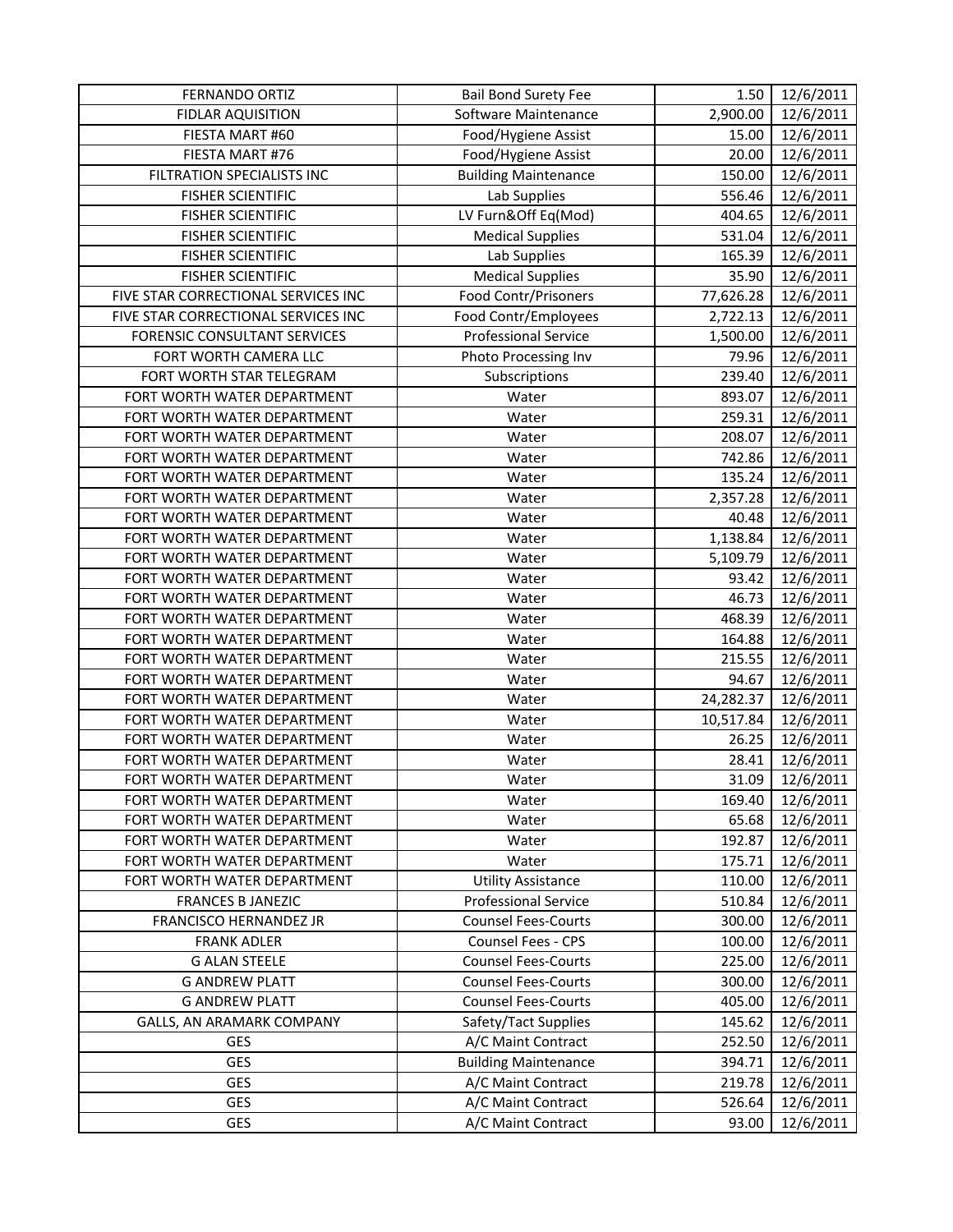| GES                                       | A/C Maint Contract          | 566.75    | 12/6/2011 |
|-------------------------------------------|-----------------------------|-----------|-----------|
| GES                                       | A/C Maint Contract          | 1,921.92  | 12/6/2011 |
| <b>GES</b>                                | A/C Maint Contract          | 593.64    | 12/6/2011 |
| <b>GIANT TEXAN SECURITY INVESTIGATION</b> | Investigative               | 810.00    | 12/6/2011 |
| <b>GIRLS INC OF TARRANT COUNTY</b>        | <b>Subrecipient Service</b> | 4,253.99  | 12/6/2011 |
| <b>GRANICUS INC</b>                       | Software Maintenance        | 2,500.00  | 12/6/2011 |
| <b>GRAPHIC FINISHING SYSTEMS INC</b>      | Graphics Inventory          | 20.00     | 12/6/2011 |
| <b>GRAPHIC FINISHING SYSTEMS INC</b>      | <b>Equipment Maint</b>      | 78.00     | 12/6/2011 |
| <b>GREEN VALLEY COMPRESSOR</b>            | <b>Building Maintenance</b> | 375.00    | 12/6/2011 |
| <b>GT DISTRIBUTORS INC</b>                | Safety/Tact Supplies        | 936.60    | 12/6/2011 |
| <b>GW OUTFITTERS LP</b>                   | Supplies                    | 148.50    | 12/6/2011 |
| H D SMITH WHOLESALE CO                    | <b>Medical Supplies</b>     | (2.75)    | 12/6/2011 |
| H D SMITH WHOLESALE CO                    | <b>Medical Supplies</b>     | 1,475.29  | 12/6/2011 |
| H D SMITH WHOLESALE CO                    | <b>Medical Supplies</b>     | 4,384.69  | 12/6/2011 |
| HALO BRANDED SOLUTIONS INC                | Clothing                    | 156.90    | 12/6/2011 |
| HALO BRANDED SOLUTIONS INC                | Clothing                    | 390.80    | 12/6/2011 |
| HAMIDA A ABDAL-KHALLAQ INC                | <b>Counsel Fees-Courts</b>  | 475.00    | 12/6/2011 |
| HAMPTON INN AUSTIN ARBORETUM NW           | Education                   | 248.40    | 12/6/2011 |
| HAMPTON INN AUSTIN ARBORETUM NW           | Education                   | 248.40    | 12/6/2011 |
| HARMONY FAMILY SERVICES INC               | <b>Residential Servc</b>    | 2,886.00  | 12/6/2011 |
| <b>HARRY HARRIS, III</b>                  | <b>Counsel Fees-Courts</b>  | 350.00    | 12/6/2011 |
| <b>HEARTLAND SERVICES INC</b>             | Radio Serv-Non Contr        | 1,033.41  | 12/6/2011 |
| HEATHER YVONNE OGIER                      | Counsel Fees - CPS          | 435.00    | 12/6/2011 |
| HELLMUTH, OBATA & KASSABAUM LP            | <b>Professional Service</b> | 62,741.88 | 12/6/2011 |
| HELLMUTH, OBATA & KASSABAUM LP            | <b>Professional Service</b> | 38,715.00 | 12/6/2011 |
| HELPING OPEN PEOPLES EYES, INC.           | O/P Group Counseling        | 67.50     | 12/6/2011 |
| <b>HENRY SCHEIN</b>                       | <b>Medical Supplies</b>     | 2.93      | 12/6/2011 |
| <b>HENRY SCHEIN</b>                       | <b>Medical Supplies</b>     | 224.40    | 12/6/2011 |
| <b>HENRY SCHEIN</b>                       | <b>Medical Supplies</b>     | 55.00     | 12/6/2011 |
| <b>HENRY SCHEIN</b>                       | <b>Medical Supplies</b>     | 34,360.00 | 12/6/2011 |
| <b>HENRY SCHEIN</b>                       | <b>Medical Supplies</b>     | 11.40     | 12/6/2011 |
| HENYA DIRECT LLC                          | Supplies                    | 950.00    | 12/6/2011 |
| HERNDON RECOGNITION COMPANY               | Service Awards              | 47,303.08 | 12/6/2011 |
| <b>HIRAM BODON</b>                        | <b>Counsel Fees-Courts</b>  | 350.00    | 12/6/2011 |
| HIRED HANDS INC                           | Interpreter Fees            | 752.50    | 12/6/2011 |
| <b>HIRED HANDS INC</b>                    | <b>Jury Costs</b>           | 455.00    | 12/6/2011 |
| HLI WATER SYSTEMS INC                     | Kitchen Maintenance         | 639.13    | 12/6/2011 |
| <b>Holly M Gaines</b>                     | Travel                      | 8.00      | 12/6/2011 |
| HOLT COMPANY OF TEXAS                     | Parts and Supplies          | 130.33    | 12/6/2011 |
| HOMEWOOD SUITES BY HILTON WFTX            | Prepaid - Travel            | 223.74    | 12/6/2011 |
| HOUSEHOLD DRIVERS REPORT                  | Subscriptions               | 4.00      | 12/6/2011 |
| <b>IBM CORPORATION</b>                    | Software Maintenance        | 283.00    | 12/6/2011 |
| <b>IEC CONTROLS INC</b>                   | A/C Maint Contract          | 280.80    | 12/6/2011 |
| <b>INCISIVE MEDIA</b>                     | Law Books                   | 89.96     | 12/6/2011 |
| INDEPENDENT ENVIRONMENTAL SERV            | <b>Disposal Service</b>     | 50.00     | 12/6/2011 |
| INDEPENDENT ENVIRONMENTAL SERV            | <b>Disposal Service</b>     | 520.00    | 12/6/2011 |
| INDEPENDENT ENVIRONMENTAL SERV            | <b>Disposal Service</b>     | 1,520.28  | 12/6/2011 |
| INDEPENDENT ENVIRONMENTAL SERV            | <b>Disposal Service</b>     | 73.92     | 12/6/2011 |
| INDEPENDENT ENVIRONMENTAL SERV            | <b>Disposal Service</b>     | 508.00    | 12/6/2011 |
| INDEPENDENT ENVIRONMENTAL SERV            | <b>Support Serv Supply</b>  | 123.61    | 12/6/2011 |
| INDEPENDENT ENVIRONMENTAL SERV            | <b>Disposal Service</b>     | 2,498.43  | 12/6/2011 |
| INDUSTRIAL POWER ISUZU TRUCK              | Central Garage Inv          | 433.94    | 12/6/2011 |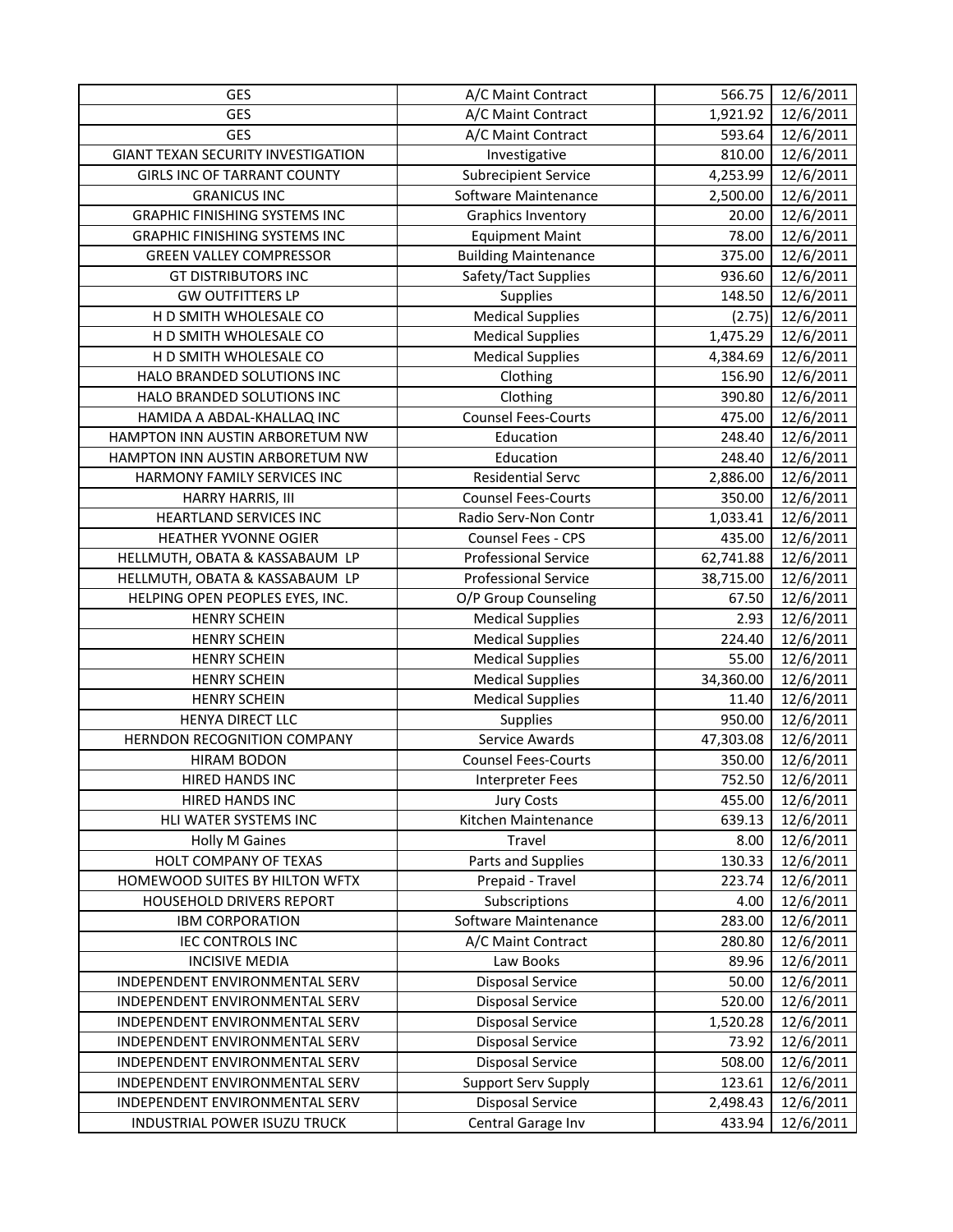| INSTALLER SALES AND SERVICE           | Central Garage Inv          | 524.58    | 12/6/2011 |
|---------------------------------------|-----------------------------|-----------|-----------|
| INTERNATIONAL ASSOCIATION OF CLERKS   | Education                   | 125.00    | 12/6/2011 |
| <b>INTERSTATE BATTERY OF FT WORTH</b> | Central Garage Inv          | 744.65    | 12/6/2011 |
| INTL WIRELESS COMMUNICATIONS EXPO     | Education                   | 899.00    | 12/6/2011 |
| <b>INTOXIMETERS INC</b>               | Lab Supplies                | 240.95    | 12/6/2011 |
| <b>INX INC</b>                        | Non-Track Equipment         | 555.00    | 12/6/2011 |
| <b>IRVING HOLDINGS INC</b>            | Transportation              | 1,039.17  | 12/6/2011 |
| <b>IRVING HOLDINGS INC</b>            | Transportation              | 22.95     | 12/6/2011 |
| <b>IRVING HOLDINGS INC</b>            | Transportation              | 261.05    | 12/6/2011 |
| <b>IRVING HOLDINGS INC</b>            | Transportation              | 522.85    | 12/6/2011 |
| J A SEXAUER                           | <b>Building Maintenance</b> | 1,469.64  | 12/6/2011 |
| J A SEXAUER                           | <b>Building Maintenance</b> | 653.23    | 12/6/2011 |
| <b>J STEVEN BUSH</b>                  | <b>Counsel Fees-Courts</b>  | 100.00    | 12/6/2011 |
| <b>JACKIE MARTIN</b>                  | Counsel Fees - CPS          | 200.00    | 12/6/2011 |
| <b>JACKIE MARTIN</b>                  | Cnsl Fees-Fam Drg Ct        | 100.00    | 12/6/2011 |
| <b>JACKPOT SANITATION SERVICES</b>    | <b>Equipment Rentals</b>    | 88.94     | 12/6/2011 |
| <b>JACKPOT SANITATION SERVICES</b>    | <b>Building Maintenance</b> | 165.73    | 12/6/2011 |
| <b>JAMES D RENFORTH II</b>            | <b>Counsel Fees-Courts</b>  | 300.00    | 12/6/2011 |
| <b>JAMES D RENFORTH II</b>            | <b>Counsel Fees-Courts</b>  | 300.00    | 12/6/2011 |
| <b>JAMES MASEK</b>                    | Counsel Fees - CPS          | 1,660.00  | 12/6/2011 |
| JAMES PUBLISHING CO                   | Law Books                   | 77.94     | 12/6/2011 |
| <b>JAMES R WILSON</b>                 | <b>Counsel Fees-Courts</b>  | 150.00    | 12/6/2011 |
| <b>JAMES R WILSON</b>                 | <b>Counsel Fees-Courts</b>  | 122.50    | 12/6/2011 |
| <b>JAMES R WILSON</b>                 | <b>Counsel Fees-Courts</b>  | 224.00    | 12/6/2011 |
| <b>JANA CARVER</b>                    | <b>Restitution Payable</b>  | 50.00     | 12/6/2011 |
| <b>JANA KAY BRAVO</b>                 | <b>Professional Service</b> | 340.56    | 12/6/2011 |
| <b>JANPAK</b>                         | Sheriff Inventory           | 493.44    | 12/6/2011 |
| <b>JANPAK</b>                         | <b>Custodian Supplies</b>   | 491.50    | 12/6/2011 |
| <b>JANPAK</b>                         | <b>Custodian Supplies</b>   | 297.50    | 12/6/2011 |
| <b>JANPAK</b>                         | <b>Custodian Supplies</b>   | 254.74    | 12/6/2011 |
| <b>JEANIE MORRIS</b>                  | <b>Professional Service</b> | 510.84    | 12/6/2011 |
| JEFF S HOOVER                         | <b>Counsel Fees-Courts</b>  | 625.00    | 12/6/2011 |
| JEFF S HOOVER                         | <b>Counsel Fees-Courts</b>  | 200.00    | 12/6/2011 |
| JEFFERY DAVID BONCEK                  | <b>Counsel Fees-Courts</b>  | 100.00    | 12/6/2011 |
| JEFFERY DAVID BONCEK                  | <b>Counsel Fees-Courts</b>  | 200.00    | 12/6/2011 |
| JEFFREY S STEWART PC                  | <b>Counsel Fees-Courts</b>  | 450.00    | 12/6/2011 |
| <b>JEROME POTTER</b>                  | <b>Court Visitor</b>        | 152.63    | 12/6/2011 |
| <b>JERRY WOOD</b>                     | <b>Counsel Fees-Courts</b>  | 200.00    | 12/6/2011 |
| <b>JERRY WOOD</b>                     | <b>Counsel Fees-Courts</b>  | 100.00    | 12/6/2011 |
| <b>JESUS NEVAREZ</b>                  | Counsel Fees - CPS          | 100.00    | 12/6/2011 |
| JI SPECIALTY SERVICES INC             | Professional Service        | 11,137.50 | 12/6/2011 |
| JIM BEARDEN AND ASSOCIATES PLLC       | Cnsl Fees-Fam Drg Ct        | 100.00    | 12/6/2011 |
| <b>JIM C MINTER</b>                   | <b>Counsel Fees-Courts</b>  | 400.00    | 12/6/2011 |
| <b>JIM CULBERTSON</b>                 | <b>Counsel Fees - CPS</b>   | 100.00    | 12/6/2011 |
| <b>JIM LANE</b>                       | <b>Counsel Fees-Courts</b>  | 180.00    | 12/6/2011 |
| JOE H LOVING JR                       | Sal-Appted Off(VJ)          | 277.78    | 12/6/2011 |
| JOE H LOVING JR                       | Travel                      | 178.85    | 12/6/2011 |
| <b>JOE K MATTHEWS</b>                 | <b>Bonds</b>                | 71.00     | 12/6/2011 |
| <b>JOE K MATTHEWS</b>                 | <b>Bonds</b>                | 71.00     | 12/6/2011 |
| <b>JOETTA KEENE</b>                   | <b>Counsel Fees-Courts</b>  | 300.00    | 12/6/2011 |
| <b>JOHN BENOIST</b>                   | Counsel Fees-Probate        | 1,000.00  | 12/6/2011 |
| JOHN CARL BEATTY                      | <b>Counsel Fees-Courts</b>  | 1,200.00  | 12/6/2011 |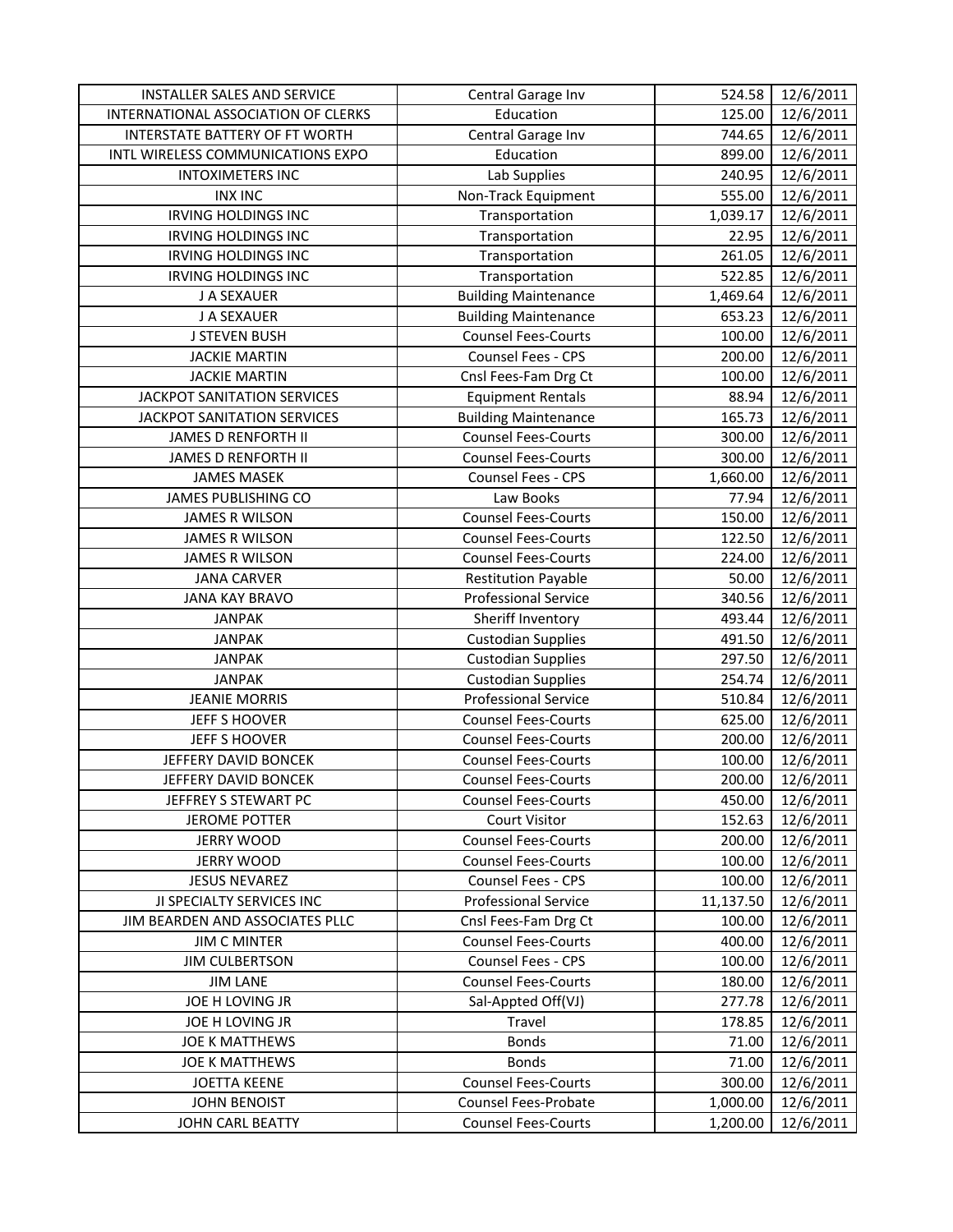| <b>JOHN CARL BEATTY</b>           | <b>Counsel Fees-Courts</b>  | 300.00   | 12/6/2011 |
|-----------------------------------|-----------------------------|----------|-----------|
| <b>JOHN CARL BEATTY</b>           | Counsel Fees-Juv            | 200.00   | 12/6/2011 |
| <b>JOHN ECK</b>                   | Counsel Fees - CPS          | 665.00   | 12/6/2011 |
| <b>JOHN HARDING</b>               | <b>Counsel Fees-Courts</b>  | 1,000.00 | 12/6/2011 |
| <b>JOHN HARDING</b>               | <b>Counsel Fees-Courts</b>  | 1,000.00 | 12/6/2011 |
| <b>JOHN HARDING</b>               | <b>Counsel Fees-Courts</b>  | 700.00   | 12/6/2011 |
| <b>JOHN HARDING</b>               | <b>Counsel Fees-Courts</b>  | 837.50   | 12/6/2011 |
| <b>JOHNSON &amp; JOHNSON</b>      | <b>Counsel Fees-Courts</b>  | 2,900.00 | 12/6/2011 |
| <b>JOHNSON &amp; JOHNSON</b>      | <b>Counsel Fees-Courts</b>  | 231.25   | 12/6/2011 |
| <b>JONATHAN SIMPSON</b>           | <b>Counsel Fees-Courts</b>  | 1,050.00 | 12/6/2011 |
| <b>JORDAN WILLIAMS</b>            | Petit Jury Services         | 6.00     | 12/6/2011 |
| JOYCE E STEVENS P.C.              | Counsel Fees-Juv            | 200.00   | 12/6/2011 |
| JPMORGAN CHASE BANK NA            | Education                   | 2,681.67 | 12/6/2011 |
| JPMORGAN CHASE BANK NA            | Travel                      | 8.00     | 12/6/2011 |
| JUDITH VAN HOOF                   | Counsel Fees-Juv            | 200.00   | 12/6/2011 |
| <b>JUDY G VANAMAN</b>             | <b>Professional Service</b> | 681.12   | 12/6/2011 |
| <b>JULIE JACOBSON</b>             | Counsel Fees - CPS          | 100.00   | 12/6/2011 |
| JURIS PUBLISHING INC              | Law Books                   | 165.00   | 12/6/2011 |
| <b>KARMEN JOHNSON</b>             | Counsel Fees - CPS          | 1,985.00 | 12/6/2011 |
| KATHLEEN JEANNE MEGONIGAL         | Counsel Fees - CPS          | 100.00   | 12/6/2011 |
| <b>KATHRYN CRAVEN</b>             | Counsel Fees - CPS          | 100.00   | 12/6/2011 |
| KATHY A LOWTHORP                  | <b>Counsel Fees-Courts</b>  | 500.00   | 12/6/2011 |
| KEARNEY/WYNN ATTORNEYS AT LAW     | <b>Counsel Fees-Courts</b>  | 800.00   | 12/6/2011 |
| KEARNEY/WYNN ATTORNEYS AT LAW     | <b>Counsel Fees-Courts</b>  | 125.00   | 12/6/2011 |
| KEARNEY/WYNN ATTORNEYS AT LAW     | <b>Counsel Fees-Courts</b>  | 200.00   | 12/6/2011 |
| <b>KEITH MCKAY</b>                | <b>Counsel Fees-Courts</b>  | 100.00   | 12/6/2011 |
| <b>KEITH MCKAY</b>                | <b>Counsel Fees-Courts</b>  | 200.00   | 12/6/2011 |
| KELLY R GOODNESS PHD              | Psych Exam/Testimony        | 450.00   | 12/6/2011 |
| KELLY R GOODNESS PHD              | Psych Exam/Testimony        | 450.00   | 12/6/2011 |
| KELLY R GOODNESS PHD              | Psych Exam/Testimony        | 450.00   | 12/6/2011 |
| <b>KENNETH R GORDON PC</b>        | <b>Counsel Fees-Courts</b>  | 200.00   | 12/6/2011 |
| <b>KENNETH R GORDON PC</b>        | Cnsl Fees-Crim Appls        | 2,250.00 | 12/6/2011 |
| <b>KENNETH W MULLEN</b>           | <b>Counsel Fees-Courts</b>  | 400.00   | 12/6/2011 |
| <b>KERRY OWENS</b>                | Counsel Fees - CPS          | 100.00   | 12/6/2011 |
| <b>KERRY YANEZ</b>                | <b>Counsel Fees-Courts</b>  | 200.00   | 12/6/2011 |
| <b>KERRY YANEZ</b>                | Counsel Fees-Juv            | 200.00   | 12/6/2011 |
| KILPATRICK INSURANCE AGNCY        | <b>Bonds</b>                | 71.00    | 12/6/2011 |
| <b>KOBBY T WARREN</b>             | <b>Counsel Fees-Courts</b>  | 100.00   | 12/6/2011 |
| KONICA MINOLTA BUSINESS SOLUTIONS | <b>Computer Supplies</b>    | 1,850.00 | 12/6/2011 |
| <b>KRISTINA WEST</b>              | Counsel Fees-Juv            | 175.00   | 12/6/2011 |
| <b>KSM EXCHANGE LLC</b>           | Parts and Supplies          | 135.33   | 12/6/2011 |
| <b>KSM EXCHANGE LLC</b>           | Parts and Supplies          | 450.97   | 12/6/2011 |
| <b>KSM EXCHANGE LLC</b>           | Parts and Supplies          | (15.02)  | 12/6/2011 |
| <b>KSM EXCHANGE LLC</b>           | Parts and Supplies          | (198.99) | 12/6/2011 |
| <b>KSM EXCHANGE LLC</b>           | Parts and Supplies          | 265.16   | 12/6/2011 |
| <b>KSM EXCHANGE LLC</b>           | Parts and Supplies          | 398.11   | 12/6/2011 |
| <b>KSM EXCHANGE LLC</b>           | Parts and Supplies          | 470.52   | 12/6/2011 |
| <b>LACY BRITTEN</b>               | Counsel Fees-Juv            | 100.00   | 12/6/2011 |
| <b>LAHAINA GROUP INC</b>          | <b>Equipment Maint</b>      | 195.00   | 12/6/2011 |
| LARISA KELTNER                    | Counsel Fees - CPS          | 150.00   | 12/6/2011 |
| LATEPH ADENIJI                    | <b>Counsel Fees-Courts</b>  | 500.00   | 12/6/2011 |
| LATEPH ADENIJI                    | Counsel Fees-Juv            | 300.00   | 12/6/2011 |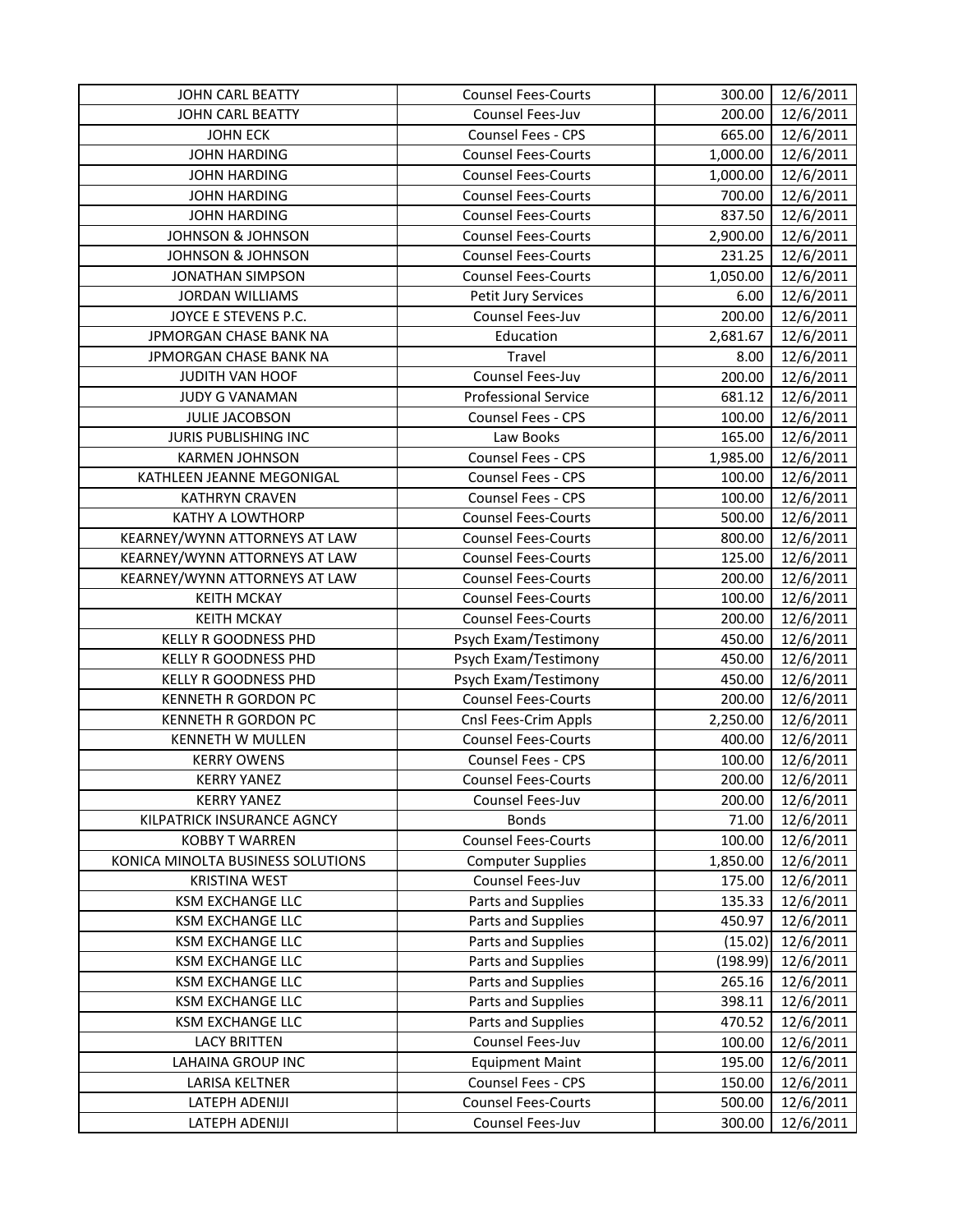| Lauren C Turnerhill                 | Transportation              | 95.15     | 12/6/2011 |
|-------------------------------------|-----------------------------|-----------|-----------|
| LAUREN GRAHAM & ASSOCIATES PLLC     | <b>Counsel Fees-Courts</b>  | 250.00    | 12/6/2011 |
| LAURIE PURDY REPORTING SERVICE INC  | <b>Professional Service</b> | 1,021.68  | 12/6/2011 |
| LAW OFFICE EDWARD E CASTILLO PLLC   | <b>Counsel Fees-Courts</b>  | 825.00    | 12/6/2011 |
| LAW OFFICE EDWARD E CASTILLO PLLC   | <b>Counsel Fees-Courts</b>  | 250.00    | 12/6/2011 |
| LAW OFFICE OF BRADLEY L CLARK PC    | <b>Counsel Fees-Courts</b>  | 275.00    | 12/6/2011 |
| LAW OFFICE OF BRADLEY L CLARK PC    | Counsel Fees - CPS          | 1,530.00  | 12/6/2011 |
| LAW OFFICE OF BRADLEY L CLARK PC    | Cnsl Fees-Fam Drg Ct        | 100.00    | 12/6/2011 |
| LAW OFFICE OF BRADLEY L CLARK PC    | Counsel Fees - CPS          | 6,175.00  | 12/6/2011 |
| LAW OFFICE OF GARY L NICKELSON      | <b>Counsel Fees-Courts</b>  | 200.00    | 12/6/2011 |
| LAW OFFICE OF GARY L NICKELSON      | Counsel Fees - CPS          | 225.00    | 12/6/2011 |
| LAW OFFICE OF HARMONY M SCHUERMAN P | <b>Counsel Fees-Courts</b>  | 400.00    | 12/6/2011 |
| LAW OFFICE OF HARMONY M SCHUERMAN P | <b>Counsel Fees-Courts</b>  | 200.00    | 12/6/2011 |
| LAW OFFICE OF HARMONY M SCHUERMAN P | <b>Counsel Fees-Courts</b>  | 200.00    | 12/6/2011 |
| LAW OFFICE OF HARMONY M SCHUERMAN P | <b>Counsel Fees-Courts</b>  | 100.00    | 12/6/2011 |
| LAW OFFICE OF JO AN G ASHLEY        | Counsel Fees - CPS          | 100.00    | 12/6/2011 |
| LAW OFFICE OF KEE A ABLES PC        | Counsel Fees-Juv            | 200.00    | 12/6/2011 |
| LAW OFFICE OF KEE A ABLES PC        | Counsel Fees - CPS          | 300.00    | 12/6/2011 |
| LAW OFFICE OF KEE A ABLES PC        | Cnsl Fees-Fam Drg Ct        | 100.00    | 12/6/2011 |
| LAW OFFICE OF LORI A SPEARMAN PC    | Counsel Fees - CPS          | 100.00    | 12/6/2011 |
| LAW OFFICE OF LORI A SPEARMAN PC    | Counsel Fees - CPS          | 400.00    | 12/6/2011 |
| LAW OFFICE OF MEDA BOURLAND PLLC    | Counsel Fees-Probate        | 500.00    | 12/6/2011 |
| LAW OFFICE OF RACHEL L PONDER PLLC  | Counsel Fees - CPS          | 100.00    | 12/6/2011 |
| <b>LAWRENCE E DUKES</b>             | <b>Restitution Payable</b>  | 20.00     | 12/6/2011 |
| L-COM CONNECTIVITY PRODUCTS         | Parts and Supplies          | 77.95     | 12/6/2011 |
| LENA POPE HOME INC                  | <b>Professional Service</b> | 54,010.83 | 12/6/2011 |
| LEON REED JR                        | <b>Counsel Fees-Courts</b>  | 100.00    | 12/6/2011 |
| LEON REED JR                        | <b>Counsel Fees-Courts</b>  | 300.00    | 12/6/2011 |
| LESLIE JOHNS                        | <b>Counsel Fees-Courts</b>  | 1,300.00  | 12/6/2011 |
| LESLIE JOHNS                        | <b>Counsel Fees-Courts</b>  | 200.00    | 12/6/2011 |
| <b>LESTER K REED</b>                | Counsel Fees - CPS          | 100.00    | 12/6/2011 |
| LEX JOHNSTON                        | <b>Counsel Fees-Courts</b>  | 850.00    | 12/6/2011 |
| <b>LEX JOHNSTON</b>                 | <b>Counsel Fees-Courts</b>  | 300.00    | 12/6/2011 |
| <b>LINDA SHULTS</b>                 | <b>Professional Service</b> | 2,347.00  | 12/6/2011 |
| LISA HOOBLER                        | <b>Counsel Fees-Courts</b>  | 580.00    | 12/6/2011 |
| LISA HOOBLER                        | <b>Counsel Fees-Courts</b>  | 250.00    | 12/6/2011 |
| LISA HOOBLER                        | <b>Counsel Fees-Courts</b>  | 420.00    | 12/6/2011 |
| <b>LISA MORTON</b>                  | Reporter's Records          | 2,300.00  | 12/6/2011 |
| LISA MULLEN                         | <b>Counsel Fees-Courts</b>  | 950.00    | 12/6/2011 |
| LLOYD GOSSELINK ROCHELLE & TOWNSEND | Litigation Expense          | 4,489.00  | 12/6/2011 |
| LOCK TIGHT SECURITY INC             | <b>Building Maintenance</b> | 45.00     | 12/6/2011 |
| <b>LOJACK CORPORATION</b>           | Field Equip&Supplies        | 150.00    | 12/6/2011 |
| LONE STAR COMMUNICATIONS INC        | <b>Building Maintenance</b> | 1,120.00  | 12/6/2011 |
| <b>LOREN C GREEN PC</b>             | <b>Counsel Fees-Courts</b>  | 350.00    | 12/6/2011 |
| LORETTA LEIGH WAMBSGANSS            | <b>Professional Service</b> | 2,771.69  | 12/6/2011 |
| M F PENDERGRAF                      | Investigative               | 309.62    | 12/6/2011 |
| M SUZANNE FROSSARD PC               | Counsel Fees - CPS          | 737.50    | 12/6/2011 |
| MAMIE BUSH JOHNSON                  | <b>Counsel Fees-Courts</b>  | 600.00    | 12/6/2011 |
| MAMIE BUSH JOHNSON                  | <b>Counsel Fees-Courts</b>  | 2,875.00  | 12/6/2011 |
| MANER FIRE EQUIPMENT, INC           | <b>Building Maintenance</b> | 56.95     | 12/6/2011 |
| <b>MARC GAULT</b>                   | Counsel Fees - CPS          | 365.00    | 12/6/2011 |
| <b>MARC GAULT</b>                   | Cnsl Fees-Fam Drg Ct        | 100.00    | 12/6/2011 |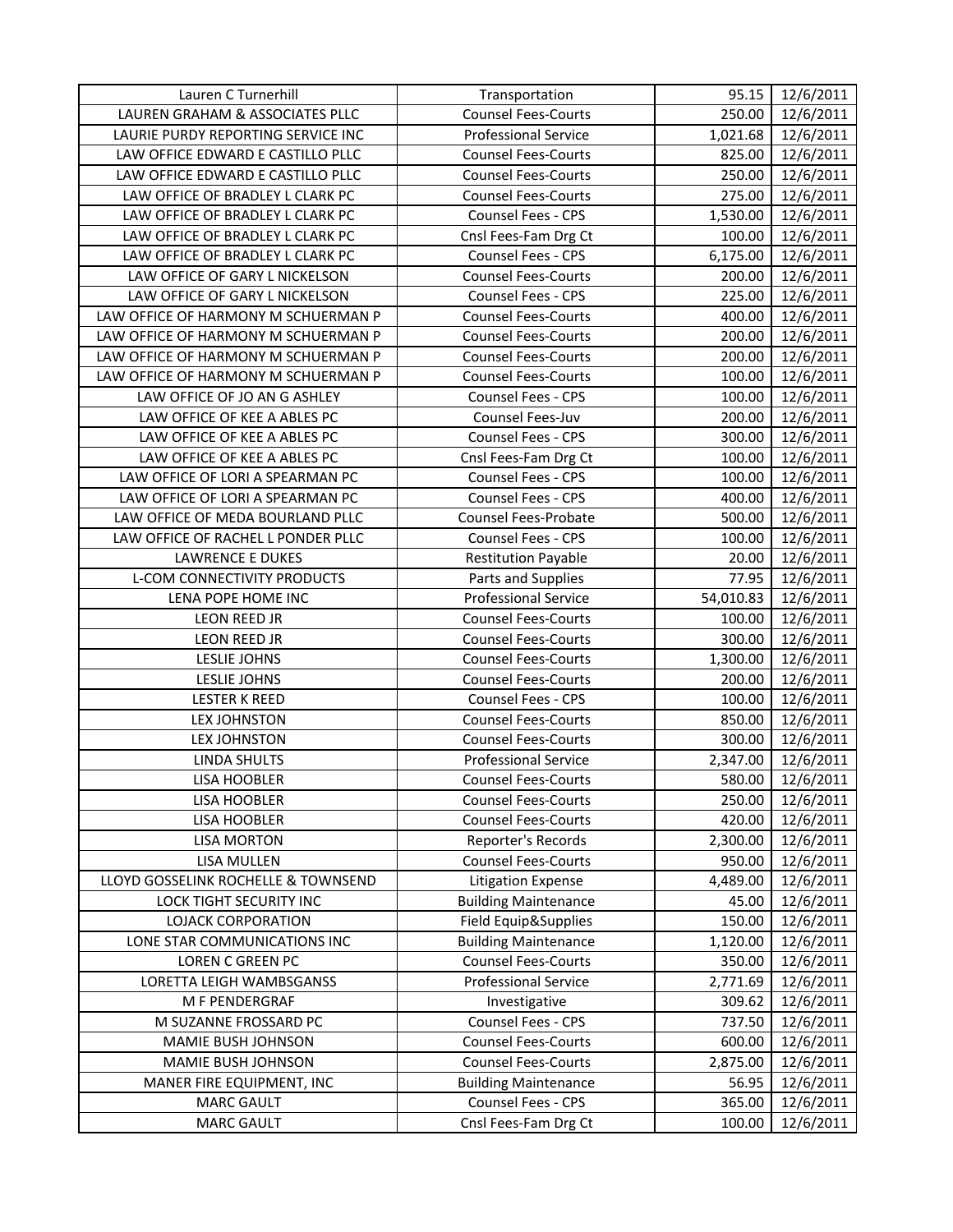| <b>MARC GAULT</b>                 | Cnsl Fees-Crim Appls        | 1,100.00  | 12/6/2011             |
|-----------------------------------|-----------------------------|-----------|-----------------------|
| <b>MARCUSE AND SON</b>            | <b>Building Maintenance</b> | 134.75    | 12/6/2011             |
| MARCUSE AND SON                   | <b>Building Maintenance</b> | 179.75    | 12/6/2011             |
| MARK D SCOTT & ASSOCIATES PLLC    | <b>Counsel Fees-Courts</b>  | 107.50    | 12/6/2011             |
| MARK D SCOTT & ASSOCIATES PLLC    | <b>Counsel Fees-Courts</b>  | 200.00    | 12/6/2011             |
| <b>MARK ROSTEET</b>               | <b>Counsel Fees-Courts</b>  | 450.00    | 12/6/2011             |
| <b>MARK ROSTEET</b>               | <b>Counsel Fees-Courts</b>  | 375.00    | 12/6/2011             |
| <b>MARK ROSTEET</b>               | <b>Counsel Fees-Courts</b>  | 200.00    | 12/6/2011             |
| MARTIN EAGLE OIL COMPANY INC      | Gasoline Inventory          | 20,779.20 | 12/6/2011             |
| MARTIN EAGLE OIL COMPANY INC      | Gasoline Inventory          | 43,831.27 | 12/6/2011             |
| <b>MARY B THORNTON</b>            | <b>Counsel Fees-Courts</b>  | 100.00    | 12/6/2011             |
| <b>MARY R THOMSEN</b>             | Counsel Fees-Juv            | 200.00    | 12/6/2011             |
| <b>MARY R THOMSEN</b>             | Counsel Fees - CPS          | 2,414.00  | 12/6/2011             |
| MATTHEW BENDER & COMPANY INC      | Law Books                   | 113.94    | $\frac{1}{12}/6/2011$ |
| MATTHEW BENDER & COMPANY INC      | Law Books                   | 182.25    | 12/6/2011             |
| MCQUAY INTERNATIONAL              | A/C Maint Contract          | 1,011.50  | 12/6/2011             |
| MEDINA & MEDINA INC               | Central Garage Inv          | 96.00     | 12/6/2011             |
| <b>MELANIE F WEBB</b>             | Psych Exam/Testimony        | 1,600.00  | 12/6/2011             |
| MELISSA L HAMRICK                 | <b>Counsel Fees-Courts</b>  | 200.00    | 12/6/2011             |
| MELISSA L HAMRICK                 | <b>Counsel Fees-Courts</b>  | 250.00    | 12/6/2011             |
| MEMBER'S BUILDING MAINTENANCE LTD | <b>Custodian Services</b>   | 928.50    | 12/6/2011             |
| MEMBER'S BUILDING MAINTENANCE LTD | <b>Custodian Services</b>   | 3,529.75  | 12/6/2011             |
| MEMBER'S BUILDING MAINTENANCE LTD | <b>Custodian Services</b>   | 514.00    | 12/6/2011             |
| METROPLEX BATTERY INC             | Parts and Supplies          | 1,389.37  | 12/6/2011             |
| MHMR OF TARRANT COUNTY            | <b>Subrecipient Service</b> | 1,576.95  | 12/6/2011             |
| MHMR OF TARRANT COUNTY            | <b>Subrecipient Service</b> | 1,407.15  | 12/6/2011             |
| MICHAEL BERGER                    | Counsel Fees - CPS          | 200.00    | 12/6/2011             |
| MICHAEL DEEGAN                    | <b>Counsel Fees-Courts</b>  | 600.00    | 12/6/2011             |
| Michelle A Keim                   | Travel                      | 100.00    | 12/6/2011             |
| MICROSTRATEGY INC                 | Software Maintenance        | 19,999.00 | 12/6/2011             |
| MID-CITIES CARE CORPS             | <b>County Projects</b>      | 11,220.00 | 12/6/2011             |
| MITCHELL H DUNN                   | Cap Murder-Othr Cost        | 1,550.00  | 12/6/2011             |
| MOORE FUNERAL HOMES               | <b>County Burials</b>       | 495.00    | 12/6/2011             |
| Mr Alan D Dennis                  | Travel                      | 60.00     | 12/6/2011             |
| Mr An M Truong                    | Miscellaneous               | 23.38     | 12/6/2011             |
| Mr Clyde L Lawson                 | Education                   | 148.00    | 12/6/2011             |
| Mr Darrell R Tennison             | Education                   | 148.00    | 12/6/2011             |
| Mr John J Nicholson               | Education                   | 100.00    | 12/6/2011             |
| Mr Michael D White                | Transportation              | 17.95     | 12/6/2011             |
| Mr Michael L Gravitt              | Travel                      | 100.00    | 12/6/2011             |
| Mr Michael L Rehfeld              | Education                   | 145.00    | 12/6/2011             |
| Mr Renee Castoreno                | Prepaid - Travel            | 62.00     | 12/6/2011             |
| Mr Richard N Dickison             | Travel                      | 195.02    | 12/6/2011             |
| Mr Robert A Knowles               | Travel                      | 60.00     | 12/6/2011             |
| Mr Robert P Wood                  | Education                   | 798.40    | 12/6/2011             |
| MRS BAIRD'S BAKERIES INC          | Food                        | 254.67    | 12/6/2011             |
| Ms G Elaine Brown                 | Travel                      | 140.00    | 12/6/2011             |
| Ms Jacquelyn Wright               | Education                   | 431.49    | 12/6/2011             |
| Ms Jane M Sanford                 | <b>Meeting Expenses</b>     | 50.00     | 12/6/2011             |
| Ms MaryLouise Garcia              | Education                   | 100.00    | 12/6/2011             |
| Ms Robin Nino                     | Education                   | 362.71    | 12/6/2011             |
| Ms Staci J Turner                 | Travel                      | 74.93     | 12/6/2011             |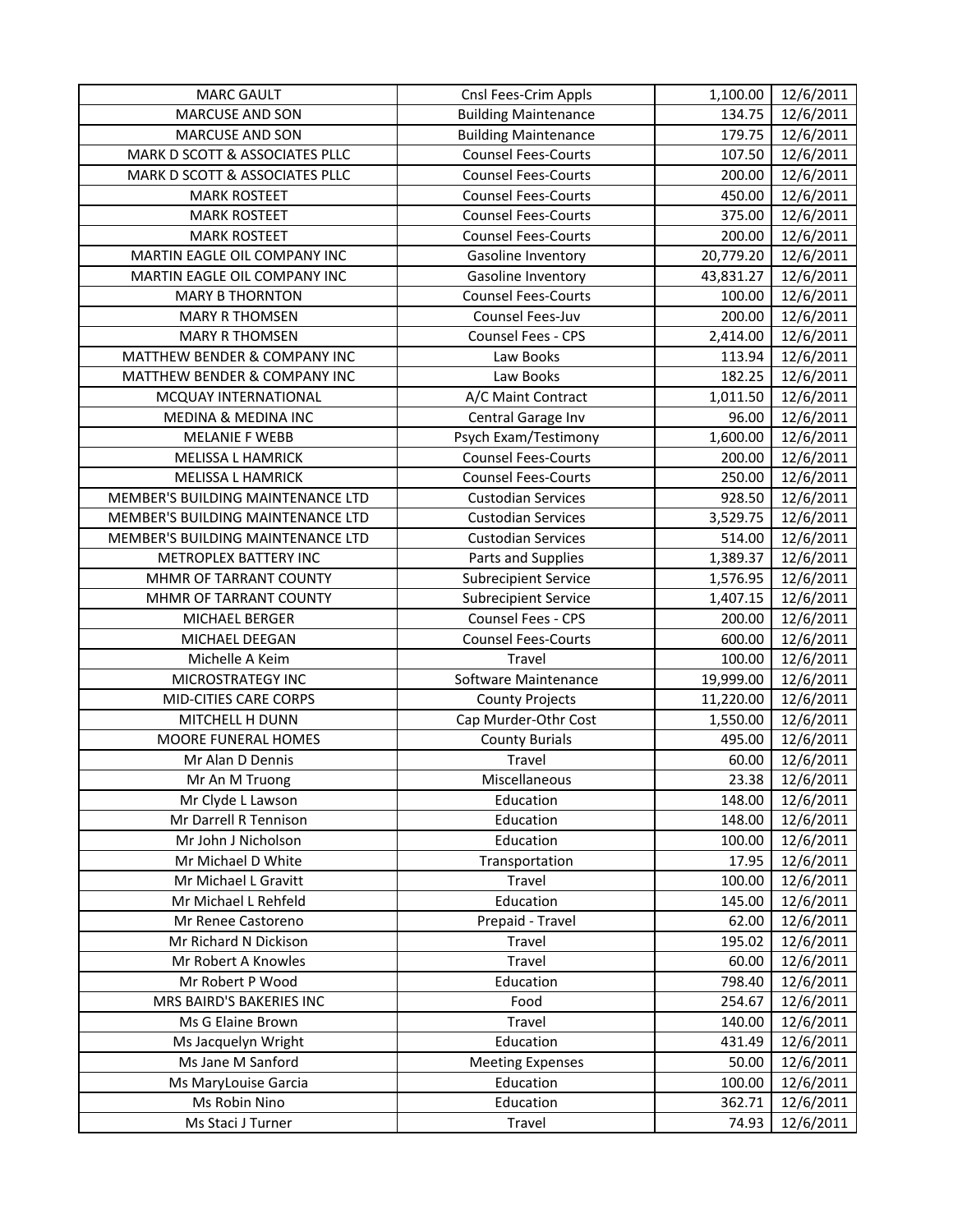| <b>NAFA INC</b>                    | Parts and Supplies          | 113.08    | 12/6/2011 |
|------------------------------------|-----------------------------|-----------|-----------|
| <b>NAFA INC</b>                    | Parts and Supplies          | 77.88     | 12/6/2011 |
| <b>NANCY GORDON</b>                | <b>Counsel Fees-Courts</b>  | 450.00    | 12/6/2011 |
| <b>NANCY GORDON</b>                | Counsel Fees - CPS          | 1,500.00  | 12/6/2011 |
| NATIONAL COURT REPORTERS ASSOC     | Dues                        | 250.00    | 12/6/2011 |
| NATIONAL DATA SERVICES INC         | Printing-Publication        | 73,823.84 | 12/6/2011 |
| <b>NAVID ALBAND</b>                | <b>Counsel Fees-Courts</b>  | 975.00    | 12/6/2011 |
| <b>NAVID ALBAND</b>                | <b>Counsel Fees-Courts</b>  | 100.00    | 12/6/2011 |
| NAVID ALBAND                       | <b>Counsel Fees-Courts</b>  | 137.50    | 12/6/2011 |
| NCTCOG - NORTH CENTRAL TEXAS       | <b>County Projects</b>      | 18,700.00 | 12/6/2011 |
| NELON LAW GROUP PLLC               | <b>Counsel Fees-Courts</b>  | 1,100.00  | 12/6/2011 |
| NEOS CONSULTING GROUP LLC          | <b>Professional Service</b> | 4,520.88  | 12/6/2011 |
| NEVILL BUSINESS MACHINES INC       | <b>Equipment Maint</b>      | 930.00    | 12/6/2011 |
| NEW HORIZONS RANCH & CENTER INC    | <b>Residential Servc</b>    | 12,857.25 | 12/6/2011 |
| NICA-NORTHSIDE INTER-CHURCH AGENCY | <b>Subrecipient Service</b> | 1,929.59  | 12/6/2011 |
| NICHOLAS GREGORY DAVIS             | <b>Counsel Fees-Courts</b>  | 900.00    | 12/6/2011 |
| NORITSU AMERICA CORPORATION        | <b>Equipment Maint</b>      | 425.50    | 12/6/2011 |
| NORTH TEXAS ADDICTION COUNSELING   | <b>Counseling Services</b>  | 1,333.00  | 12/6/2011 |
| OAK FARMS DAIRY                    | Food                        | 313.66    | 12/6/2011 |
| <b>OKEY AKPOM</b>                  | <b>Counsel Fees-Courts</b>  | 100.00    | 12/6/2011 |
| <b>OKEY AKPOM</b>                  | <b>Counsel Fees-Courts</b>  | 300.00    | 12/6/2011 |
| OLUBUKOLA OBAYANJU                 | <b>Counsel Fees-Courts</b>  | 650.00    | 12/6/2011 |
| OMNI AUSTIN HOTEL DOWNTOWN         | Education                   | 136.85    | 12/6/2011 |
| O'REILLY AUTO PARTS                | Central Garage Inv          | 798.68    | 12/6/2011 |
| OXFORD UNIVERSITY PRESS INC        | Subscriptions               | 685.00    | 12/6/2011 |
| PAMELA S FERNANDEZ                 | <b>Counsel Fees-Courts</b>  | 450.00    | 12/6/2011 |
| PAMELA S FERNANDEZ                 | <b>Counsel Fees-Courts</b>  | 200.00    | 12/6/2011 |
| PAMELA S FERNANDEZ                 | <b>Counsel Fees-Courts</b>  | 200.00    | 12/6/2011 |
| PAMELA S FERNANDEZ                 | <b>Counsel Fees-Courts</b>  | 700.00    | 12/6/2011 |
| PARKER ELECTRIC                    | <b>Building Maintenance</b> | 1,054.21  | 12/6/2011 |
| PARKER ELECTRIC                    | <b>Building Maintenance</b> | 790.71    | 12/6/2011 |
| <b>PARKER ELECTRIC</b>             | <b>Building Maintenance</b> | 605.92    | 12/6/2011 |
| <b>PARKER ELECTRIC</b>             | <b>Building Maintenance</b> | 1,775.28  | 12/6/2011 |
| PARNELL E RYAN                     | Psych Exam/Testimony        | 800.00    | 12/6/2011 |
| PATRICIA L SUMMERS                 | Counsel Fees - CPS          | 250.00    | 12/6/2011 |
| PATRICK R MCCARTY                  | <b>Counsel Fees-Courts</b>  | 200.00    | 12/6/2011 |
| PATRICK R MCCARTY                  | <b>Counsel Fees-Courts</b>  | 175.00    | 12/6/2011 |
| PATRICK R MCCARTY                  | <b>Counsel Fees-Courts</b>  | 150.00    | 12/6/2011 |
| PATRICK R MCCARTY                  | <b>Counsel Fees-Courts</b>  | 150.00    | 12/6/2011 |
| PATTY TILLMAN                      | <b>Counsel Fees-Courts</b>  | 250.00    | 12/6/2011 |
| PATTY TILLMAN                      | Counsel Fees - CPS          | 160.00    | 12/6/2011 |
| PAUL B ROTHBAND JR                 | <b>Counsel Fees-Courts</b>  | 350.00    | 12/6/2011 |
| PC MALL GOV INC                    | Non-Track Equipment         | 204.93    | 12/6/2011 |
| PEDRO CISNEROS                     | Counsel Fees-Juv            | 300.00    | 12/6/2011 |
| PETER A VAN DALEN                  | <b>Building Maintenance</b> | 60.00     | 12/6/2011 |
| PETER A VAN DALEN                  | <b>Building Maintenance</b> | 90.00     | 12/6/2011 |
| PETER A VAN DALEN                  | <b>Building Maintenance</b> | 12.00     | 12/6/2011 |
| PETER A VAN DALEN                  | <b>Building Maintenance</b> | 20.00     | 12/6/2011 |
| PETER A VAN DALEN                  | <b>Building Maintenance</b> | 10.00     | 12/6/2011 |
| PETER A VAN DALEN                  | <b>Building Maintenance</b> | 10.00     | 12/6/2011 |
| PETER A VAN DALEN                  | <b>Building Maintenance</b> | 18.00     | 12/6/2011 |
| PETER A VAN DALEN                  | <b>Building Maintenance</b> | 20.00     | 12/6/2011 |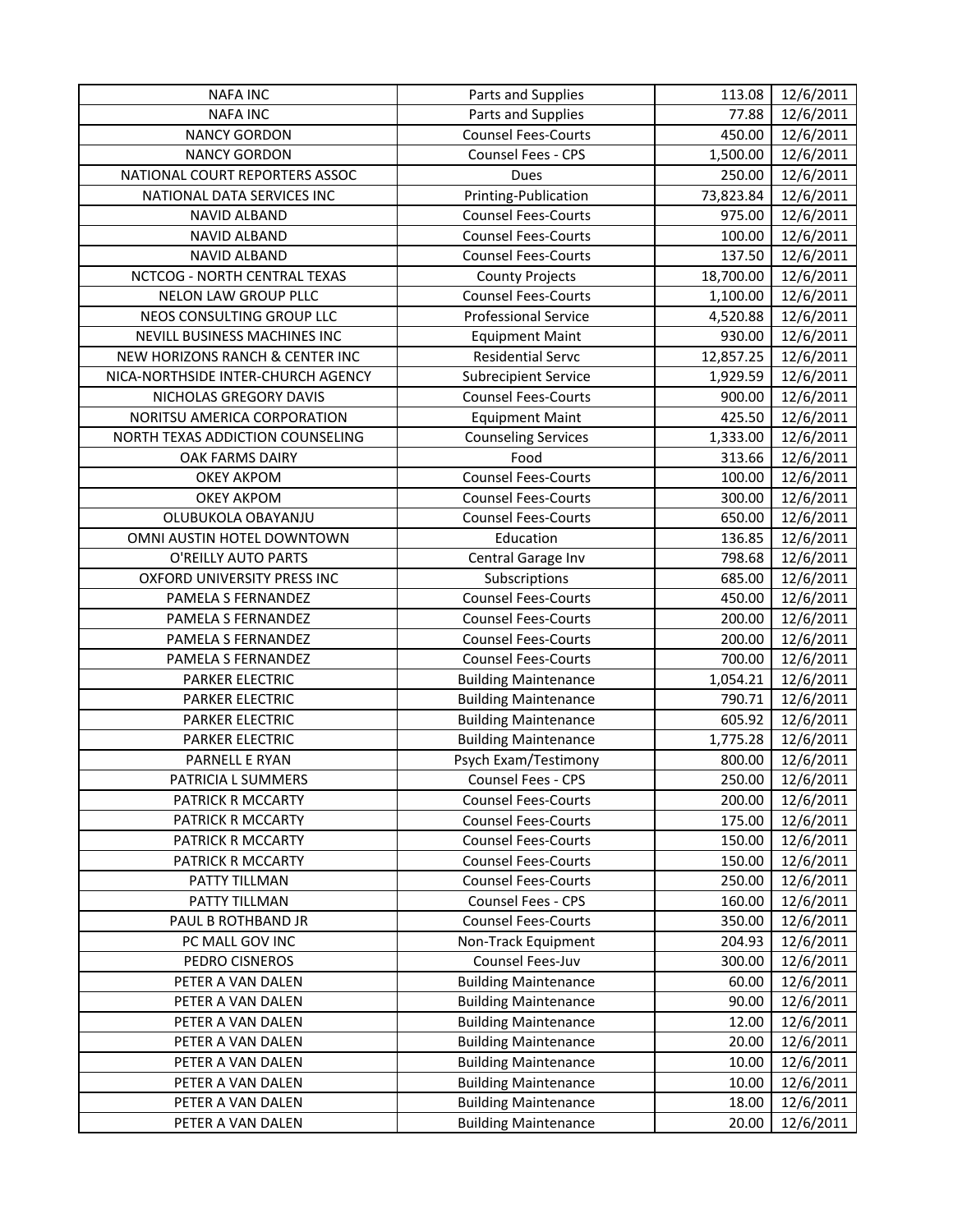| PETER A VAN DALEN                      | <b>Building Maintenance</b> | 20.00    | 12/6/2011 |
|----------------------------------------|-----------------------------|----------|-----------|
| PETER A VAN DALEN                      | <b>Building Maintenance</b> | 20.00    | 12/6/2011 |
| PETER A VAN DALEN                      | <b>Building Maintenance</b> | 130.00   | 12/6/2011 |
| PETER A VAN DALEN                      | <b>Building Maintenance</b> | 100.00   | 12/6/2011 |
| PETER A VAN DALEN                      | <b>Building Maintenance</b> | 40.00    | 12/6/2011 |
| PETER A VAN DALEN                      | <b>Building Maintenance</b> | 8.00     | 12/6/2011 |
| PETER A VAN DALEN                      | <b>Building Maintenance</b> | 8.00     | 12/6/2011 |
| PETER A VAN DALEN                      | <b>Building Maintenance</b> | 350.00   | 12/6/2011 |
| PETER A VAN DALEN                      | <b>Building Maintenance</b> | 100.00   | 12/6/2011 |
| PETER A VAN DALEN                      | <b>Building Maintenance</b> | 60.00    | 12/6/2011 |
| PETER A VAN DALEN                      | <b>Building Maintenance</b> | 40.00    | 12/6/2011 |
| PETER A VAN DALEN                      | <b>Building Maintenance</b> | 90.00    | 12/6/2011 |
| PETER A VAN DALEN                      | <b>Building Maintenance</b> | 40.00    | 12/6/2011 |
| PETER A VAN DALEN                      | <b>Building Maintenance</b> | 20.00    | 12/6/2011 |
| PETER A VAN DALEN                      | <b>Building Maintenance</b> | 20.00    | 12/6/2011 |
| PETER A VAN DALEN                      | Pest Control Service        | 20.00    | 12/6/2011 |
| PETER A VAN DALEN                      | Pest Control Service        | 12.00    | 12/6/2011 |
| PETER A VAN DALEN                      | Pest Control Service        | 5.00     | 12/6/2011 |
| PETER A VAN DALEN                      | Pest Control Service        | 50.00    | 12/6/2011 |
| PETER A VAN DALEN                      | <b>Building Maintenance</b> | 10.00    | 12/6/2011 |
| PETIT SERVICES                         | Lab Supplies                | 2,488.00 | 12/6/2011 |
| PHADA-PUBLIC HOUSING AUTHORITIES       | Dues                        | 2,790.00 | 12/6/2011 |
| PHILLIP GALYEN                         | <b>Bail Bond Surety Fee</b> | 27.00    | 12/6/2011 |
| PHILLIP GALYEN                         | <b>Bail Bond Surety Fee</b> | 3.00     | 12/6/2011 |
| PHILLIP S BARKER                       | Travel                      | 10.00    | 12/6/2011 |
| PHOUNSAVATH LAGUNAS                    | <b>Restitution Payable</b>  | 33.33    | 12/6/2011 |
| PIA R. RODRIGUEZ                       | <b>Counsel Fees-Courts</b>  | 200.00   | 12/6/2011 |
| PIA R. RODRIGUEZ                       | <b>Counsel Fees-Courts</b>  | 700.00   | 12/6/2011 |
| PIAGET HUETT                           | Damage Claims               | 60.00    | 12/6/2011 |
| PITNEY BOWES GLOBAL FINANCIAL          | <b>Equipment Rentals</b>    | 46.00    | 12/6/2011 |
| PRECISION DELTA CORPORATION            | <b>Range Supplies</b>       | 637.40   | 12/6/2011 |
| PRESBYTERIAN NIGHT SHELTER             | <b>Subrecipient Service</b> | 3,574.43 | 12/6/2011 |
| PRESBYTERIAN NIGHT SHELTER             | <b>Subrecipient Service</b> | 6,168.10 | 12/6/2011 |
| PRONTO COURIER SERVICE LLC             | <b>Professional Service</b> | 500.04   | 12/6/2011 |
| <b>QUANTUM MECHANICAL SERVICES INC</b> | A/C Maint Contract          | 957.50   | 12/6/2011 |
| <b>QUEST DIAGNOSTICS INC</b>           | <b>Medical Supplies</b>     | 66.27    | 12/6/2011 |
| <b>QUEST DIAGNOSTICS INC</b>           | <b>Laboratory Costs</b>     | 40.25    | 12/6/2011 |
| <b>QUEST DIAGNOSTICS INC</b>           | <b>Laboratory Costs</b>     | 108.50   | 12/6/2011 |
| <b>QUEST DIAGNOSTICS INC</b>           | <b>Professional Service</b> | 1,068.57 | 12/6/2011 |
| <b>QUEST DIAGNOSTICS INC</b>           | <b>Professional Service</b> | 2,269.79 | 12/6/2011 |
| <b>QUEST DIAGNOSTICS INC</b>           | <b>Professional Service</b> | 55.25    | 12/6/2011 |
| <b>QUEST DIAGNOSTICS INC</b>           | <b>Professional Service</b> | 53.00    | 12/6/2011 |
| R MAUREEN TOLBERT                      | <b>Counsel Fees-Courts</b>  | 1,115.00 | 12/6/2011 |
| <b>RANDALL B MILLER</b>                | <b>Counsel Fees-Courts</b>  | 200.00   | 12/6/2011 |
| RANDALL B MILLER                       | <b>Counsel Fees-Courts</b>  | 200.00   | 12/6/2011 |
| RANDALL B MILLER                       | <b>Counsel Fees-Courts</b>  | 800.00   | 12/6/2011 |
| RAUL CANEZ                             | <b>Counsel Fees - CPS</b>   | 100.00   | 12/6/2011 |
| RAUL NEVAREZ                           | Counsel Fees-Juv            | 200.00   | 12/6/2011 |
| RAY HALL JR                            | <b>Counsel Fees-Courts</b>  | 1,320.00 | 12/6/2011 |
| RAY HALL JR                            | <b>Counsel Fees-Courts</b>  | 400.00   | 12/6/2011 |
| RAY HALL JR                            | <b>Counsel Fees-Courts</b>  | 225.00   | 12/6/2011 |
| RAY HALL JR                            | Counsel Fees - CPS          | 100.00   | 12/6/2011 |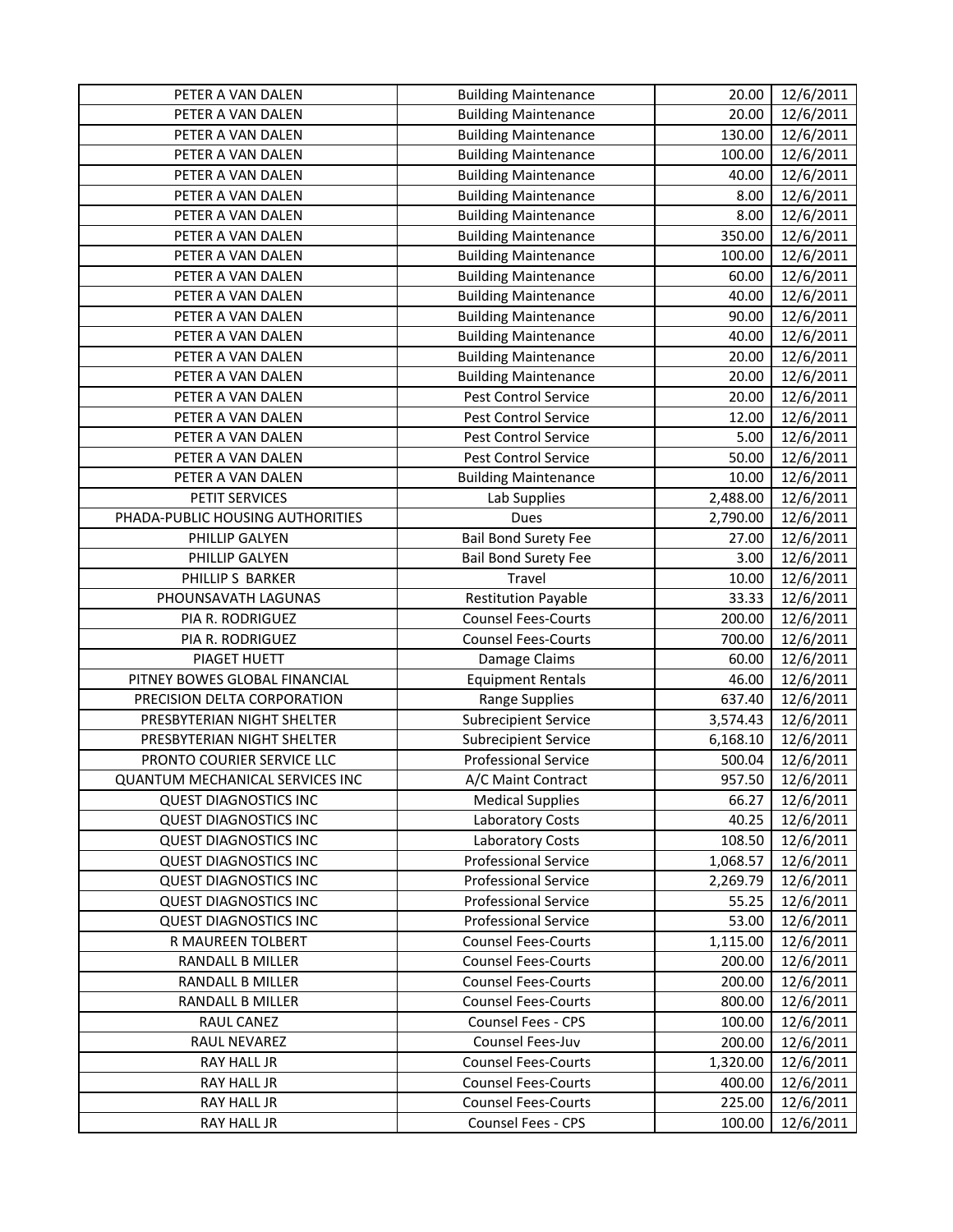| RAYMOND DANIEL PC              | Cnsl Fees-Fam Drg Ct        | 100.00     | 12/6/2011 |
|--------------------------------|-----------------------------|------------|-----------|
| RAYMOND DANIEL PC              | Counsel Fees - CPS          | 100.00     | 12/6/2011 |
| <b>RAYMOND E WILLIBY</b>       | <b>Rental Assistance</b>    | 536.00     | 12/6/2011 |
| RD CORNELL LLC                 | Parts and Supplies          | 62.00      | 12/6/2011 |
| RECEPT PHARMACY LP             | <b>Medical Supplies</b>     | 1,630.00   | 12/6/2011 |
| <b>RED DOG STUDIOS</b>         | Clothing                    | 6.94       | 12/6/2011 |
| RED DOG STUDIOS                | Clothing                    | 119.21     | 12/6/2011 |
| RED DOG STUDIOS                | Clothing                    | 97.75      | 12/6/2011 |
| REDWOOD TOXICOLOGY             | <b>Medical Supplies</b>     | 937.50     | 12/6/2011 |
| RELIABLE PAVING INC.           | Non-Track Const/Bldg        | 20,197.00  | 12/6/2011 |
| <b>RELIANT ENERGY SERVICES</b> | <b>Utility Assistance</b>   | 480.10     | 12/6/2011 |
| <b>REXEL SUMMERS</b>           | <b>Building Maintenance</b> | 95.92      | 12/6/2011 |
| <b>REXEL SUMMERS</b>           | <b>Building Maintenance</b> | 323.04     | 12/6/2011 |
| REXEL SUMMERS                  | <b>Building Maintenance</b> | 246.22     | 12/6/2011 |
| <b>REXEL SUMMERS</b>           | <b>Building Maintenance</b> | 47.48      | 12/6/2011 |
| <b>REXEL SUMMERS</b>           | <b>Building Maintenance</b> | 1,324.04   | 12/6/2011 |
| REYNOLDS ASPHALT               | Asphalt-Rock/Hot Mix        | 38,009.04  | 12/6/2011 |
| REYNOLDS ASPHALT               | Asphalt-Rock/Hot Mix        | 6,676.44   | 12/6/2011 |
| RICHARD A ADAMS                | <b>Professional Service</b> | 2,790.63   | 12/6/2011 |
| RICHARD JOSEPH GILMORE         | <b>Professional Service</b> | 2,994.19   | 12/6/2011 |
| RICHARD KLINE                  | <b>Counsel Fees-Courts</b>  | 1,625.00   | 12/6/2011 |
| <b>RICHARD KLINE</b>           | <b>Counsel Fees-Courts</b>  | 256.25     | 12/6/2011 |
| RICHARD KLINE                  | <b>Counsel Fees-Courts</b>  | 125.00     | 12/6/2011 |
| RICHARD SCOTT WALKER           | <b>Counsel Fees-Courts</b>  | 100.00     | 12/6/2011 |
| <b>RICOH</b>                   | <b>Equipment Rentals</b>    | 369.45     | 12/6/2011 |
| RINKER MATERIAL                | Culverts                    | 2,760.00   | 12/6/2011 |
| RITA UZOWIHE LAW FIRM          | Counsel Fees-Juv            | 200.00     | 12/6/2011 |
| ROBERT C BENJAMIN              | <b>Expert Witness Serv</b>  | 1,186.75   | 12/6/2011 |
| <b>ROBIN V GROUNDS</b>         | Counsel Fees - CPS          | 750.00     | 12/6/2011 |
| <b>ROBINSON &amp; SMART PC</b> | <b>Counsel Fees-Courts</b>  | 150.00     | 12/6/2011 |
| <b>ROBINSON &amp; SMART PC</b> | <b>Counsel Fees-Courts</b>  | 137.50     | 12/6/2011 |
| ROBYN M MCWILLIAMS             | Counsel Fees - CPS          | 325.00     | 12/6/2011 |
| RODNEY M PATTERSON             | Counsel Fees-Juv            | 200.00     | 12/6/2011 |
| RONALD COUCH                   | <b>Counsel Fees-Courts</b>  | 3,250.00   | 12/6/2011 |
| RONALD COUCH                   | <b>Counsel Fees-Courts</b>  | 250.00     | 12/6/2011 |
| RONALD COUCH                   | <b>Counsel Fees-Courts</b>  | 325.00     | 12/6/2011 |
| ROSE ANNA SALINAS              | <b>Counsel Fees-Courts</b>  | 100.00     | 12/6/2011 |
| ROSE ANNA SALINAS              | <b>Counsel Fees-Courts</b>  | 400.00     | 12/6/2011 |
| ROSE ANNA SALINAS              | Counsel Fees-Juv            | 350.00     | 12/6/2011 |
| <b>RUSTY RAY RUSSELL</b>       | <b>Professional Service</b> | 1,579.08   | 12/6/2011 |
| RYAN W HARDY                   | <b>Counsel Fees-Courts</b>  | 100.00     | 12/6/2011 |
| SAF-T-GLOVE INC                | Parts and Supplies          | 319.64     | 12/6/2011 |
| SAINT LEGAL PLLC               | Counsel Fees-Juv            | 200.00     | 12/6/2011 |
| SANOFI PASTEUR INC             | <b>Medical Supplies</b>     | 10,334.09  | 12/6/2011 |
| SANTA FE ADOLESCENT SERVICES   | <b>Professional Service</b> | 1,666.63   | 12/6/2011 |
| SANTIAGO SALINAS               | <b>Counsel Fees-Courts</b>  | 3,610.00   | 12/6/2011 |
| SANTIAGO SALINAS               | <b>Counsel Fees-Courts</b>  | 4,560.00   | 12/6/2011 |
| SANTIAGO SALINAS               | <b>Counsel Fees-Courts</b>  | 700.00     | 12/6/2011 |
| SAP PUBLIC SERVICES INC        | Software Maintenance        | 32,650.92  | 12/6/2011 |
| SCHOOLER AUTOMOTIVE            | Parts and Supplies          | 82.98      | 12/6/2011 |
| <b>SCHOOLER AUTOMOTIVE</b>     | Parts and Supplies          | 238.12     | 12/6/2011 |
| SERVICE-NOW.COM                | Software Maintenance        | 134,784.00 | 12/6/2011 |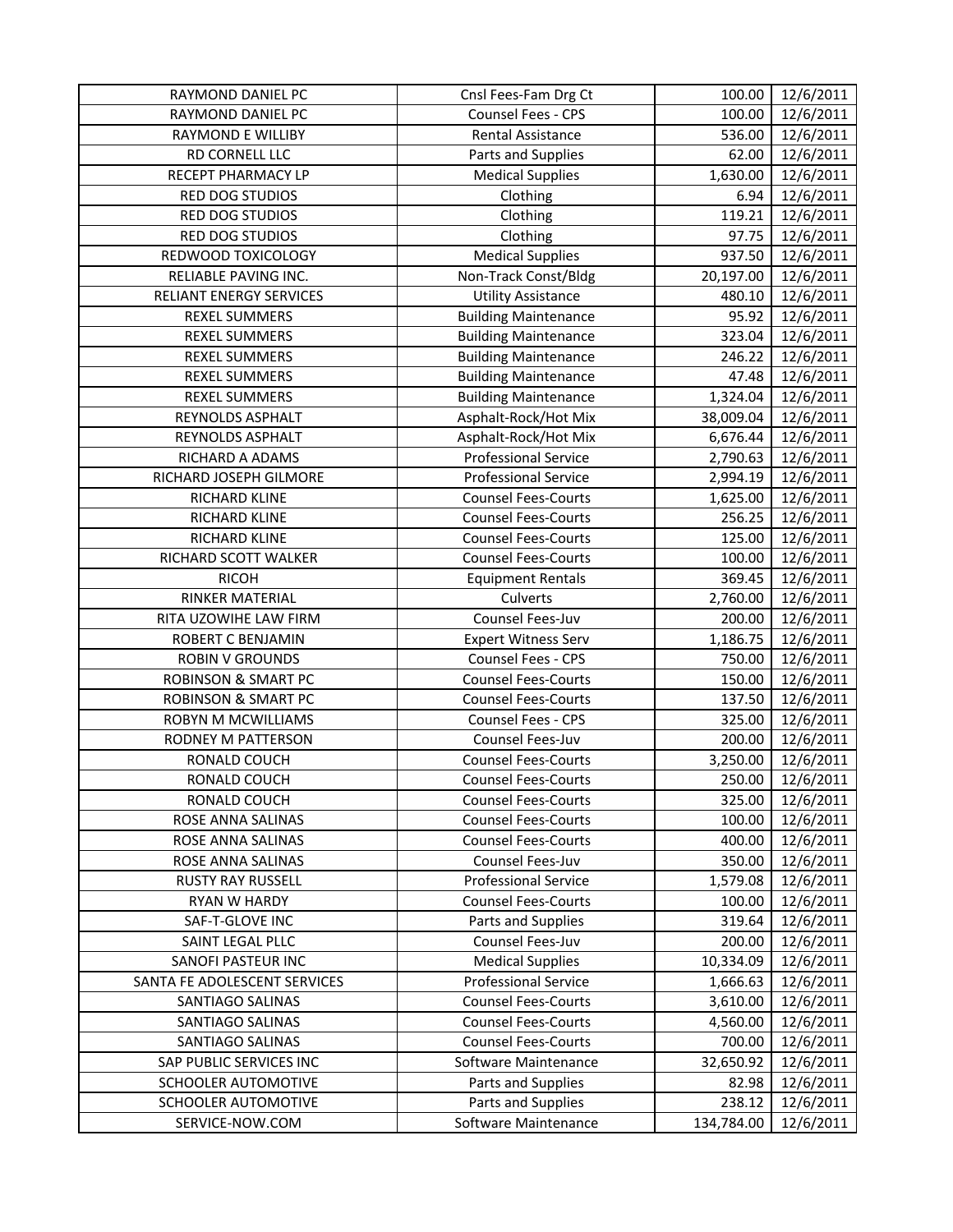| SHAWN PASCHALL              | <b>Counsel Fees-Courts</b>  | 115.00    | 12/6/2011 |
|-----------------------------|-----------------------------|-----------|-----------|
| SHEILA RANDOLPH             | <b>Counsel Fees-Courts</b>  | 800.00    | 12/6/2011 |
| SHEILA WALKER               | Reporter's Records          | 296.00    | 12/6/2011 |
| <b>SHERRY A FOLCHERT</b>    | Reporter's Records          | 412.00    | 12/6/2011 |
| SHI GOVERNMENT SOLUTIONS    | Sheriff Inventory           | 44.00     | 12/6/2011 |
| SHI GOVERNMENT SOLUTIONS    | Photo Processing Inv        | 240.00    | 12/6/2011 |
| SHI GOVERNMENT SOLUTIONS    | <b>Computer Supplies</b>    | 686.00    | 12/6/2011 |
| SHI GOVERNMENT SOLUTIONS    | <b>Computer Supplies</b>    | 20.00     | 12/6/2011 |
| SHI GOVERNMENT SOLUTIONS    | <b>Computer Supplies</b>    | 617.00    | 12/6/2011 |
| SID W SHAPIRO               | Counsel Fees - CPS          | 100.00    | 12/6/2011 |
| <b>SID W SHAPIRO</b>        | Cnsl Fees-Fam Drg Ct        | 100.00    | 12/6/2011 |
| SKYVUE MEMORIAL GARDENS     | <b>County Burials</b>       | 1,350.00  | 12/6/2011 |
| SMITH TEMPORARIES INC       | <b>Professional Service</b> | 74.50     | 12/6/2011 |
| SMITH TEMPORARIES INC       | Contract Labor              | 13,115.52 | 12/6/2011 |
| SMITH TEMPORARIES INC       | Contract Labor              | 56,721.60 | 12/6/2011 |
| SMITH TEMPORARIES INC       | Contract Labor              | 858.05    | 12/6/2011 |
| SMITH TEMPORARIES INC       | Contract Labor              | 848.16    | 12/6/2011 |
| SOUTHERN COMPUTER WAREHOUSE | <b>Computer Maintenance</b> | 571.29    | 12/6/2011 |
| SOUTHERN TIRE MART LLC      | <b>Tires and Tubes</b>      | 9,324.62  | 12/6/2011 |
| SOUTHERN TIRE MART LLC      | Parts and Supplies          | 233.00    | 12/6/2011 |
| SOUTHERN TIRE MART LLC      | <b>Tires and Tubes</b>      | 144.00    | 12/6/2011 |
| SOUTHERN TIRE MART LLC      | <b>Tires and Tubes</b>      | 845.00    | 12/6/2011 |
| SOUTHERN TIRE MART LLC      | <b>Tires and Tubes</b>      | 3,136.32  | 12/6/2011 |
| SOUTHLAKE EXECUTIVE FORUM   | Dues                        | 150.00    | 12/6/2011 |
| SOUTHWEST ICE CREAM SPEC    | Food                        | 54.24     | 12/6/2011 |
| SPAETH INDUSTRIES           | <b>Building Maintenance</b> | 525.00    | 12/6/2011 |
| SPRINT NEXTEL               | Telephone - Mobile          | 6.88      | 12/6/2011 |
| SPRINT NEXTEL               | Radio Serv-Contract         | 164.80    | 12/6/2011 |
| SPRINT NEXTEL               | Telephone - Mobile          | 49.99     | 12/6/2011 |
| SQDATA CORPORATION          | Software Maintenance        | 16,527.05 | 12/6/2011 |
| <b>STACY ALFORD</b>         | Counsel Fees-Juv            | 200.00    | 12/6/2011 |
| <b>STAPLES ADVANTAGE</b>    | <b>Supplies</b>             | 50.95     | 12/6/2011 |
| STAPLES ADVANTAGE           | Supplies                    | 29.59     | 12/6/2011 |
| STAPLES ADVANTAGE           | Supplies                    | 20.78     | 12/6/2011 |
| STAPLES ADVANTAGE           | Supplies                    | 2.79      | 12/6/2011 |
| STAPLES ADVANTAGE           | <b>Supplies</b>             | 83.49     | 12/6/2011 |
| STAPLES ADVANTAGE           | Supplies                    | 97.52     | 12/6/2011 |
| <b>STAPLES ADVANTAGE</b>    | <b>Supplies</b>             | 71.90     | 12/6/2011 |
| STAPLES ADVANTAGE           | Supplies                    | 111.48    | 12/6/2011 |
| <b>STAPLES ADVANTAGE</b>    | Supplies                    | 80.18     | 12/6/2011 |
| STAPLES ADVANTAGE           | Supplies                    | 311.65    | 12/6/2011 |
| STAPLES ADVANTAGE           | Supplies                    | 162.86    | 12/6/2011 |
| STAPLES ADVANTAGE           | <b>Supplies</b>             | 25.34     | 12/6/2011 |
| STAPLES ADVANTAGE           | <b>Supplies</b>             | 125.96    | 12/6/2011 |
| STAPLES ADVANTAGE           | Supplies                    | 229.97    | 12/6/2011 |
| STAPLES ADVANTAGE           | Supplies                    | 54.80     | 12/6/2011 |
| STAPLES ADVANTAGE           | Supplies                    | 77.26     | 12/6/2011 |
| STAPLES ADVANTAGE           | Supplies                    | 64.02     | 12/6/2011 |
| STAPLES ADVANTAGE           | <b>Supplies</b>             | 13.53     | 12/6/2011 |
| STAPLES ADVANTAGE           | <b>Supplies</b>             | 147.10    | 12/6/2011 |
| STAPLES ADVANTAGE           | <b>Supplies</b>             | 47.26     | 12/6/2011 |
| STAPLES ADVANTAGE           | Supplies                    | 6.00      | 12/6/2011 |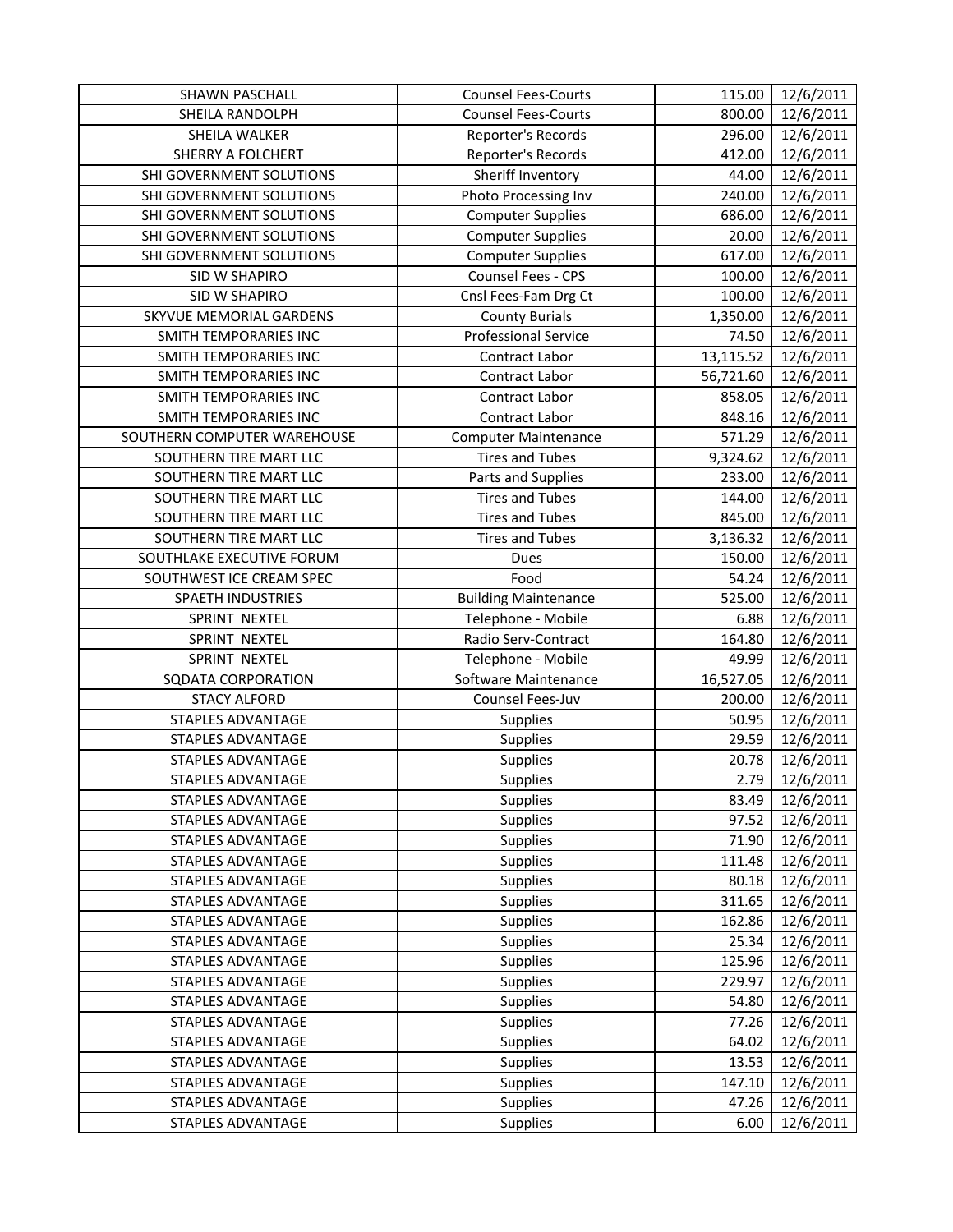| STAPLES ADVANTAGE                    | <b>Supplies</b>             | 33.78  | 12/6/2011 |
|--------------------------------------|-----------------------------|--------|-----------|
| STAPLES ADVANTAGE                    | <b>Supplies</b>             | 18.80  | 12/6/2011 |
| STAPLES ADVANTAGE                    | <b>Supplies</b>             | 25.75  | 12/6/2011 |
| <b>STAPLES ADVANTAGE</b>             | Supplies                    | 783.45 | 12/6/2011 |
| STAPLES ADVANTAGE                    | <b>Supplies</b>             | 27.99  | 12/6/2011 |
| <b>STAPLES ADVANTAGE</b>             | <b>Supplies</b>             | 107.57 | 12/6/2011 |
| <b>STAPLES ADVANTAGE</b>             | Supplies                    | 15.40  | 12/6/2011 |
| STAPLES ADVANTAGE                    | Supplies                    | 30.76  | 12/6/2011 |
| STAPLES ADVANTAGE                    | Supplies                    | 15.40  | 12/6/2011 |
| <b>STAPLES ADVANTAGE</b>             | Supplies                    | 39.08  | 12/6/2011 |
| <b>STAPLES ADVANTAGE</b>             | Supplies                    | 170.04 | 12/6/2011 |
| STAPLES ADVANTAGE                    | <b>Supplies</b>             | 105.71 | 12/6/2011 |
| <b>STAPLES ADVANTAGE</b>             | Supplies                    | 69.36  | 12/6/2011 |
| STAPLES ADVANTAGE                    | Supplies                    | 582.56 | 12/6/2011 |
| STAPLES ADVANTAGE                    | Supplies                    | 28.86  | 12/6/2011 |
| STAPLES ADVANTAGE                    | Supplies                    | 81.28  | 12/6/2011 |
| <b>STAPLES ADVANTAGE</b>             | <b>Supplies</b>             | 65.57  | 12/6/2011 |
| <b>STAPLES ADVANTAGE</b>             | <b>Supplies</b>             | 121.84 | 12/6/2011 |
| <b>STAPLES ADVANTAGE</b>             | <b>Supplies</b>             | 48.56  | 12/6/2011 |
| <b>STAPLES ADVANTAGE</b>             | Supplies                    | 403.27 | 12/6/2011 |
| STAPLES ADVANTAGE                    | <b>Supplies</b>             | 27.40  | 12/6/2011 |
| <b>STAPLES ADVANTAGE</b>             | Supplies                    | 59.50  | 12/6/2011 |
| STAPLES ADVANTAGE                    | Supplies                    | 180.34 | 12/6/2011 |
| <b>STAPLES ADVANTAGE</b>             | <b>Supplies</b>             | 4.68   | 12/6/2011 |
| <b>STAPLES ADVANTAGE</b>             | <b>Supplies</b>             | 27.88  | 12/6/2011 |
| STAPLES ADVANTAGE                    | Supplies                    | 46.02  | 12/6/2011 |
| STAPLES ADVANTAGE                    | <b>Supplies</b>             | 379.95 | 12/6/2011 |
| STAPLES ADVANTAGE                    | Supplies                    | 110.37 | 12/6/2011 |
| <b>STAPLES ADVANTAGE</b>             | <b>Supplies</b>             | 261.86 | 12/6/2011 |
| <b>STAPLES ADVANTAGE</b>             | <b>Supplies</b>             | 71.68  | 12/6/2011 |
| <b>STAPLES ADVANTAGE</b>             | <b>Supplies</b>             | 72.64  | 12/6/2011 |
| <b>STAPLES ADVANTAGE</b>             | <b>Supplies</b>             | 3.20   | 12/6/2011 |
| STAPLES ADVANTAGE                    | <b>Supplies</b>             | 114.74 | 12/6/2011 |
| <b>STAPLES ADVANTAGE</b>             | Supplies                    | 116.40 | 12/6/2011 |
| STAPLES ADVANTAGE                    | Supplies                    | 155.68 | 12/6/2011 |
| <b>STAPLES ADVANTAGE</b>             | <b>Supplies</b>             | 112.14 | 12/6/2011 |
| STAPLES ADVANTAGE                    | <b>Supplies</b>             | 214.37 | 12/6/2011 |
| STAPLES ADVANTAGE                    | <b>Supplies</b>             | 44.99  | 12/6/2011 |
| STAPLES ADVANTAGE                    | <b>Supplies</b>             | 209.47 | 12/6/2011 |
| STATE FIREMENS & FIRE                | Dues                        | 20.00  | 12/6/2011 |
| <b>STATON &amp; TAYLOR PC</b>        | <b>Counsel Fees-Courts</b>  | 925.00 | 12/6/2011 |
| <b>STATON &amp; TAYLOR PC</b>        | Counsel Fees-Juv            | 100.00 | 12/6/2011 |
| <b>STEPHANI R JOHNSON</b>            | <b>Counsel Fees - CPS</b>   | 100.00 | 12/6/2011 |
| STEPHANIE GONZALEZ                   | <b>Counsel Fees-Courts</b>  | 100.00 | 12/6/2011 |
| STEPHANIE GONZALEZ                   | <b>Counsel Fees-Courts</b>  | 600.00 | 12/6/2011 |
| <b>STEPHANIE PATTEN</b>              | <b>Counsel Fees-Courts</b>  | 900.00 | 12/6/2011 |
| Stephen R Turner                     | Travel                      | 382.40 | 12/6/2011 |
| <b>STEVE GORDON &amp; ASSOCIATES</b> | <b>Counsel Fees-Courts</b>  | 418.75 | 12/6/2011 |
| <b>SUE S BROWNING</b>                | <b>Counsel Fees-Courts</b>  | 350.00 | 12/6/2011 |
| SUMMIT CONSULTANTS                   | <b>Professional Service</b> | 925.00 | 12/6/2011 |
| <b>SUNNE R MARTINEZ-HILL</b>         | <b>County Projects</b>      | 790.00 | 12/6/2011 |
| <b>SUPERCIRCUITS</b>                 | Field Equip&Supplies        | 509.65 | 12/6/2011 |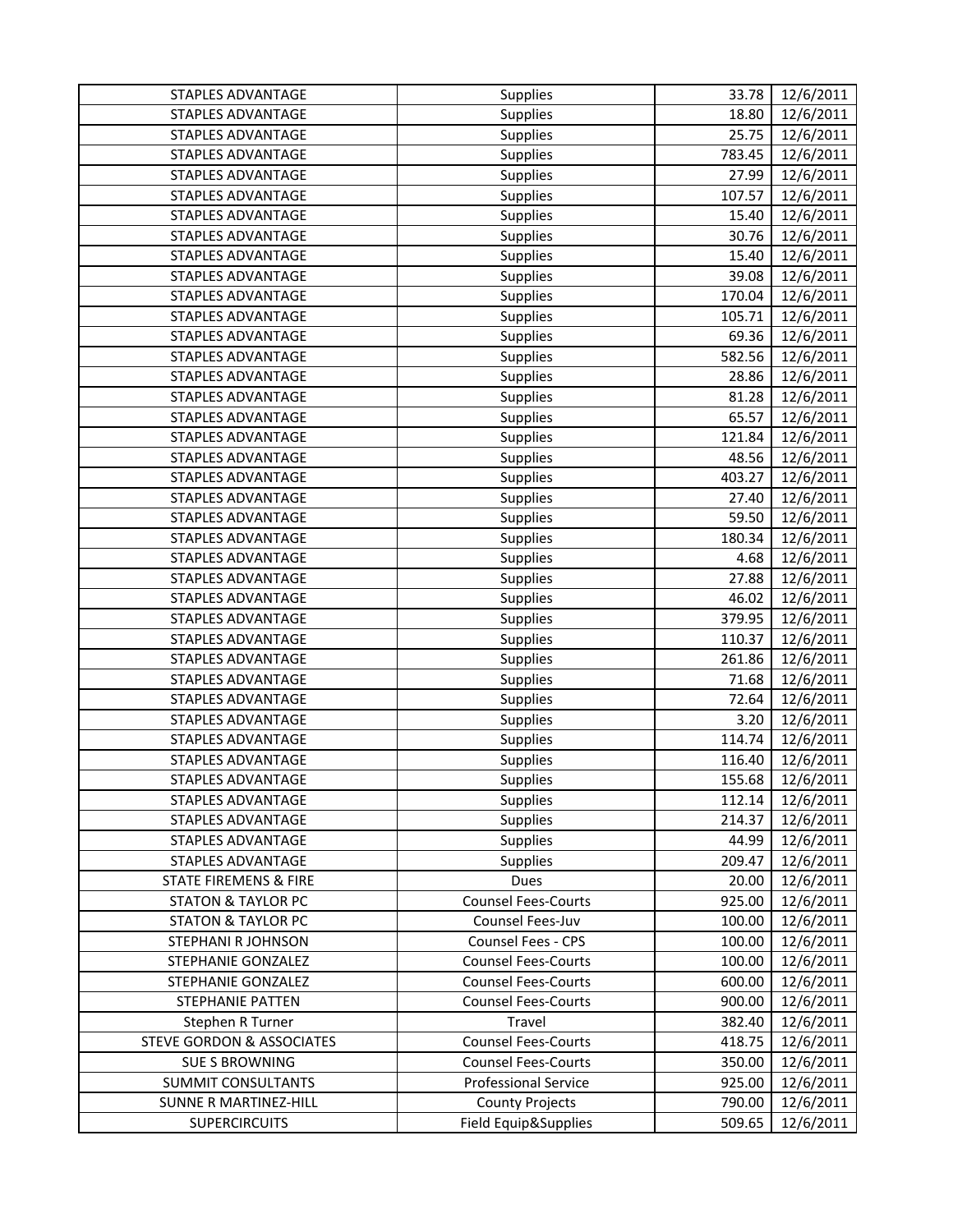| <b>TAMMY SONSEL</b>                | <b>Witness Travel</b>       | 266.38       | 12/6/2011 |
|------------------------------------|-----------------------------|--------------|-----------|
| <b>TARA V KERSH</b>                | Counsel Fees - CPS          | 300.00       | 12/6/2011 |
| <b>TARGET BANK</b>                 | Food                        | 61.37        | 12/6/2011 |
| <b>TARGET BANK</b>                 | Health Promo Pgrm           | 2,000.00     | 12/6/2011 |
| TARRANT COUNTY DISTRICT ATTORNEY   | <b>Counsel Fees-Courts</b>  | 200.00       | 12/6/2011 |
| TARRANT COUNTY DISTRICT ATTORNEY   | <b>Counsel Fees-Courts</b>  | 150.00       | 12/6/2011 |
| TARRANT COUNTY DISTRICT ATTORNEY   | <b>Counsel Fees-Courts</b>  | 450.00       | 12/6/2011 |
| TARRANT COUNTY DISTRICT ATTORNEY   | <b>Counsel Fees-Courts</b>  | 180.00       | 12/6/2011 |
| TARRANT COUNTY HOMELESS COALITION  | Education                   | 85.00        | 12/6/2011 |
| TARRANT COUNTY HOSPITAL DISTRICT   | Trust - JP 8                | 15.00        | 12/6/2011 |
| TARRANT COUNTY HOSPITAL DISTRICT   | Misc Payable                | 5.00         | 12/6/2011 |
| TARRANT COUNTY HOUSING PARTNERSHIP | <b>Professional Service</b> | 5,249.76     | 12/6/2011 |
| TARRANT COUNTY NARCOTICS UNIT      | <b>Confidential Funds</b>   | 3,380.00     | 12/6/2011 |
| TARRANT COUNTY PROBATE BAR         | Dues                        | 75.00        | 12/6/2011 |
| TARRANT COUNTY SAMARITAN           | <b>Subrecipient Service</b> | 11,749.81    | 12/6/2011 |
| TARRANT COUNTY SAMARITAN           | <b>Subrecipient Service</b> | 5,397.45     | 12/6/2011 |
| TARRANT COUNTY SAMARITAN           | <b>Subrecipient Service</b> | 14,603.56    | 12/6/2011 |
| <b>TARRANT COUNTY SHERIFF</b>      | Counsel Fees-Juv            | 888.75       | 12/6/2011 |
| TELETOUCH COMMUNICATIONS INC       | Telephone - Mobile          | 3,187.78     | 12/6/2011 |
| TELETOUCH COMMUNICATIONS INC       | Telephone - Mobile          | 108.01       | 12/6/2011 |
| <b>TERESEA ADCOCK</b>              | <b>Professional Service</b> | 170.28       | 12/6/2011 |
| TEXAS AIR SYSTEMS, INC             | A/C Maint Contract          | 2,950.00     | 12/6/2011 |
| <b>TEXAS ANALYST</b>               | Subscriptions               | 325.00       | 12/6/2011 |
| <b>TEXAS ASSOCIATION OF COUNTY</b> | Dues                        | 75.00        | 12/6/2011 |
| TEXAS ASSOCIATION OF COUNTY        | Dues                        | 75.00        | 12/6/2011 |
| TEXAS DEPT OF CRIMINAL JUSTICE     | <b>State Grant Revenue</b>  | 16,838.75    | 12/6/2011 |
| TEXAS DEPT OF CRIMINAL JUSTICE     | <b>State Grant Revenue</b>  | 7,229.01     | 12/6/2011 |
| TEXAS DEPT OF CRIMINAL JUSTICE     | <b>State Grant Revenue</b>  | 18,320.76    | 12/6/2011 |
| TEXAS DEPT OF CRIMINAL JUSTICE     | <b>State Grant Revenue</b>  | 47,608.61    | 12/6/2011 |
| TEXAS DEPT OF CRIMINAL JUSTICE     | <b>State Grant Revenue</b>  | 8,837.41     | 12/6/2011 |
| TEXAS DEPT OF CRIMINAL JUSTICE     | <b>State Grant Revenue</b>  | 78,499.10    | 12/6/2011 |
| TEXAS DEPT OF CRIMINAL JUSTICE     | <b>State Grant Revenue</b>  | 170,409.21   | 12/6/2011 |
| TEXAS DEPT OF CRIMINAL JUSTICE     | <b>State Grant Revenue</b>  | 36,275.77    | 12/6/2011 |
| TEXAS DEPT OF CRIMINAL JUSTICE     | <b>State Grant Revenue</b>  | 165,391.94   | 12/6/2011 |
| TEXAS DEPT OF CRIMINAL JUSTICE     | <b>State Grant Revenue</b>  | 19,221.64    | 12/6/2011 |
| TEXAS DEPT OF CRIMINAL JUSTICE     | <b>State Grant Revenue</b>  | 8,648.12     | 12/6/2011 |
| TEXAS DEPT OF CRIMINAL JUSTICE     | <b>State Grant Revenue</b>  | (1, 130.92)  | 12/6/2011 |
| TEXAS DEPT OF CRIMINAL JUSTICE     | <b>State Grant Revenue</b>  | 16,342.27    | 12/6/2011 |
| TEXAS DEPT OF CRIMINAL JUSTICE     | <b>State Grant Revenue</b>  | 2,935.14     | 12/6/2011 |
| TEXAS DEPT OF CRIMINAL JUSTICE     | <b>State Grant Revenue</b>  | 2,496,327.95 | 12/6/2011 |
| TEXAS DEPT OF CRIMINAL JUSTICE     | <b>State Grant Revenue</b>  | 23,379.89    | 12/6/2011 |
| TEXAS DEPT OF CRIMINAL JUSTICE     | <b>State Grant Revenue</b>  | 45,362.74    | 12/6/2011 |
| TEXAS DEPT OF CRIMINAL JUSTICE     | <b>State Grant Revenue</b>  | 79,628.24    | 12/6/2011 |
| TEXAS DEPT OF CRIMINAL JUSTICE     | Sheriff Inventory           | 71.75        | 12/6/2011 |
| TEXAS FURNITURE SOURCE INC         | <b>Supplies</b>             | 96.30        | 12/6/2011 |
| TEXAS INTERPRETING SERVICES LLC    | <b>Interpreter Fees</b>     | 90.00        | 12/6/2011 |
| TEXAS INTERPRETING SERVICES LLC    | <b>Interpreter Fees</b>     | 450.00       | 12/6/2011 |
| TEXAS REHAB GROUP LLC              | Rehab/Preserve Act          | 19,839.00    | 12/6/2011 |
| THE CENTER FOR AMERICAN & INTL LAW | Education                   | 1,345.00     | 12/6/2011 |
| THE DECKER LAW FIRM PC             | Counsel Fees - CPS          | 100.00       | 12/6/2011 |
| THE HUSTON FIRM PC                 | <b>Counsel Fees-Courts</b>  | 620.00       | 12/6/2011 |
| THE HUSTON FIRM PC                 | Counsel Fees-Juv            | 200.00       | 12/6/2011 |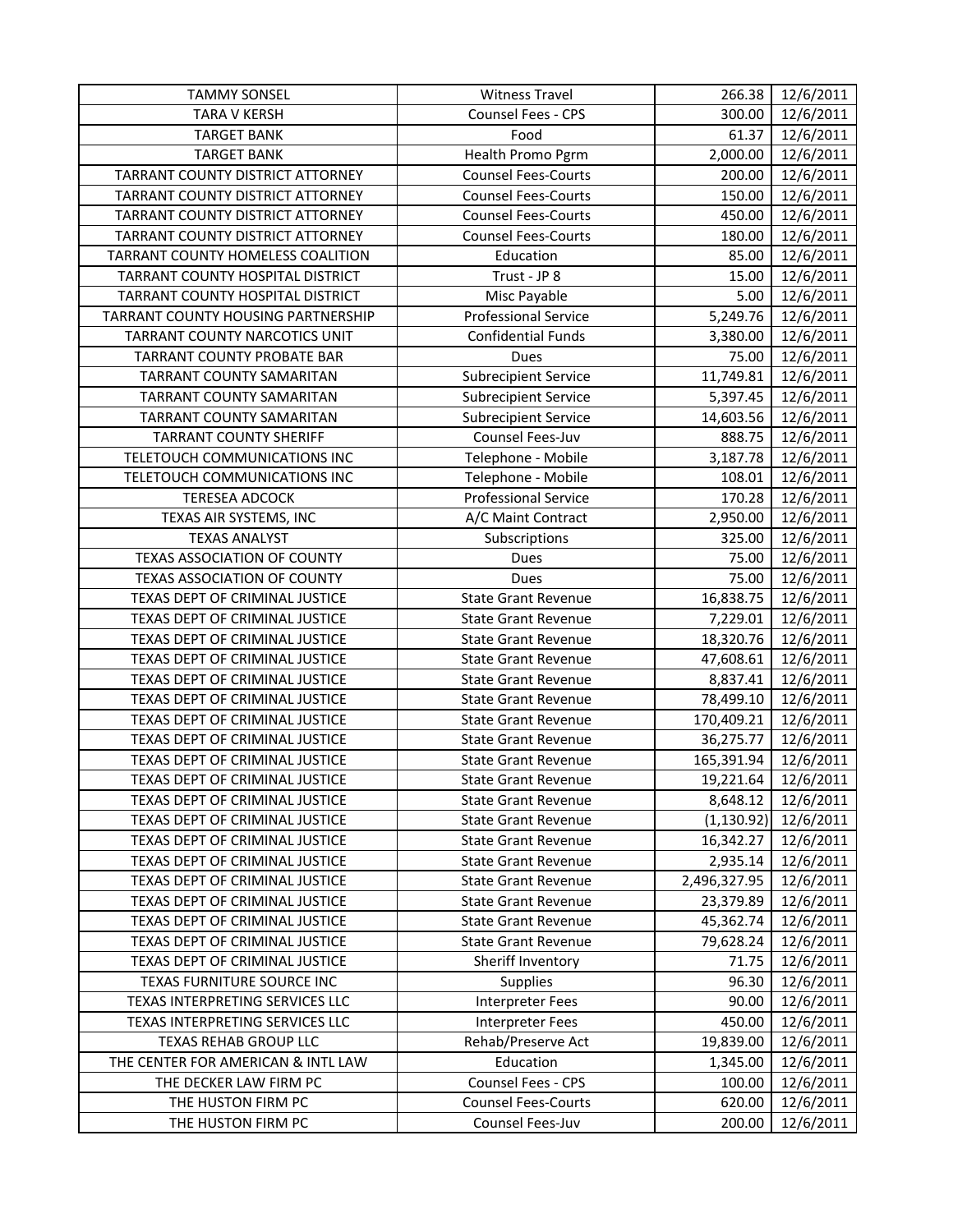| THE LAW FIRM OF DAVID C JONES       | <b>Counsel Fees-Courts</b>  | 575.00   | 12/6/2011 |
|-------------------------------------|-----------------------------|----------|-----------|
| THE LAW FIRM OF DAVID C JONES       | <b>Counsel Fees-Courts</b>  | 225.00   | 12/6/2011 |
| THE LAW OFFICE OF ANGELA DOSKOCIL   | Cnsl Fees-Fam Drg Ct        | 100.00   | 12/6/2011 |
| THE LAW OFFICES OF MICHAEL POOL PLL | <b>Counsel Fees-Courts</b>  | 350.00   | 12/6/2011 |
| THE MULHOLLAND CO                   | <b>Supplies</b>             | 41.25    | 12/6/2011 |
| THE MULHOLLAND CO                   | Supplies                    | 45.00    | 12/6/2011 |
| THE MULHOLLAND CO                   | <b>Supplies</b>             | 61.25    | 12/6/2011 |
| THE MULHOLLAND CO                   | Supplies                    | 12.00    | 12/6/2011 |
| THE MULHOLLAND CO                   | Supplies                    | 8.00     | 12/6/2011 |
| THE MULHOLLAND CO                   | <b>Supplies</b>             | 72.00    | 12/6/2011 |
| THE MULHOLLAND CO                   | Supplies                    | 12.00    | 12/6/2011 |
| THE MULHOLLAND CO                   | <b>Supplies</b>             | 167.90   | 12/6/2011 |
| THE MULHOLLAND CO                   | <b>Supplies</b>             | 9.00     | 12/6/2011 |
| THE MULHOLLAND CO                   | <b>Bonds</b>                | 9.00     | 12/6/2011 |
| THE MULHOLLAND CO                   | Supplies                    | 17.00    | 12/6/2011 |
| THE MULHOLLAND CO                   | <b>Supplies</b>             | 9.00     | 12/6/2011 |
| THE MULTICULTURAL ALLIANCE          | Education                   | 1,500.00 | 12/6/2011 |
| THE WEATHERSPOON LAW FIRM           | <b>Counsel Fees-Courts</b>  | 500.00   | 12/6/2011 |
| Thomas F Pierson                    | Travel                      | 100.00   | 12/6/2011 |
| <b>THYSSENKRUPP ELEVATOR</b>        | Elevator Maintenance        | 3,062.17 | 12/6/2011 |
| THYSSENKRUPP ELEVATOR               | <b>Elevator Maintenance</b> | 5,358.79 | 12/6/2011 |
| <b>THYSSENKRUPP ELEVATOR</b>        | <b>Elevator Maintenance</b> | 872.52   | 12/6/2011 |
| <b>THYSSENKRUPP ELEVATOR</b>        | <b>Elevator Maintenance</b> | 2,296.61 | 12/6/2011 |
| THYSSENKRUPP ELEVATOR               | <b>Elevator Maintenance</b> | 529.89   | 12/6/2011 |
| <b>THYSSENKRUPP ELEVATOR</b>        | <b>Elevator Maintenance</b> | 5,603.70 | 12/6/2011 |
| THYSSENKRUPP ELEVATOR               | <b>Elevator Maintenance</b> | 367.45   | 12/6/2011 |
| <b>THYSSENKRUPP ELEVATOR</b>        | <b>Elevator Maintenance</b> | 3,827.71 | 12/6/2011 |
| <b>THYSSENKRUPP ELEVATOR</b>        | <b>Elevator Maintenance</b> | 2,409.86 | 12/6/2011 |
| <b>THYSSENKRUPP ELEVATOR</b>        | <b>Elevator Maintenance</b> | 765.53   | 12/6/2011 |
| <b>THYSSENKRUPP ELEVATOR</b>        | <b>Elevator Maintenance</b> | 734.91   | 12/6/2011 |
| THYSSENKRUPP ELEVATOR               | <b>Elevator Maintenance</b> | 2,296.61 | 12/6/2011 |
| TIC EXPRESS LLC                     | <b>Supplies</b>             | 2,358.80 | 12/6/2011 |
| TIC EXPRESS LLC                     | <b>Computer Supplies</b>    | 225.00   | 12/6/2011 |
| TIC EXPRESS LLC                     | Supplies                    | 52.00    | 12/6/2011 |
| TIC EXPRESS LLC                     | Supplies                    | 238.68   | 12/6/2011 |
| TIC EXPRESS LLC                     | Shrff Commissary Inv        | 473.00   | 12/6/2011 |
| <b>TIM MOORE</b>                    | <b>Counsel Fees-Courts</b>  | 600.00   | 12/6/2011 |
| <b>TRACIE KENAN</b>                 | <b>Counsel Fees-Courts</b>  | 200.00   | 12/6/2011 |
| <b>TRACIE KENAN</b>                 | <b>Counsel Fees-Courts</b>  | 450.00   | 12/6/2011 |
| TRIO COMMUNICATIONS                 | Radio Serv-Non Contr        | 800.00   | 12/6/2011 |
| TRIPLENET PRICING LLC               | Sheriff Inventory           | 975.60   | 12/6/2011 |
| <b>TRIPLENET PRICING LLC</b>        | <b>Supplies</b>             | 57.10    | 12/6/2011 |
| TRIPLENET PRICING LLC               | Supplies                    | 892.70   | 12/6/2011 |
| <b>TRIPLENET PRICING LLC</b>        | <b>Supplies</b>             | 243.90   | 12/6/2011 |
| TRIPLENET PRICING LLC               | Supplies                    | 114.20   | 12/6/2011 |
| TRIPLENET PRICING LLC               | Supplies                    | 487.80   | 12/6/2011 |
| TRIPLENET PRICING LLC               | Supplies                    | 954.75   | 12/6/2011 |
| TRIPLENET PRICING LLC               | <b>Computer Supplies</b>    | 1,295.60 | 12/6/2011 |
| TRIPLENET PRICING LLC               | <b>Computer Supplies</b>    | 508.80   | 12/6/2011 |
| TRIPLENET PRICING LLC               | <b>Equipment Maint</b>      | 171.30   | 12/6/2011 |
| TRIPLENET PRICING LLC               | <b>Equipment Maint</b>      | 114.20   | 12/6/2011 |
| TRIPLENET PRICING LLC               | <b>Supplies</b>             | 108.20   | 12/6/2011 |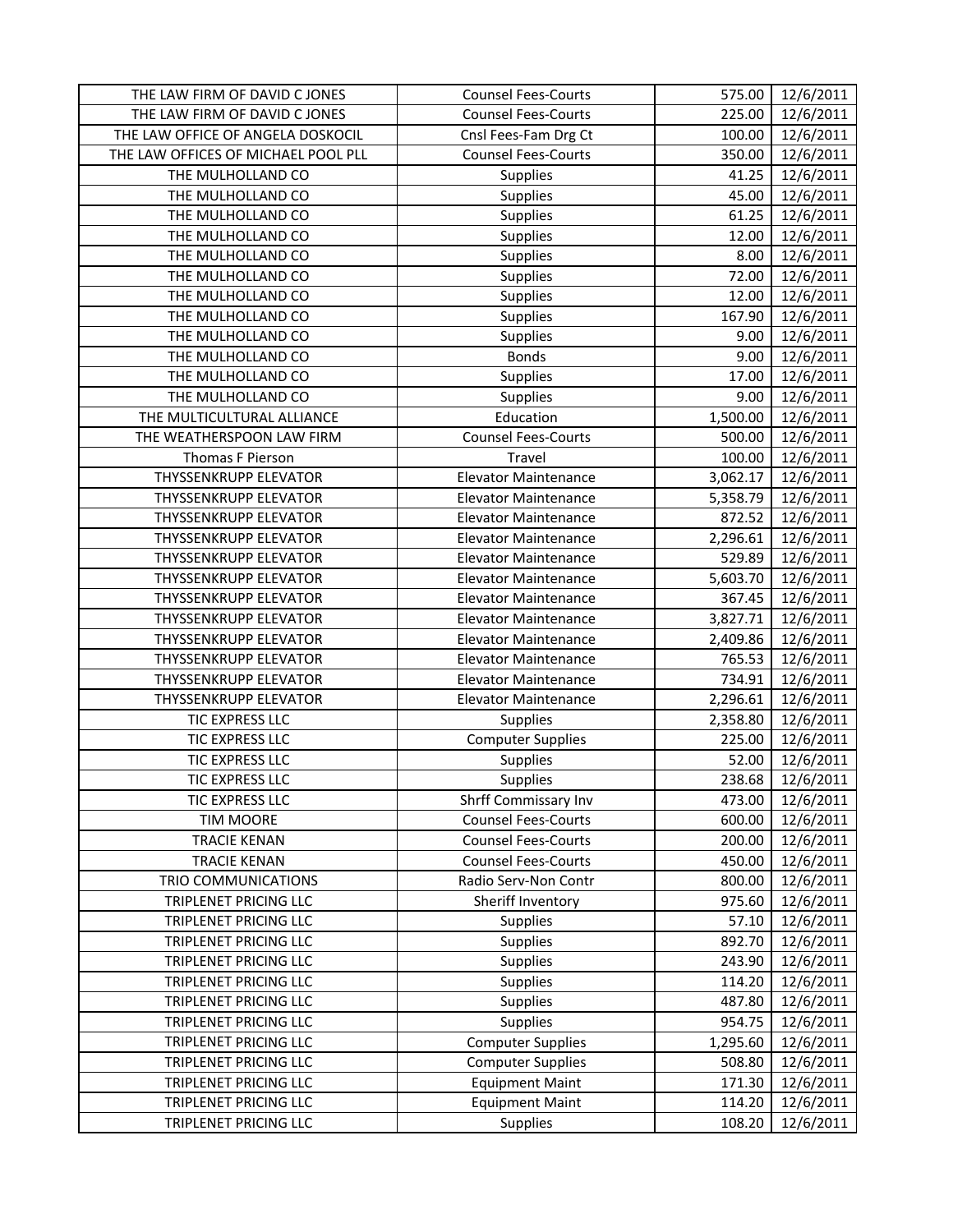| TRIPLENET PRICING LLC               | Supplies                    | 348.00    | 12/6/2011 |
|-------------------------------------|-----------------------------|-----------|-----------|
| TRIPLENET PRICING LLC               | Supplies                    | 58.00     | 12/6/2011 |
| TRIPLENET PRICING LLC               | Supplies                    | 121.00    | 12/6/2011 |
| TRUGREEN CHEMLAWN                   | <b>Building Maintenance</b> | 89.00     | 12/6/2011 |
| TRUGREEN CHEMLAWN                   | Landscaping Expense         | 64.00     | 12/6/2011 |
| TRUGREEN CHEMLAWN                   | Landscaping Expense         | 159.00    | 12/6/2011 |
| TRUGREEN CHEMLAWN                   | Landscaping Expense         | 109.00    | 12/6/2011 |
| TRUGREEN CHEMLAWN                   | Landscaping Expense         | 159.00    | 12/6/2011 |
| TRUGREEN CHEMLAWN                   | Landscaping Expense         | 63.00     | 12/6/2011 |
| TRUGREEN LANDCARE LLC               | Landscaping Expense         | 2,667.47  | 12/6/2011 |
| TXI OPERATIONS, LP (NT)             | <b>Base Stab Materials</b>  | 10,045.45 | 12/6/2011 |
| TXI OPERATIONS, LP (NT)             | <b>Rock and Gravel</b>      | 7,647.62  | 12/6/2011 |
| TXI OPERATIONS, LP (NT)             | <b>Base Stab Materials</b>  | 4,961.55  | 12/6/2011 |
| TXU ELECTRIC COMPANY                | <b>Utility Assistance</b>   | 497.51    | 12/6/2011 |
| TXU ELECTRIC COMPANY                | <b>Utility Assistance</b>   | 602.35    | 12/6/2011 |
| <b>TXU ENERGY</b>                   | Electricity                 | 178.82    | 12/6/2011 |
| TYLER TECHNOLOGIES INC              | <b>Professional Service</b> | 640.00    | 12/6/2011 |
| UNHOOKED BOOKS LLC                  | Supplies                    | 241.00    | 12/6/2011 |
| UNTHSC-UNIVERSITY OF NORTH TX HEALT | Misc Payable                | 10.00     | 12/6/2011 |
| <b>VANCE BROTHERS INC</b>           | <b>Base Stab Materials</b>  | 5,184.00  | 12/6/2011 |
| <b>VANCE BROTHERS INC</b>           | <b>Base Stab Materials</b>  | 5,097.60  | 12/6/2011 |
| <b>VANCE BROTHERS INC</b>           | <b>Base Stab Materials</b>  | 15,942.96 | 12/6/2011 |
| <b>VENDING NUT COMPANY</b>          | Food                        | 237.25    | 12/6/2011 |
| <b>VERIZON SOUTHWEST</b>            | Telephone-Basic             | 57.02     | 12/6/2011 |
| <b>VERIZON SOUTHWEST</b>            | Telephone-Basic             | 111.30    | 12/6/2011 |
| VERMEER TEXAS LOUISIANA             | Capital Outlay-Heavy        | 27,976.00 | 12/6/2011 |
| <b>VIRGINIA CARTER</b>              | <b>Counsel Fees-Courts</b>  | 100.00    | 12/6/2011 |
| <b>VIRGINIA CARTER</b>              | <b>Counsel Fees-Courts</b>  | 300.00    | 12/6/2011 |
| <b>VIRGINIA CARTER</b>              | Counsel Fees-Juv            | 100.00    | 12/6/2011 |
| <b>VIVAPRODUCTS INC</b>             | Lab Supplies                | 594.50    | 12/6/2011 |
| VULCAN ALUMINUM VULCAN SIGNS        | Sign Shop Inventory         | 423.15    | 12/6/2011 |
| W & M ENVIRONMENTAL GROUP INC       | <b>Professional Service</b> | 1,620.00  | 12/6/2011 |
| WALDEN'S                            | Parts and Supplies          | 66.40     | 12/6/2011 |
| <b>WALT A CLEVELAND</b>             | <b>Counsel Fees-Courts</b>  | 300.00    | 12/6/2011 |
| WALT A CLEVELAND                    | Counsel Fees-Juv            | 650.00    | 12/6/2011 |
| WARES GIANT TIRE SERVICE LLC        | Central Garage Inv          | 81.00     | 12/6/2011 |
| <b>WARREN ST JOHN</b>               | <b>Counsel Fees-Courts</b>  | 950.00    | 12/6/2011 |
| <b>WARREN ST JOHN</b>               | <b>Counsel Fees-Courts</b>  | 250.00    | 12/6/2011 |
| <b>WEST GROUP</b>                   | Law Books                   | 102.50    | 12/6/2011 |
| <b>WEST GROUP</b>                   | Law Books                   | 924.00    | 12/6/2011 |
| <b>WEST GROUP</b>                   | On-Line Service             | 14,212.00 | 12/6/2011 |
| <b>WEST GROUP</b>                   | Law Books                   | 20,467.71 | 12/6/2011 |
| <b>WEST GROUP</b>                   | Law Books                   | 56.00     | 12/6/2011 |
| <b>WEST GROUP</b>                   | On-Line Service             | 5,587.47  | 12/6/2011 |
| WEST SIDE LANDFILL WM               | <b>Disposal Service</b>     | 109.02    | 12/6/2011 |
| WESTERN-BRW PAPER CO INC            | Sheriff Inventory           | 753.50    | 12/6/2011 |
| WESTERN-BRW PAPER CO INC            | Supplies                    | 789.00    | 12/6/2011 |
| WESTERN-BRW PAPER CO INC            | <b>Supplies</b>             | 107.20    | 12/6/2011 |
| WESTERN-BRW PAPER CO INC            | <b>Supplies</b>             | 394.50    | 12/6/2011 |
| WESTERN-BRW PAPER CO INC            | Supplies                    | 197.25    | 12/6/2011 |
| WESTERN-BRW PAPER CO INC            | <b>Supplies</b>             | 315.60    | 12/6/2011 |
| WESTERN-BRW PAPER CO INC            | Supplies                    | 2,920.00  | 12/6/2011 |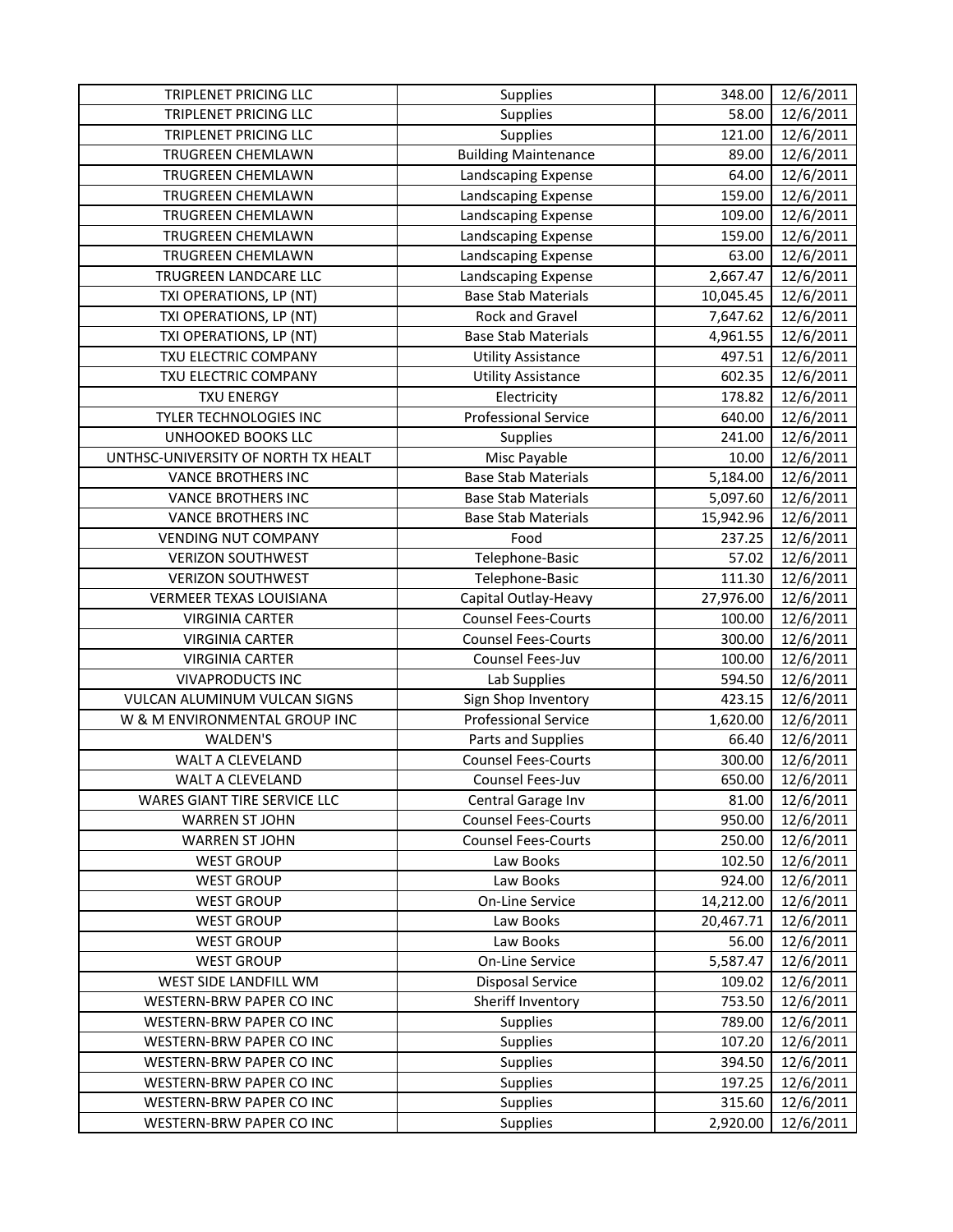| Supplies<br>789.00<br>12/6/2011<br><b>WESTERN-BRW PAPER CO INC</b><br>12/6/2011<br>WESTERN-BRW PAPER CO INC<br><b>Supplies</b><br>298.60<br>268.00<br>12/6/2011<br>WESTERN-BRW PAPER CO INC<br><b>Supplies</b><br>12/6/2011<br><b>WESTERN-BRW PAPER CO INC</b><br><b>Supplies</b><br>447.90<br>12/6/2011<br>WESTERN-BRW PAPER CO INC<br><b>Supplies</b><br>89.58<br>12/6/2011<br>WESTERN-BRW PAPER CO INC<br><b>Supplies</b><br>268.74<br>12/6/2011<br><b>WESTERN-BRW PAPER CO INC</b><br><b>Supplies</b><br>238.88<br>12/6/2011<br><b>WESTERN-BRW PAPER CO INC</b><br><b>Supplies</b><br>134.00<br>12/6/2011<br>WESTERN-BRW PAPER CO INC<br>1,183.50<br><b>Supplies</b><br>12/6/2011<br>WESTERN-BRW PAPER CO INC<br>394.50<br><b>Supplies</b><br>12/6/2011<br>WESTERN-BRW PAPER CO INC<br><b>Supplies</b><br>197.25<br>WESTOVER HILLS POLICE DEPARTMENT<br>Misc Payable<br>12/6/2011<br>10.00<br>12/6/2011<br>Vehicle Maintenance<br>250.00<br>WILDFIRE TRUCK AND EQUIPMENT SALES<br>12/6/2011<br><b>WILLIAM BRIAN GOZA</b><br><b>Counsel Fees-Courts</b><br>100.00<br>12/6/2011<br>WILLIAM H BILL RAY PC<br><b>Counsel Fees-Courts</b><br>1,000.00<br><b>Counsel Fees-Courts</b><br>12/6/2011<br>WILLIAM H BILL RAY PC<br>237.50<br>12/6/2011<br>WILLIAM H BILL RAY PC<br><b>Counsel Fees-Courts</b><br>475.00<br>WILLIAM MICHAEL HARBER JR<br><b>Counsel Fees-Courts</b><br>12/6/2011<br>100.00<br>XPEDX - DFW DIVISION<br>Sheriff Inventory<br>12/6/2011<br>673.68<br>YMCA OF METROPOLITAN FORT WORTH<br><b>Subrecipient Service</b><br>12/6/2011<br>913.86<br>YOUTH ADVOCATE PROGRAMS INC<br><b>Professional Service</b><br>12/6/2011<br>3,303.05<br>YOUTH ADVOCATE PROGRAMS INC<br><b>Professional Service</b><br>12/6/2011<br>59,485.00<br>YVONNE RAFFERTY<br><b>Witness Travel</b><br>12/6/2011<br>68.36<br>Kitchen Supplies<br>12/6/2011<br><b>ZEP MFG</b><br>2,975.90<br>Laundry Services<br>12/6/2011<br><b>ZEP MFG</b><br>728.51 |  |  |
|----------------------------------------------------------------------------------------------------------------------------------------------------------------------------------------------------------------------------------------------------------------------------------------------------------------------------------------------------------------------------------------------------------------------------------------------------------------------------------------------------------------------------------------------------------------------------------------------------------------------------------------------------------------------------------------------------------------------------------------------------------------------------------------------------------------------------------------------------------------------------------------------------------------------------------------------------------------------------------------------------------------------------------------------------------------------------------------------------------------------------------------------------------------------------------------------------------------------------------------------------------------------------------------------------------------------------------------------------------------------------------------------------------------------------------------------------------------------------------------------------------------------------------------------------------------------------------------------------------------------------------------------------------------------------------------------------------------------------------------------------------------------------------------------------------------------------------------------------------------------------------------------------------------------------------------------|--|--|
|                                                                                                                                                                                                                                                                                                                                                                                                                                                                                                                                                                                                                                                                                                                                                                                                                                                                                                                                                                                                                                                                                                                                                                                                                                                                                                                                                                                                                                                                                                                                                                                                                                                                                                                                                                                                                                                                                                                                              |  |  |
|                                                                                                                                                                                                                                                                                                                                                                                                                                                                                                                                                                                                                                                                                                                                                                                                                                                                                                                                                                                                                                                                                                                                                                                                                                                                                                                                                                                                                                                                                                                                                                                                                                                                                                                                                                                                                                                                                                                                              |  |  |
|                                                                                                                                                                                                                                                                                                                                                                                                                                                                                                                                                                                                                                                                                                                                                                                                                                                                                                                                                                                                                                                                                                                                                                                                                                                                                                                                                                                                                                                                                                                                                                                                                                                                                                                                                                                                                                                                                                                                              |  |  |
|                                                                                                                                                                                                                                                                                                                                                                                                                                                                                                                                                                                                                                                                                                                                                                                                                                                                                                                                                                                                                                                                                                                                                                                                                                                                                                                                                                                                                                                                                                                                                                                                                                                                                                                                                                                                                                                                                                                                              |  |  |
|                                                                                                                                                                                                                                                                                                                                                                                                                                                                                                                                                                                                                                                                                                                                                                                                                                                                                                                                                                                                                                                                                                                                                                                                                                                                                                                                                                                                                                                                                                                                                                                                                                                                                                                                                                                                                                                                                                                                              |  |  |
|                                                                                                                                                                                                                                                                                                                                                                                                                                                                                                                                                                                                                                                                                                                                                                                                                                                                                                                                                                                                                                                                                                                                                                                                                                                                                                                                                                                                                                                                                                                                                                                                                                                                                                                                                                                                                                                                                                                                              |  |  |
|                                                                                                                                                                                                                                                                                                                                                                                                                                                                                                                                                                                                                                                                                                                                                                                                                                                                                                                                                                                                                                                                                                                                                                                                                                                                                                                                                                                                                                                                                                                                                                                                                                                                                                                                                                                                                                                                                                                                              |  |  |
|                                                                                                                                                                                                                                                                                                                                                                                                                                                                                                                                                                                                                                                                                                                                                                                                                                                                                                                                                                                                                                                                                                                                                                                                                                                                                                                                                                                                                                                                                                                                                                                                                                                                                                                                                                                                                                                                                                                                              |  |  |
|                                                                                                                                                                                                                                                                                                                                                                                                                                                                                                                                                                                                                                                                                                                                                                                                                                                                                                                                                                                                                                                                                                                                                                                                                                                                                                                                                                                                                                                                                                                                                                                                                                                                                                                                                                                                                                                                                                                                              |  |  |
|                                                                                                                                                                                                                                                                                                                                                                                                                                                                                                                                                                                                                                                                                                                                                                                                                                                                                                                                                                                                                                                                                                                                                                                                                                                                                                                                                                                                                                                                                                                                                                                                                                                                                                                                                                                                                                                                                                                                              |  |  |
|                                                                                                                                                                                                                                                                                                                                                                                                                                                                                                                                                                                                                                                                                                                                                                                                                                                                                                                                                                                                                                                                                                                                                                                                                                                                                                                                                                                                                                                                                                                                                                                                                                                                                                                                                                                                                                                                                                                                              |  |  |
|                                                                                                                                                                                                                                                                                                                                                                                                                                                                                                                                                                                                                                                                                                                                                                                                                                                                                                                                                                                                                                                                                                                                                                                                                                                                                                                                                                                                                                                                                                                                                                                                                                                                                                                                                                                                                                                                                                                                              |  |  |
|                                                                                                                                                                                                                                                                                                                                                                                                                                                                                                                                                                                                                                                                                                                                                                                                                                                                                                                                                                                                                                                                                                                                                                                                                                                                                                                                                                                                                                                                                                                                                                                                                                                                                                                                                                                                                                                                                                                                              |  |  |
|                                                                                                                                                                                                                                                                                                                                                                                                                                                                                                                                                                                                                                                                                                                                                                                                                                                                                                                                                                                                                                                                                                                                                                                                                                                                                                                                                                                                                                                                                                                                                                                                                                                                                                                                                                                                                                                                                                                                              |  |  |
|                                                                                                                                                                                                                                                                                                                                                                                                                                                                                                                                                                                                                                                                                                                                                                                                                                                                                                                                                                                                                                                                                                                                                                                                                                                                                                                                                                                                                                                                                                                                                                                                                                                                                                                                                                                                                                                                                                                                              |  |  |
|                                                                                                                                                                                                                                                                                                                                                                                                                                                                                                                                                                                                                                                                                                                                                                                                                                                                                                                                                                                                                                                                                                                                                                                                                                                                                                                                                                                                                                                                                                                                                                                                                                                                                                                                                                                                                                                                                                                                              |  |  |
|                                                                                                                                                                                                                                                                                                                                                                                                                                                                                                                                                                                                                                                                                                                                                                                                                                                                                                                                                                                                                                                                                                                                                                                                                                                                                                                                                                                                                                                                                                                                                                                                                                                                                                                                                                                                                                                                                                                                              |  |  |
|                                                                                                                                                                                                                                                                                                                                                                                                                                                                                                                                                                                                                                                                                                                                                                                                                                                                                                                                                                                                                                                                                                                                                                                                                                                                                                                                                                                                                                                                                                                                                                                                                                                                                                                                                                                                                                                                                                                                              |  |  |
|                                                                                                                                                                                                                                                                                                                                                                                                                                                                                                                                                                                                                                                                                                                                                                                                                                                                                                                                                                                                                                                                                                                                                                                                                                                                                                                                                                                                                                                                                                                                                                                                                                                                                                                                                                                                                                                                                                                                              |  |  |
|                                                                                                                                                                                                                                                                                                                                                                                                                                                                                                                                                                                                                                                                                                                                                                                                                                                                                                                                                                                                                                                                                                                                                                                                                                                                                                                                                                                                                                                                                                                                                                                                                                                                                                                                                                                                                                                                                                                                              |  |  |
|                                                                                                                                                                                                                                                                                                                                                                                                                                                                                                                                                                                                                                                                                                                                                                                                                                                                                                                                                                                                                                                                                                                                                                                                                                                                                                                                                                                                                                                                                                                                                                                                                                                                                                                                                                                                                                                                                                                                              |  |  |
|                                                                                                                                                                                                                                                                                                                                                                                                                                                                                                                                                                                                                                                                                                                                                                                                                                                                                                                                                                                                                                                                                                                                                                                                                                                                                                                                                                                                                                                                                                                                                                                                                                                                                                                                                                                                                                                                                                                                              |  |  |
|                                                                                                                                                                                                                                                                                                                                                                                                                                                                                                                                                                                                                                                                                                                                                                                                                                                                                                                                                                                                                                                                                                                                                                                                                                                                                                                                                                                                                                                                                                                                                                                                                                                                                                                                                                                                                                                                                                                                              |  |  |
|                                                                                                                                                                                                                                                                                                                                                                                                                                                                                                                                                                                                                                                                                                                                                                                                                                                                                                                                                                                                                                                                                                                                                                                                                                                                                                                                                                                                                                                                                                                                                                                                                                                                                                                                                                                                                                                                                                                                              |  |  |
|                                                                                                                                                                                                                                                                                                                                                                                                                                                                                                                                                                                                                                                                                                                                                                                                                                                                                                                                                                                                                                                                                                                                                                                                                                                                                                                                                                                                                                                                                                                                                                                                                                                                                                                                                                                                                                                                                                                                              |  |  |

| <b>COMMISSIONERS' REPORT OF CLAIMS - Addendum</b> |                                        |                    |                   |  |  |
|---------------------------------------------------|----------------------------------------|--------------------|-------------------|--|--|
|                                                   | FOR THE WEEK ENDING - December 6, 2011 |                    |                   |  |  |
|                                                   |                                        |                    |                   |  |  |
| <b>Vendor Name</b>                                | <b>Item Description</b>                | <b>Paid Amount</b> | <b>Check Date</b> |  |  |
| Alice Whitten                                     | 5006 Chapter 13 Levy                   | 270.95             | 12/6/2011         |  |  |
| American General Life Ins                         | Lifestyle, American General Co.        | (3.73)             | 12/6/2011         |  |  |
| Anthem Life Insurance Co                          | PGL/Anthem Life                        | (5.36)             | 12/6/2011         |  |  |
| <b>Automated Collection Serv</b>                  | 5002 Student Loan Levy                 | (2.28)             | 12/6/2011         |  |  |
| CLEAT                                             | <b>Union Dues</b>                      | 150.00             | 12/6/2011         |  |  |
| Cash-Payroll                                      | Off-Cycle Payroll Funding-Nov 2011     | 336.58             | 12/6/2011         |  |  |
| <b>Charter Communications</b>                     | <b>Computer Supplies</b>               | 186.98             | 12/6/2011         |  |  |
| <b>Charter Communications</b>                     | Subscriptions                          | 115.73             | 12/6/2011         |  |  |
| <b>Charter Communications</b>                     | Subscriptions                          | 80.27              | 12/6/2011         |  |  |
| <b>Charter Communications</b>                     | Subscriptions                          | 80.27              | 12/6/2011         |  |  |
| <b>Charter Communications</b>                     | Subscriptions                          | 68.10              | 12/6/2011         |  |  |
| <b>Charter Communications</b>                     | Subscriptions                          | 61.98              | 12/6/2011         |  |  |
| Delta Dental Insurance Co                         | <b>Dental Claims</b>                   | 11,827.87          | 12/6/2011         |  |  |
| Delta Dental Insurance Co                         | <b>Dental Claims</b>                   | 3,044.00           | 12/6/2011         |  |  |
| Directy Inc                                       | Subscriptions                          | 60.98              | 12/6/2011         |  |  |
| Directv Inc                                       | Subscriptions                          | 55.99              | 12/6/2011         |  |  |
| <b>DTC Communications Inc.</b>                    | <b>Court Costs</b>                     | 3,600.00           | 12/6/2011         |  |  |
| <b>Fraternal Order of Police</b>                  | <b>Union Dues</b>                      | 12.50              | 12/6/2011         |  |  |
| Healthsmart                                       | Medical Claims - AC & CO               | 596.25             | 12/6/2011         |  |  |
| Healthsmart                                       | Medical Claims - AC & CO               | (711.24)           | 12/6/2011         |  |  |
| Healthsmart                                       | Medical Claims - AC & CO               | (250.00)           | 12/6/2011         |  |  |
| <b>Internal Revenue Service</b>                   | 5001 Tax Levy                          | 345.21             | 12/6/2011         |  |  |